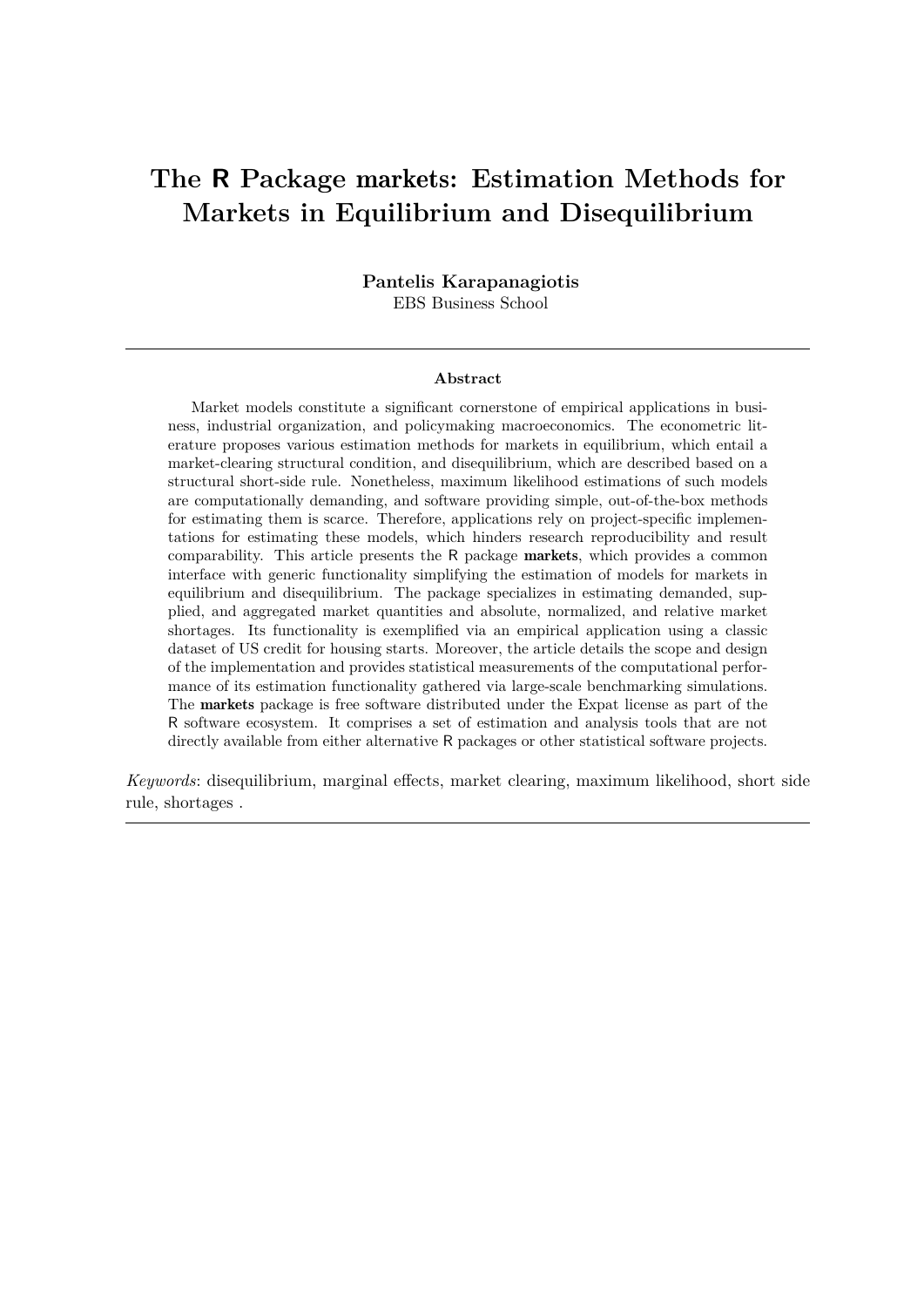### **1. Introduction**

Demand and supply estimations are among the most common objectives of econometric work in policy-making, business, and finance. Foundational economic reasoning suggests that the combination of these two market forces determines observed market outcomes, with various theories proposing different rules through which demand and supply translate to traded quantities and prices. These rules rely on different identification conditions, leading to distinct implications for the estimated market fundamentals. Shared among all approaches is that prices and quantities, simultaneously determined in a market system, represent different sides of a single coin.

With this shared characteristic as its focal point, the usage scope of R (R [Core Team 2017\)](#page-31-0) package markets is to provide a common estimation interface for market models with different structural assumptions. Moreover, the package's design goal is to provide harmonized post-estimation analysis functionality. The variability of identification conditions found in commonly used market models and the computational difficulties relating to their estimations prevented other software from providing a standard interface with unifying model functionality. As a consequence, recent empirical results obtained from market models with computationally demanding estimation methods rely on project specific implementations (e.g., [Carbó-Valverde, Rodríguez-Fernández, and Udell](#page-30-0) [\(2016\)](#page-30-0); [Loberto and Zollino](#page-31-1) [\(2018\)](#page-31-1)), using various optimization tools and methods with nonstandardized starting values and tolerances. This situation makes project replication and cross-project comparability difficult.

The primary purpose of using market models is to obtain estimates of price elasticities, demanded/supplied quantities, and shortages/surpluses. The **markets** package offers a variety of well-established methods to obtain estimates of elasticities and market quantities. In addition, it provides a unified set of analysis and visualization tools for the obtained market fits irrespective of their underlying structural assumptions. Furthermore, markets specializes in estimating market shortages, providing functionality through which shortage estimates are measured in absolute, normalized, and probability terms.

The common interface of markets exposes different estimation methods and optimization tools for the market models it implements. The implemented models follow commonly used structural assumptions found in empirical applications of economics and finance. The most used structural assumption is market clearing, which postulates that prices are infinitely responsive to demand and supply changes and swiftly adjust so that demand and supply perpetually equalize. Alternative structural assumptions are more useful in cases where market shortages or surpluses are observed, and the market clearing assumption constitutes a rather poor approximation. Unemployment in labor markets and financial constraints in credit markets are prominent examples of market surpluses and shortages correspondingly. Shortages and surpluses can also manifest due to exogenous effects. The semiconductor markets offer contemporary examples of unexpected shortages reported after the Coronavirus pandemic in the late 2019. Market models describe such market states using the short-side rule, which presumes that the price adjustment mechanism is imperfect and temporary market imbalances can lead to disparities between demanded and supplied quantities.

Estimating models under the market clearing condition is straightforward because the system resulting from this identification rule is linear, and many software solutions offer appropriate methods. In contrast, the estimation of short side rule systems is comparatively more involved. Because the short-side rule introduces non-linearities to the market system, computational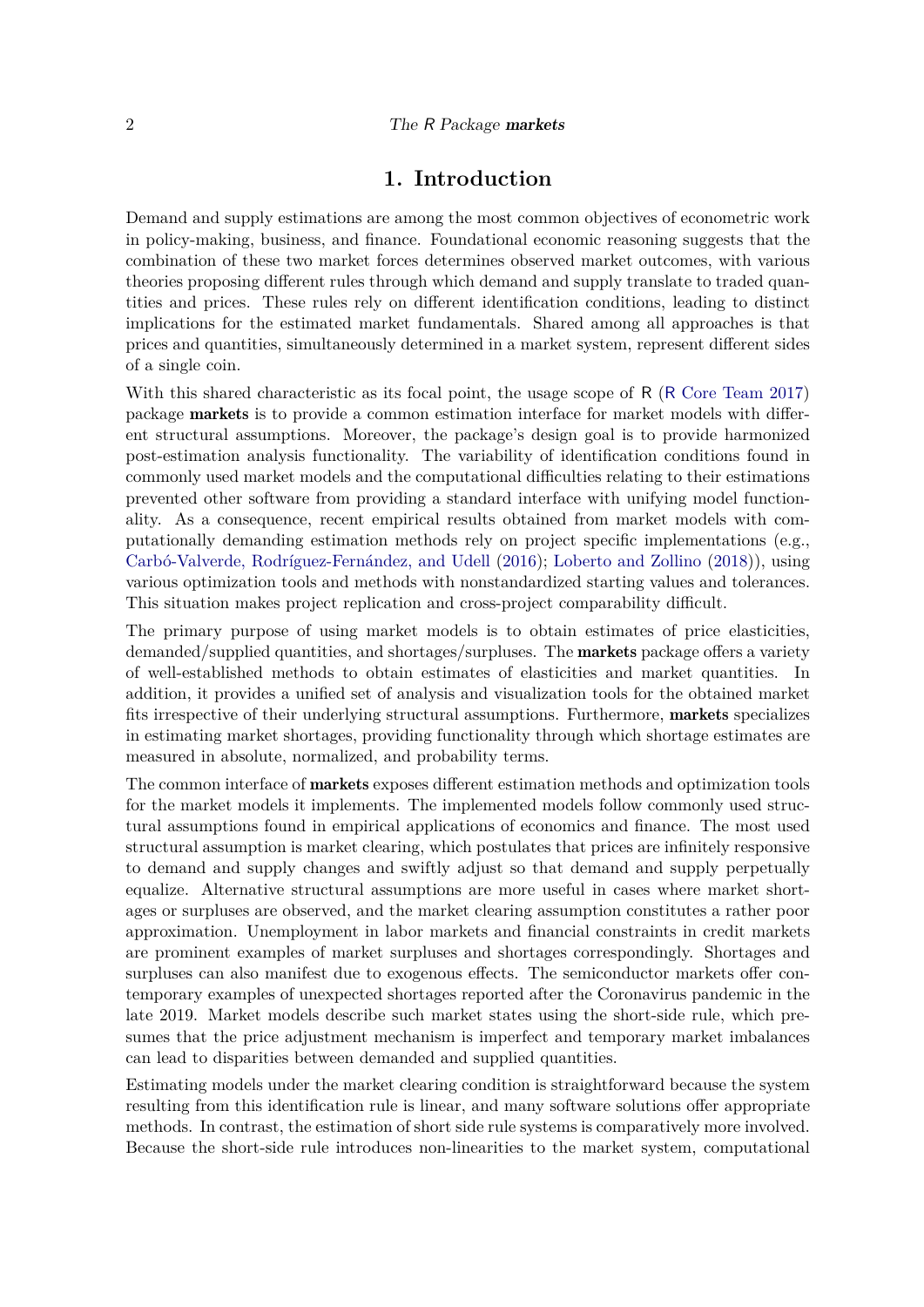difficulties related to estimating models with these systems hindered the development of standard tools, despite the well-understood methods for their estimation. The package **markets** closes this persisting gap by providing a common framework for estimating, visualizing, and analyzing models relying on both market clearing and short side rules.

The common framework comprises five market models; a model based on market clearing and four models based on the short side rule. All market models of the package are estimated by maximizing their full information likelihoods by default. The market clearing model can additionally be estimated using two-stage least squares. Furthermore, the estimation interface of markets allows choosing among the available optimization methods in optim of R package stats (R [Core Team 2022\)](#page-31-2). Lastly, access to a native optimization procedure from the GNU scientific library (henceforth GSL) [\(Galassi and Gough 2009\)](#page-31-3) is provided for the market clearing model.

More importantly, **markets** uses analytic expressions for calculating the gradients of all likelihoods by default, which greatly reduces the computation times of maximum likelihood optimizations. The article presents statistical evidence documenting the overperformance of the usage of analytic gradients, the expressions of which are package exclusive. These statistics are obtained from large-scale benchmarking estimations using simulated data in the high-performance cluster of Goethe University's center for scientific computing [\(CSC\)](https://csc.uni-frankfurt.de/wiki/doku.php?id=public:start). The article presents benchmarking measurements for estimating all models using [Broyden-](#page-30-1)[Fletcher-](#page-31-4)[Goldfarb](#page-31-5)[-Shanno](#page-32-0) (hereafter BFGS) with analytically calculated gradients, BFGS with numerically approximated gradients, and Nelder-Mead.

The package additionally incorporates analytic Hessian expressions for two of the implemented short side rule models. These expressions are used to calculate standard errors by default. In addition, markets exports functionality options allowing to estimate heteroscedastic or clustered standard errors for all implemented market models.

Last but not least, **markets** offers a set of comprehensive analysis and visualization postestimation methods. The visualization methods offer an intuitive way of examining the estimated price elasticities against the quantity-price points observed in the data. The postestimation analysis methods fall into three categories. First, markets offers methods for obtaining fitted demand and supply values, as well as their aggregates. Second, it provides tools for measuring shortages and surpluses from fitted market models. Lastly, the package exposes methods for assessing the impact of changes in the market system's variables on shortages and surpluses.

The remaining article gives an overview of the design and examples of analyses that can be performed with markets. Section [2](#page-3-0) is a short introduction to equilibrium and disequilibrium econometrics. It presents the stochastic systems of the five market models of markets and discusses their likelihoods. Section [3](#page-6-0) documents the design approach followed by the package, the scope of its functionality, and compares it to its closest alternatives. Section [4](#page-10-0) demonstrates the functionality provided by **markets**. The presentation uses an empirical example based on the classic dataset of [Fair and Jaffee](#page-31-6) [\(1972\)](#page-31-6), which is also shipped with the package. Finally, Section [5](#page-24-0) documents the performance benefits of the package by presenting the results of the large-scale estimation benchmarking exercises comparing various optimization tools. The last section concludes.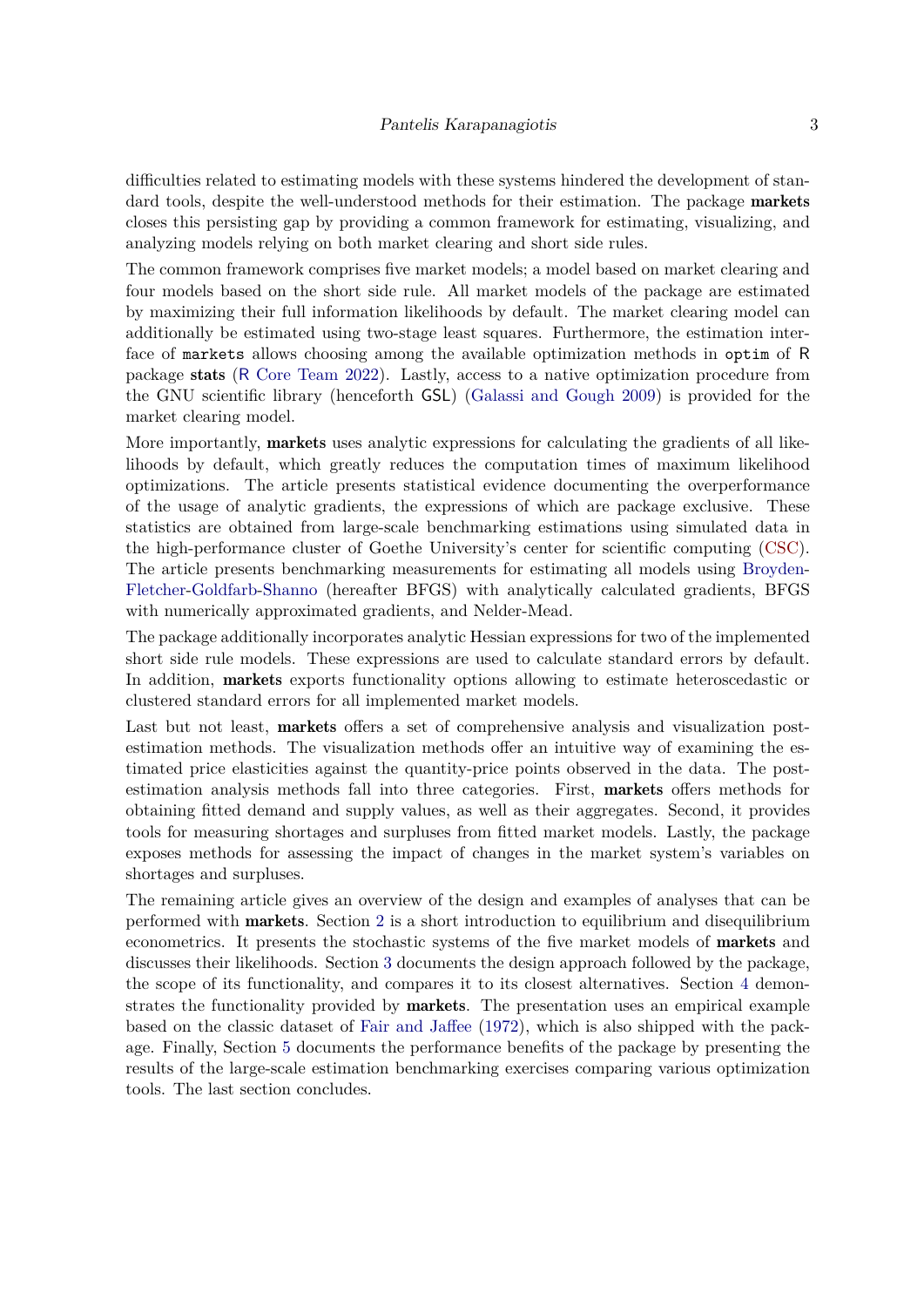#### 4 The R Package markets

### **2. Econometric background**

<span id="page-3-0"></span>Market models have been used in econometrics to concisely describe the trading interactions of multiple independently acting agents. They comprise at least two aggregate forces, one stemming from the agents that ask for a commodity or service (the demand side) and one originating from those that offer this commodity or service (the supply side). Despite abstracting from particular characteristics of agents' behavior, such top-down market models still have notable interpretability and predictability capacities.

To illustrate this point, consider a normal and linear in parameters system of demand and supply forces

$$
D_{n,t} = \alpha^d P_{n,t} + \beta_0^d + \sum_{j=1}^{k_d} \beta_j^d X_{n,t}^{j,d} + \sum_{j=1}^k \eta_j^d X_{n,t}^j + u_{n,t}^d
$$
 (1)

<span id="page-3-2"></span><span id="page-3-1"></span>
$$
S_{n,t} = \alpha^s P_{n,t} + \beta_0^s + \sum_{j=1}^{k_s} \beta_j^s X_{n,t}^{j,s} + \sum_{j=1}^k \eta_j^s X_{n,t}^j + u_{n,t}^s,
$$
\n(2)

where *D* is the demanded quantity, *S* the supplied quantity, *P* the market price,  $X^{j,d}$  and  $X^{j,s}$  are equation specific control variables,  $X^j$  are market wide control variables, and  $u^d$  and  $u^s$  are jointly, normally distributed shocks. The parameter  $a^d$  governs how elastic is demand, i.e., how sensitive it is with regard to price changes. Estimates of  $a^d$  offer valuable insight to firm owners or managers because, based on this information, they can evaluate how different pricing strategies available to them will affect demand and, thereby, firm profits. Analogously, a<sup>s</sup> controls the elasticity of supply, estimates of which can be very informative to have when designing output taxation strategies as a policymaker.

In spite of the above modeling approach's elegance, Equations [1](#page-3-1) and [2](#page-3-2) are not enough to obtain parameter estimates because demanded and supplied quantities are not typically observed in market data. Instead, the observed quantities in market data are the traded quantities. Surveys can be (and have been) used to gather more information on how much of a commodity is asked or offered for each potential price point. However, the cost of accumulating survey data and, on some occasions, the unwillingness of market participants to truthfully reveal such information due to strategic reasons limits the applicability of the approach.

On the other hand, estimating the parameters of Equations [1](#page-3-1) and [2](#page-3-2) using market data requires specifying how the observed traded quantity is related to the unobserved demanded and supplied quantities. The easiest and most prominent way of establishing this relationship is via the *market clearing condition*

<span id="page-3-3"></span>
$$
Q_{n,t} = D_{n,t} = S_{n,t}.\tag{3}
$$

The market clearing condition postulates that demanded and supplied quantities are equal for all entities and time points. The stochastic, linear system combining Equations [1](#page-3-1) to [3](#page-3-3) is commonly referred to as the *equilibrium model*[1](#page-3-4) .

The equilibrium model can be estimated using either two-stage least squares or full information maximum likelihood (see [Zellner and Theil](#page-32-1) [\(1962\)](#page-32-1) and [Balestra and Varadharajan-](#page-30-2)[Krishnakumar](#page-30-2) [\(1987\)](#page-30-2)), with the two methods being asymptotically equivalent. Substituting

<span id="page-3-4"></span><sup>1</sup>This is perhaps an unfortunate effect of institutional inertia that reinforces the usage of the less accurate 'equilibrium model' naming convention in favor of the more descriptive 'market clearing model'.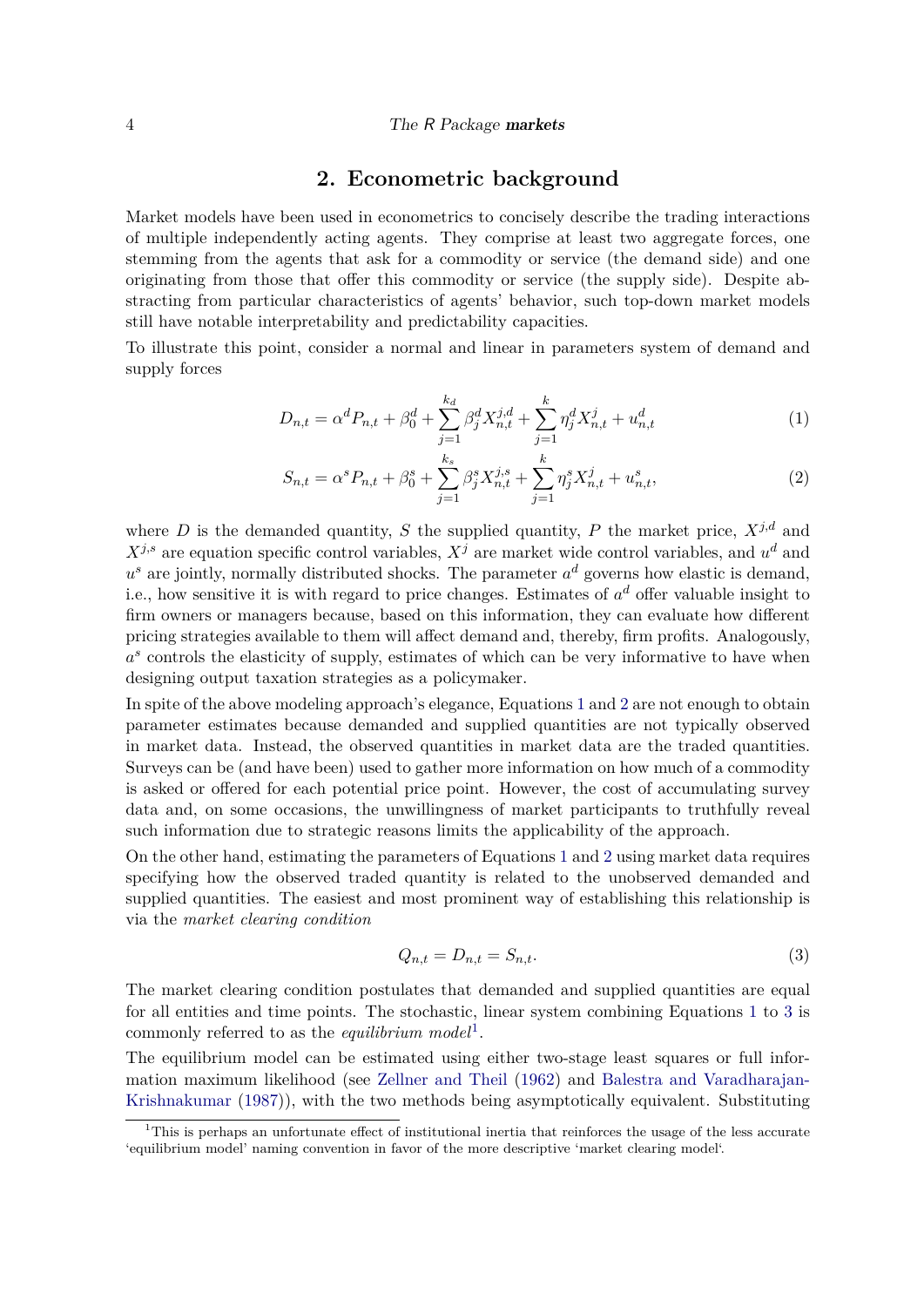Equation [3](#page-3-3) into Equations [1](#page-3-1) and [2](#page-3-2) gives a system of two stochastic equations on traded quantities and prices, which can be used to derive the model's likelihood. To write the likelihood's expression, suppose that  $\varphi$  denotes the (normal) joint density of  $u^d$  and  $u^s$ , and let  $\theta = (\alpha^d, \theta_d, \alpha^s, \theta_s)$  and  $Y = (Y_d, Y_s)$ , where

$$
\theta_m = \left(\beta_0^m, \left\{\beta_j^m\right\}_j, \left\{\eta_j^m\right\}_j\right)' \text{ and } Y_m = \left(1, \left\{X_j^{j,m}\right\}_j, \left\{X^j\right\}_j\right)' \text{ for } m = d, s.
$$

Then, the equilibrium model's likelihood is given by

$$
\mathcal{L}\left(\theta;q,p,Y\right)=\frac{\mathrm{d}\mathbb{P}}{\mathrm{d}\left(Q,P\right)}\left(q,p\mid Y;\theta\right)=\varphi\left(q-\alpha^dp-\theta_d'Y_d,\ q-\alpha^sp-\theta_s'Y_s\right).
$$

Estimating the parameters of vector  $\theta$  allows one to also calculate fitted values for the demanded and supplied quantities (say  $\hat{D}_{n,t}$  and  $\hat{S}_{n,t}$ ). Because of the error terms  $u_{n,t}^d$  and  $u_{n,t}^s$ , the fitted values of  $\hat{D}_{n,t}$  and  $\hat{S}_{n,t}$  for individual observations can defer, allowing entity *n* at time *t* to have an expected shortage given by  $\hat{G}_{n,t} = \hat{D}_{n,t} - \hat{S}_{n,t}^2$  $\hat{G}_{n,t} = \hat{D}_{n,t} - \hat{S}_{n,t}^2$ . Nevertheless, the market clearing condition imposes that the shortages of some observations are canceled out by the surpluses of other observations on average. Therefore, on aggregate shortages tend to vanish, i.e.,  $\sum_{n,t} \hat{G}_{n,t}$  is close to zero.

Thus, market clearing is not the most conducive identifying condition for describing all markets for all periods. Market shortages and surpluses can occur either due to frictions (e.g., unemployment in labor markets or financial constraints in loan markets), strategic behaviors (e.g., the 1973-74 petroleum shortages resulted from the embargo of the organization of the petroleum exporting countries), or unexpected crises (for example the 2021-2022 semiconductor shortages following the 2019's Coronavirus pandemic).

An alternative identifying condition allowing for aggregate shortages is the *short side rule*, i.e.,

<span id="page-4-2"></span><span id="page-4-1"></span>
$$
Q_{nt} = \min\{D_{n,t}, S_{n,t}\}.
$$
\n
$$
(4)
$$

Models that replace the market clearing condition with the short side rule are known as disequilibrium models. This modification makes the systems of the disequilibrium models non-linear, which prevents using least square methods for estimating them. Full information maximum likelihood still offers a viable method [\(Maddala 1986\)](#page-31-7), albeit accompanied by computation complexities (see also Section [5\)](#page-24-0).

Instead of equating demanded and supplied quantities, the short side rule postulates that the minimum from these two quantities is observed in the data. This identifying condition allows shortages both for particular observations and on aggregate. For a particular observation, the probability that the traded quantity equals the supplied quantity is calculated by

$$
\pi_S = \mathbb{P}(D > S \mid p, Y; \theta) = \mathbb{P}\left(u^d - u^s > \alpha^s p + \theta'_s Y_s - \alpha^d p - \theta'_d Y_d \mid p, Y; \theta\right),\tag{5}
$$

where the random variable  $u^d - u^s$  is normally distributed as the difference of normally distributed random variables. The probability that the traded quantity equals the demanded quantity, denoted by  $\pi_D$ , is defined analogously.

<span id="page-4-0"></span><sup>&</sup>lt;sup>2</sup>There is no need to introduce a separate symbol for surpluses as they can be thought as negative shortages.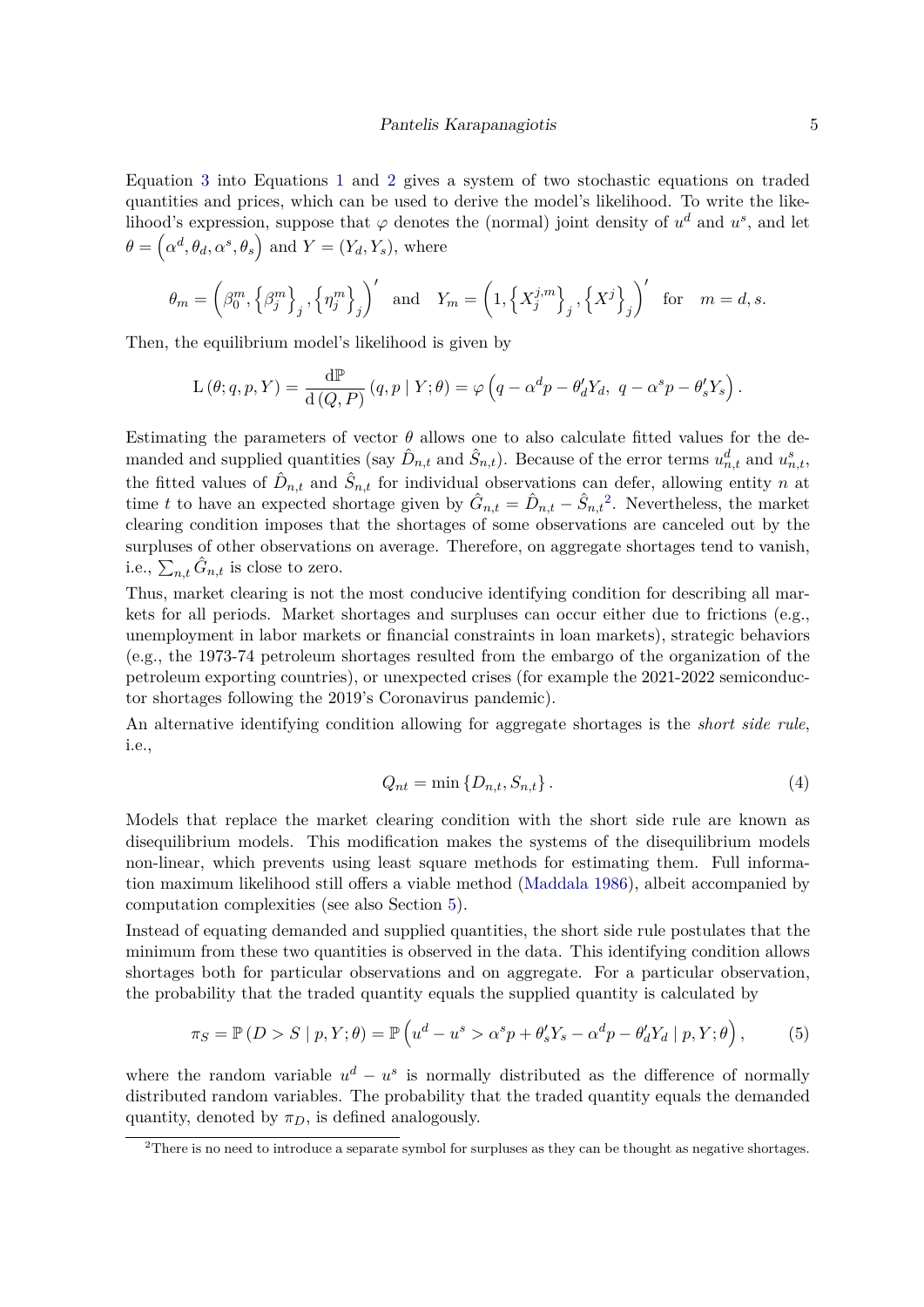#### 6 The R Package markets

The *basic (disequilibrium) model* is defined by Equations [1,](#page-3-1) [2](#page-3-2) and [4](#page-4-1) [\(Maddala and Nelson](#page-31-8) [1974\)](#page-31-8). Using the total probability theorem, its likelihood can be represented by a two-parts expression, namely

$$
L(\theta; q, p, Y) = \frac{d\mathbb{P}}{dQ}(q \mid S > D, p, Y; \theta) \pi_D + \frac{d\mathbb{P}}{dQ}(q \mid D \geq S, p, Y; \theta) \pi_S
$$
  
= 
$$
\int_q^{\infty} \varphi(q - \alpha^d p - \theta'_d Y_d, S) dS + \int_q^{\infty} \varphi(D, q - \alpha^s p - \theta'_s Y_s) dD.
$$

The first part is the density of the demanded quantities, conditional on that they are equal to the observed traded quantity, multiplied by the probability that this market state is observed. The second part is the analogous expression for cases when supplied quantities are observed.

One limitation of the basic model is that it ignores the role of prices in market systems. If the market is in an excess demand state, the producers can increase their profits by raising prices. Analogously, if the market is in an excess supply state, producers can eliminate the surpluses in their inventories by offering lower prices. Abstracting from such a core feature of the market can lead to underfitting and increase the bias error of the basic model.

The *directional model* mitigates this issue by introducing a separation rule based on price movements [\(Fair and Jaffee 1972\)](#page-31-6). In addition to Equations [1,](#page-3-1) [2](#page-3-2) and [4,](#page-4-1) the directional model separates the sample according to

<span id="page-5-0"></span>
$$
\Delta P_{n,t} \ge 0 \implies D_{n,t} \ge S_{n,t}.\tag{6}
$$

With its observations belonging either to an excess demand or to a excess supply state, the directional model's likelihood is

$$
\mathcal{L}\left(\theta;q,p,Y\right)=\left(\frac{\mathrm{d}\mathbb{P}}{\mathrm{d}Q}\left(q\mid S>D,p,Y;\theta\right)\pi_{D}\right)^{1-\mathbb{I}_{\Delta P\geq 0}}\left(\frac{\mathrm{d}\mathbb{P}}{\mathrm{d}Q}\left(q\mid D\geq S,p,Y;\theta\right)\pi_{S}\right)^{\mathbb{I}_{\Delta P\geq 0}},
$$

where  $\mathbb{I}_{\Delta P>0}$  is an indicator function taking the value one if condition [\(6\)](#page-5-0) is satisfied. Because prices are used to separate the sample, they cannot be included in both the demand and supply specifications (see [Maddala and Nelson](#page-31-8) [\(1974\)](#page-31-8)), making the model applicable only for markets with fully inelastic demand or supply.

The *deterministic adjustment model* maintains sample separation based on price movements; however, it allows the estimation of price coefficients for both sides of the market by including an additional parameter in the price equation. The extra price adjustment parameter increases the model's flexibility. To be concrete, the model comprises Equations [1,](#page-3-1) [2](#page-3-2) and [4,](#page-4-1) and the deterministic price dynamics

<span id="page-5-1"></span>
$$
\Delta P_{n,t} = \frac{1}{\gamma} \left( D_{n,t} - S_{n,t} \right),\tag{7}
$$

which also serve as the separation rule. Given the classification of an observation based on this rule, one of the variables *D* and *S* can be eliminated. As a result, the remaining variable becomes equal to the traded quantity. This, by slightly abusing the notation so that the vector *θ* also contains parameter *γ*, results in the likelihood

$$
L := L(\theta; q, p, p_{-1}, Y)
$$
  
=  $\left(\frac{d\mathbb{P}}{d(Q, P)}(q, p \mid S > D, p_{-1}, Y; \theta) \pi_D\right)^{1 - \mathbb{I}_{\Delta P \ge 0}} \left(\frac{d\mathbb{P}}{d(Q, P)}(q, p \mid D \ge S, p_{-1}, Y; \theta) \pi_S\right)^{\mathbb{I}_{\Delta P \ge 0}}$   
=  $\varphi\left(q - \alpha^d p - \theta_d' Y_d, q - \gamma \Delta p - \alpha^s p - \theta_s' Y_s\right)^{1 - \mathbb{I}_{\Delta P \ge 0}} \varphi\left(q - \gamma \Delta p - \alpha^d p - \theta_d' Y_d, q - \alpha^s p - \theta_s' Y_s\right)^{\mathbb{I}_{\Delta P \ge 0}}.$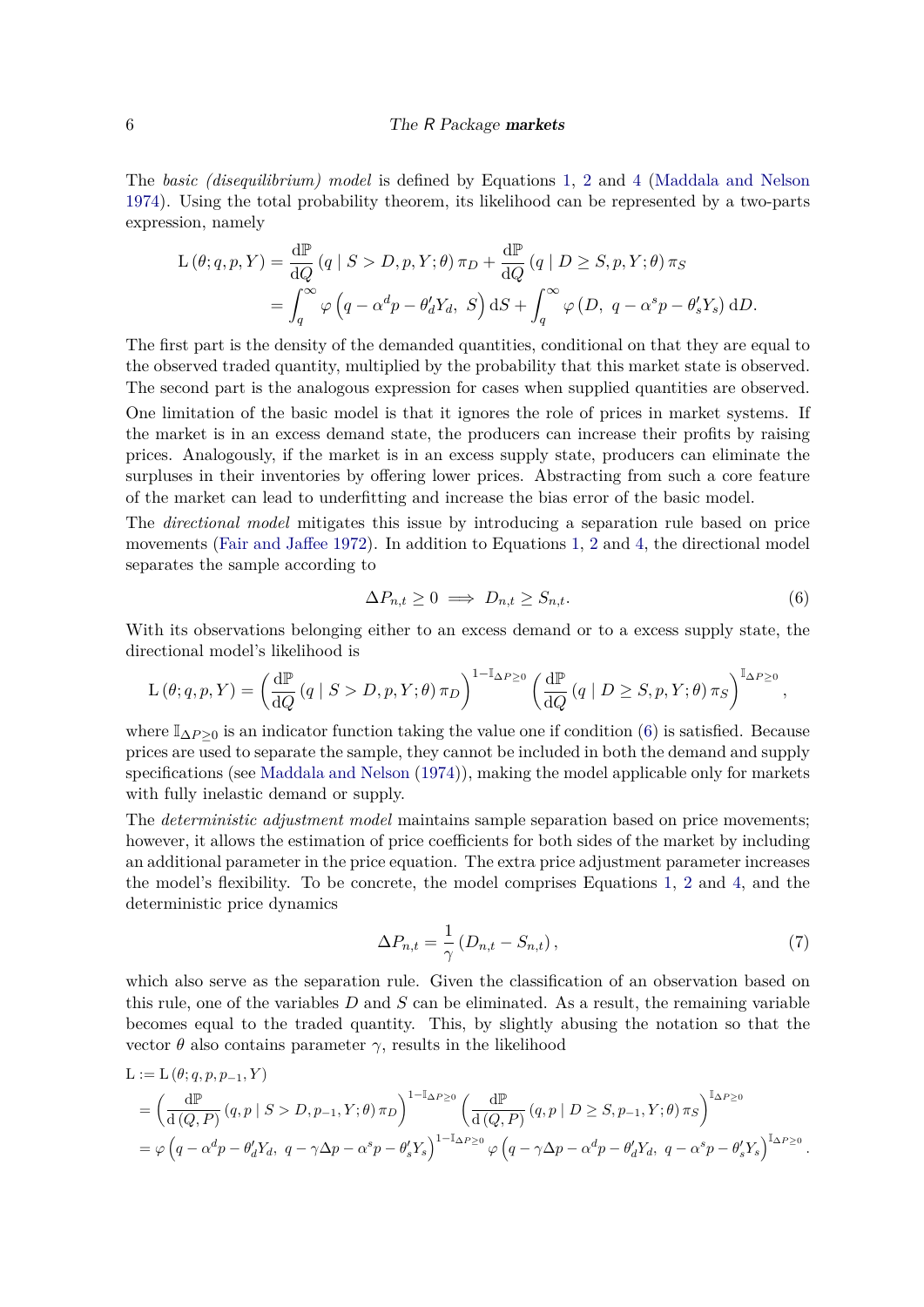The deterministic adjustment model is conceptually close to the equilibrium model in that if one lets  $\gamma$  approach zero, prices become infinitely flexible, which essentially dictates that demanded and supplied quantities tend to be equal.

The last model of markets is the *stochastic adjustment model*. Its system is determined by Equations [1,](#page-3-1) [2](#page-3-2) and [4,](#page-4-1) and the stochastic price dynamics

<span id="page-6-1"></span>
$$
\Delta P_{n,t} = \frac{1}{\gamma} \left( D_{n,t} - S_{n,t} \right) + \beta_0^p + \sum_{j=1}^{k_p} \beta_j^p X_{n,t}^{j,p} + u_{n,t}^p,
$$
\n(8)

where  $X^{j,p}$  are the control variables and  $u^p$  the disturbance term of the price equation. Since Equation [8](#page-6-1) is stochastic, it cannot be used to separate the sample and the stochastic adjustment model does not rely on any pre-estimation classification of observations. To write the likelihood of this model, let  $\theta_p = \left(\beta_i^p\right)$  $\binom{p}{j}$  $\int_{j}^{'}$ ,  $Y_p = (X^{j,p})'_j$ . Suppose also that  $\theta$  contains the parameters  $\gamma$  and  $\theta_p$ , and that *Y* contains  $Y_p$ . Moreover, redefine  $\varphi$  to denote the joint density of the shocks  $u^d$ ,  $u^s$ , and  $u^p$ . Then, the likelihood of this model is given by

$$
L(\theta; q, p, p_{-1}, Y) = \frac{d\mathbb{P}}{d(Q, P)} (q, p | S > D, p_{-1}, Y; \theta) \pi_D + \frac{d\mathbb{P}}{d(Q, P)} (q, p | D \ge S, p_{-1}, Y; \theta) \pi_S
$$
  

$$
= \int_q^{\infty} \varphi \left( q - \alpha^d p - \theta'_d Y_d, S, \Delta p - \frac{1}{\gamma} (q - S) - \theta'_p Y_p \right) dS +
$$
  

$$
\int_q^{\infty} \varphi \left( D, q - \alpha^s p - \theta'_s Y_s, \Delta p - \frac{1}{\gamma} (D - q) - \theta'_p Y_p \right) dD.
$$

The stochastic adjustment model has the most flexible system among the five market models reviewed in this section. The model's flexibility reduces the bias error but increases the variance error of its fits. In addition, the increased flexibility intensifies the computation complexity of estimating the model.

# **3. Scope, design, and alternatives**

<span id="page-6-0"></span>The estimation functionality of **markets** aims at disentangling demand and supply from market data using various structural identification conditions. In particular, the package implements a model based on market clearing and four models based on the short side rule. The majority of the functionality offered by markets does not have any direct implemented alternatives in either R or other statistical software.

The market clearing model is the one for which estimation with alternative software is mostly available. This is mainly due to the availability of the model's two-stage least square estimation method. The method is fast, reliable, and accessible via simple commands in mainstream statistical software, rendering specialized libraries less relevant. However, the situation is entirely different regarding the disequilibrium models. Least square estimation methods are not available, the models have nonlinear systems with comparatively more complicated likelihoods, and their estimation is associated with computational difficulties because their likelihoods have poles and multiple local maxima. Although they have been frequently used in applications (see, e.g., [Carbó-Valverde, Rodríguez-Fernández, and Udell](#page-30-3) [\(2009\)](#page-30-3); [Carbó-](#page-30-0)[Valverde](#page-30-0) *et al.* [\(2016\)](#page-30-0); [Loberto and Zollino](#page-31-1) [\(2018\)](#page-31-1); [Baird, Daugherty, and Kumar](#page-30-4) [\(2019\)](#page-30-4)), each project has been based on distinct (re-)implementations of estimation procedures using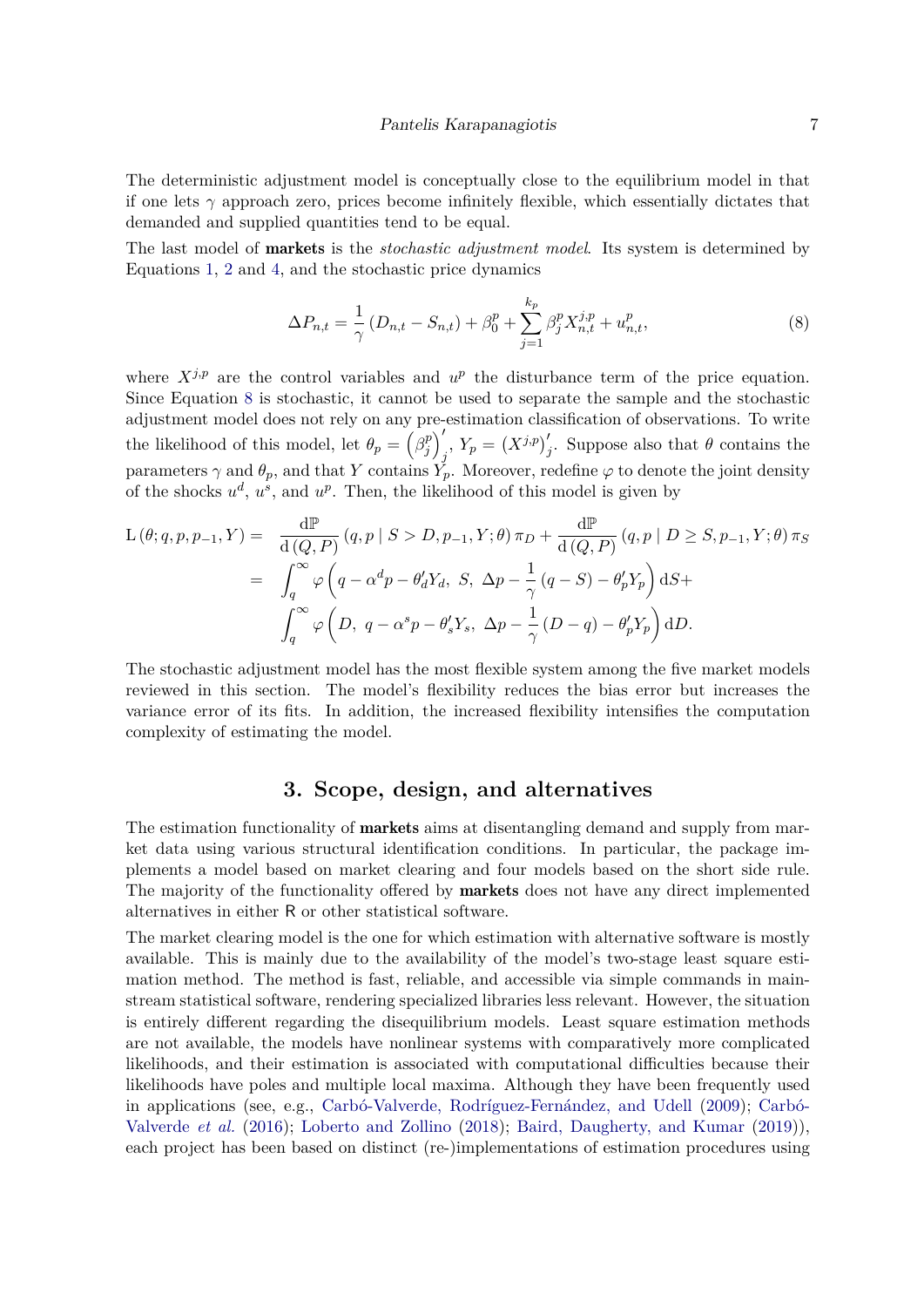different starting values, tolerance parameters, and optimization tools. Non open-source implementations raise research reproducibility obstacles and make results' comparison difficult, if not impossible.

The package **markets** aims to fill this gap by providing an open-source implementation of market model estimation with simple workflows, providing meaningful defaults and making equilibrium and disequilibrium models equally accessible. In addition, the package delivers a common interface for analyzing all market models irrespective of their identification conditions. This feature greatly ameliorates the cross model comparison of estimation results. The same methods are used to estimate, visualize, and summarize all models implemented in the package. Last but not least, markets supports maximum likelihood estimations using analytically calculated expressions of gradients, which are significantly faster than estimations based on numerical gradient approximations or derivative-free methods (see Section [5\)](#page-24-0).

With the single exception of the basic disequilibrium model, which can also be estimated using the R package disequilibrium [\(Latshaw and Guggisberg 2020\)](#page-31-9), the maximum likelihood estimation functionality found in **markets** is not directly offered by alternative statistical software. With the **disequilibrium** package, one can estimate the basic model using the L-BFGS-B implementation of optim with the numerically approximated model likelihood's gradient. Instead, markets allows the user to choose both the optimization method and whether numerical approximations or analytic gradient and Hessian calculations are used. There are no software alternatives directly estimating the directional, deterministic adjustment, and stochastic adjustment models. By default, the BFGS implementation of optim with analytic expressions for the gradients is used in the maximum likelihood estimations of all models.

The estimation methods implemented by markets have macroeconomic origins [\(Fair 1971;](#page-31-10) [Maddala and Nelson 1974\)](#page-31-8), but have found applications in empirical economics and finance research using microdata (see for instance [Bulligan, Busetti, Caivano, Cova, Fantino, Locarno,](#page-30-5) [and Rodano](#page-30-5) [\(2017\)](#page-30-5) and [Carbó-Valverde](#page-30-3) *et al.* [\(2009\)](#page-30-3)). In this respect, demand estimation methods such as the almost ideal demand systems [\(AIDS\)](#page-30-6) of [Deaton and Muellbauer](#page-30-6) [\(1980\)](#page-30-6) and the structural estimation of [Berry, Levinsohn, and Pakes](#page-30-7) [\(1995\)](#page-30-7) (typically abbreviated as [BLP\)](#page-30-7) partially overlap with the methods described in this article. The [AIDS](#page-30-6) and [BLP](#page-30-7) methodologies are micro-founded, but they focus only on the demand side and do not concern varying structural assumptions such as the market clearing and short side rules. Implementations of these methods can be correspondingly found in the R packages blpestimator [\(Brunner](#page-30-8) [2019\)](#page-30-8) and miceconaids [\(Henningsen 2017\)](#page-31-11).

The markets package is organized based on the object oriented hierarchy depicted in Figure [1.](#page-8-0) Five front-end model classes, one corresponding to each implemented model, are exposed to the user. These are the (i) equilibrium\_model, (ii) diseq\_basic, (iii) diseq\_directional, (iv) diseq\_deterministic\_adjustment, and (v) diseq\_stochastic\_adjustment classes. The two back-end classes, namely (i) market\_model and (ii) disequilibrium\_model, act as base abstract classes and enclose functionality that is common for all market models. The overarching market\_fit class acts as the common interface through which the functionality of the package is exposed to the user in a uniform fashion. The arrows in Figure [1](#page-8-0) indicate how these classes are related with each other. Arrows with filled arrowheads indicate inheritance (is-a relationship), while arrows with empty arrowheads indicate composition (has-a relationship).

The package implements maximum likelihood estimation routines for the four disequilibrium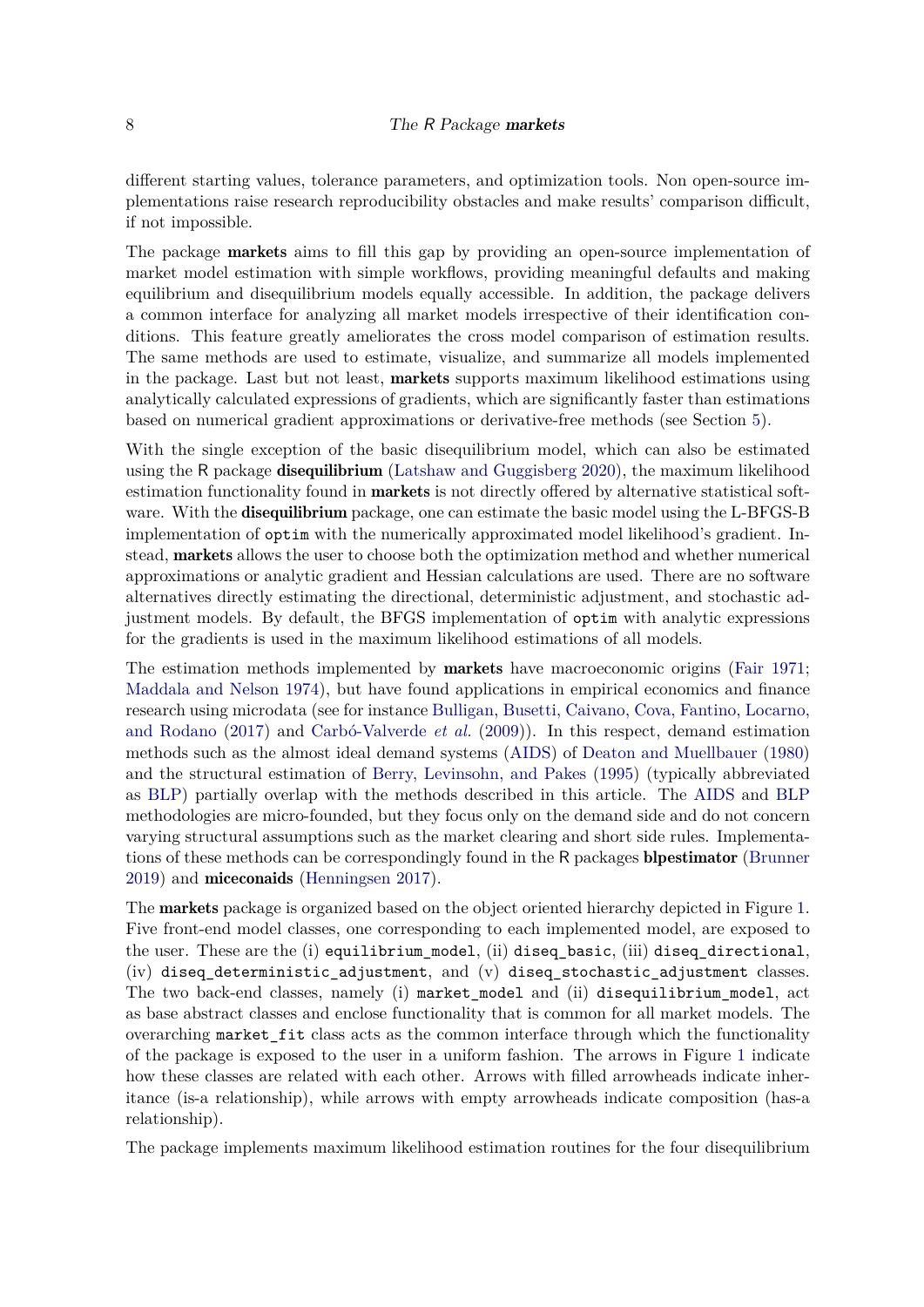<span id="page-8-0"></span>

Figure 1: Design overview.

models. Moreover, it implements both maximum likelihood and least squares estimation methodologies for the equilibrium\_model. The least squares estimation is based on function lm of the R package stats. The maximum likelihood estimation is implemented for all models based on optim. In addition, the equilibrium\_model's likelihood can be maximized using native GSL optimization routines.

When building the package from its sources, if the  $C++17$  version of execution.h is installed in the target machine during installation, some parallelization optimizations are enabled in the native estimation routines. Specifically, gradient calculations are parallelized using the std::execution::par\_unseq execution policy when the likelihood is maximized with GSL. Using of native optimization routines does not necessarily result in faster execution times because there is an overhead stemming from the communication between R and GSL. Unreported estimation time benchmarks indicate that for small datasets, machines without  $C++17$ support, or machines with few available processors, the communication cost is greater than the benefits of using native routines, which results in slower execution times. Still, estimating the equilibrium model via GSL routines is included in the package's exposed functionality to accommodate use cases with access to parallel execution<sup>[3](#page-8-1)</sup>. In addition, native likelihood maximization allows the user to customize the optimization call further by choosing the step size and the gradient tolerance of the BFGS algorithm. The two-stage least squares methodology is, of course, the least computationally intensive estimation method for the equilibrium model as it merely involves linear algebra operations (see [Henningsen and Hamann](#page-31-12) [\(2007\)](#page-31-12) for the statistical background). For well-behaved samples, all estimation methods and optimization tools available for the equilibrium model result in similar estimates (see Appendix [C\)](#page-34-0).

<span id="page-8-1"></span> $3$ And potential future support of the  $C++17$  standard in the architectures targeted by R and CRAN.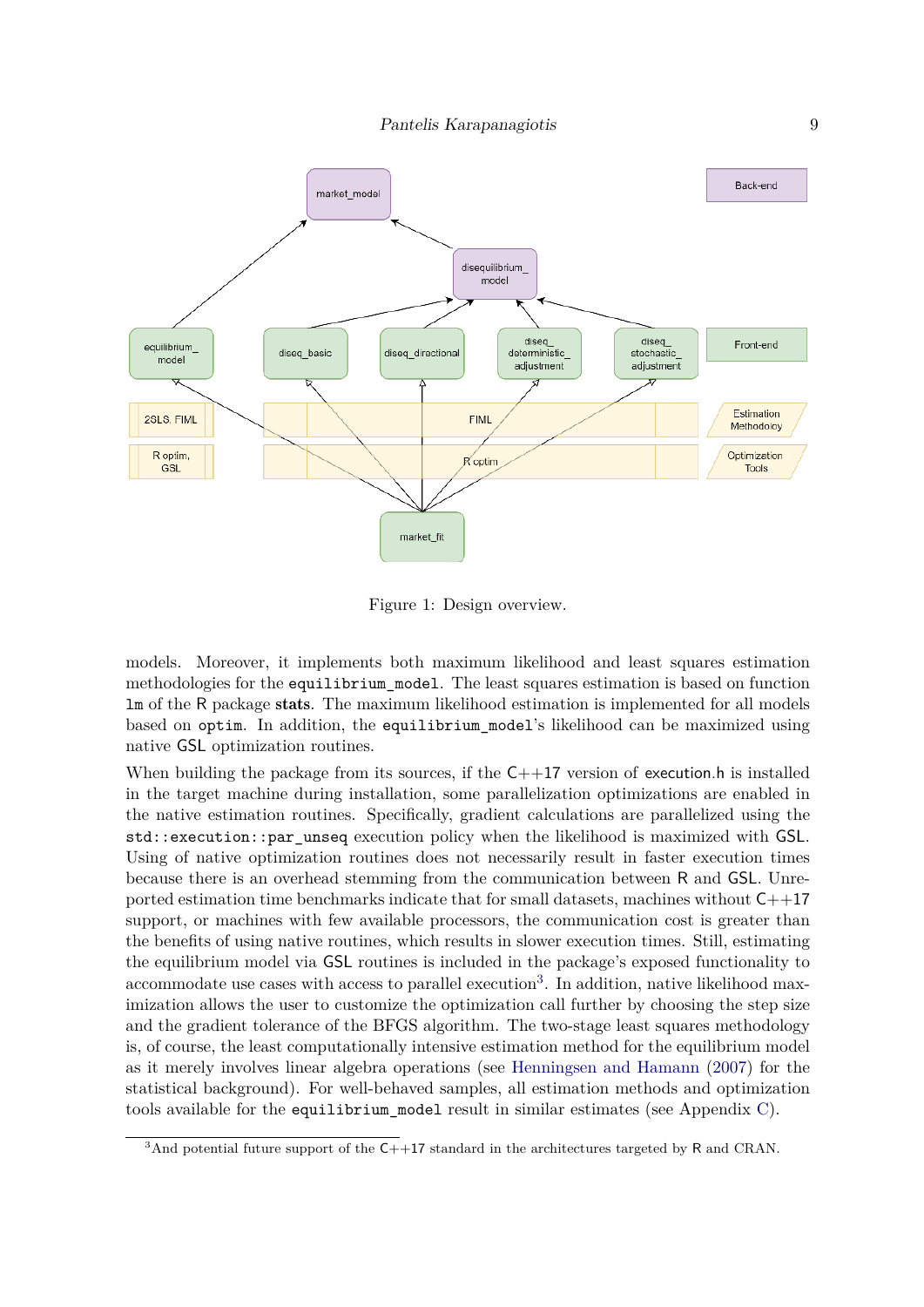Two stage least square fits of the equilibrium model are the easiest to obtain with alternative software. One can manually implement the methodology using three linear regressions to obtain an equilibrium model's fit. Firstly, one regresses prices on the collection of instruments, and demand and supply controls. Subsequently, prices are substituted by the first stage's fitted prices in the demand and supply regressions. In Stata, the first and second stage regressions for each market equation are combined in a single call to ivregress 2sls. In R, the package systemfit [\(Henningsen and Hamann 2007\)](#page-31-12) simplifies the estimation of the complete market system to a single call and, in addition, calculates the appropriate coefficient and residual covariance matrices. The package provides a comprehensive set of tools estimating linear systems of simultaneous stochastic equations, but full information maximum likelihood is not among them.

Besides using optim, likelihood maximization in R can also be performed using the nlm of stats or the mle2 function of bbmle [\(Bolker and](#page-30-9) R Core Team [2022\)](#page-30-9).<sup>[4](#page-9-0)</sup>. To a lesser extent, these approaches constitute alternatives to markets since one can use them to obtain estimations of the market models. The functions nlm and mle2 offer more general optimization functionality. Package markets specializes in market models and automates many estimation elements. For instance, the simplest way to obtain a maximum likelihood fit of a market model with nlm using a derivative-free optimization method requires programming the likelihood of the market model (see Section [2\)](#page-3-0) and providing appropriate initializing values. The implementation requirements become much greater when derivative-based optimization methods are used because the user has to manually program the gradients of market model likelihoods, which involve tedious calculations and complex expressions<sup>[5](#page-9-1)</sup>. Instead, **markets** offers ready-to-use implementations of market model likelihoods and gradients, and automatically calculates appropriate initializing values using linear regressions.

The situation is similar when attempting to estimate market models using maximum likelihood in other software. Stata offers general likelihood maximization functionality via the command ml [\(Gould, Pitblado, and Poi 2010\)](#page-31-13). Additionally, specialized commands such as logistic and poisson offer pre-programmed likelihoods that facilitate the estimation of the logistic and Poisson models. To estimate the market model of markets, users have to resort to ml and manually program the likelihoods. The initialization of the estimation process is automatic. With ml, the likelihood can be maximized using either derivative-free or derivative-based optimization methods, with programming requirements in each case being similar to those of R for both cases. The function movestay [\(Lokshin and Sajaia 2004\)](#page-31-14) gives an alternative option to estimate the disequilibrium models in Stata. The disequilibrium models are Markov switching models, and their system can be rewritten in terms of latent variables (see, e.g., [Maddala](#page-31-7) [\(1986\)](#page-31-7)). The function movestay offers functionality that estimates Markov switching models based on derivative-free optimization methods. Besides lacking the derivative expressions, one disadvantage is that these estimations use a less economically intuitive representation of the market models. The advantage of movestay is that the user does not have to program the models' likelihoods.

Internally, all five models of markets have similar implementation components, which are depicted in Figure [2.](#page-10-1) Each model class contains a logging object that handles the exposed methods' output depending on the verbosity chosen during initialization. More importantly, model

<span id="page-9-1"></span><span id="page-9-0"></span><sup>&</sup>lt;sup>4</sup>Previous versions of markets were based on bbmle and systemfit.

<sup>5</sup>However, derivative based methods have computational advantages when working with large databases or performing an extended number of model estimations.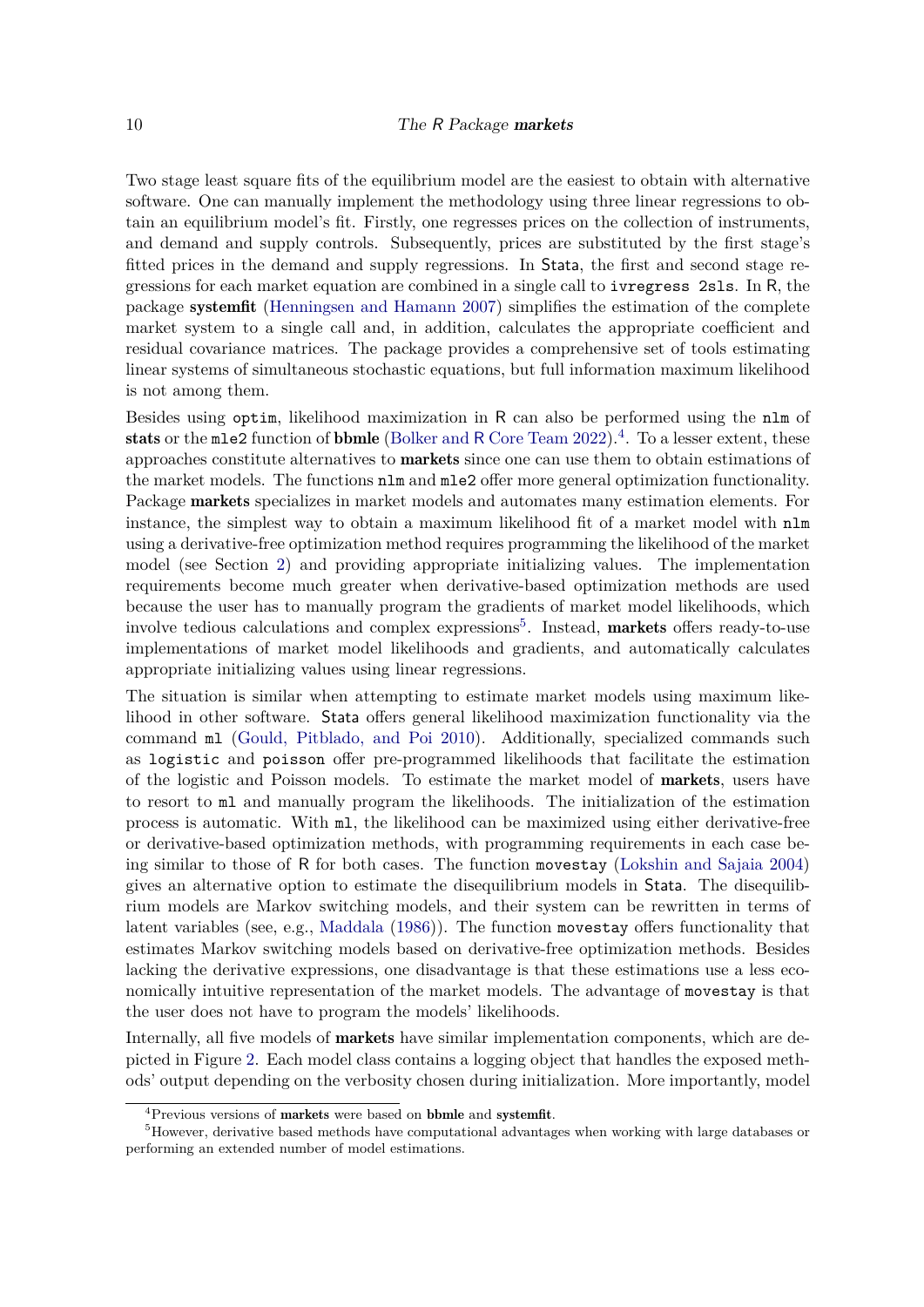classes contain objects describing their corresponding systems. Objects of system classes contain data describing the models' systems of stochastic equations. In this respect, system classes contain equation objects for all stochastic equations of the systems they describe. All system classes contain demand and supply equation objects because these equations are ubiquitous in market models. The diseq stochastic adjustment system class additionally contains a price equation object. The system and equation classes primarily contain backend functionality used to store and organize intermediate estimation data. The functionality of markets is intended to be accessed via the exposed methods of the market models and market fit classes.

<span id="page-10-1"></span>

Figure 2: Market class implementation.

# **4. Functionality via an empirical example**

<span id="page-10-0"></span>The package is designed following R's model estimation paradigm. Estimation calls expect model formulas evaluatable in accompanied data frames and return fitted market models. Estimation results can then be accessed by applying standard R methods such as summary, coef, plot on the fitted objects. In addition, markets offers package specific methods, such as shortages, demanded\_quantities, and shortage\_marginal, to examine market relevant implications of the obtained fits.

### <span id="page-10-2"></span>**4.1. The houses dataset**

The houses dataset contains monthly macroeconomic time series for the US housing credit market from July 1958 to December 1969. The housing credit market was initially studied by [Fair](#page-31-10) [\(1971\)](#page-31-10) for this period. Subsequent work on the estimation and assessment of short side rule market models also uses US housing credit data for this period to illustrate the introduced methodologies (for instance, see [Fair and Jaffee](#page-31-6) [\(1972\)](#page-31-6), [Maddala and Nelson](#page-31-8) [\(1974\)](#page-31-8), and [shin](#page-32-2) [Hwang](#page-32-2) [\(1980\)](#page-32-2)).

Table [1](#page-11-0) presents the variables of the houses dataset and provides short descriptions for them. The dataset was constructed according to the sources provided in the [Fair](#page-31-10) [\(1971\)](#page-31-10). The series of *RM* were directly obtained by [Fair](#page-31-10) [\(1971,](#page-31-10) Table A.3). The observations of *HS* were collected from the [Economic Report of the President,](#page-30-10) *W* were manually compiled, while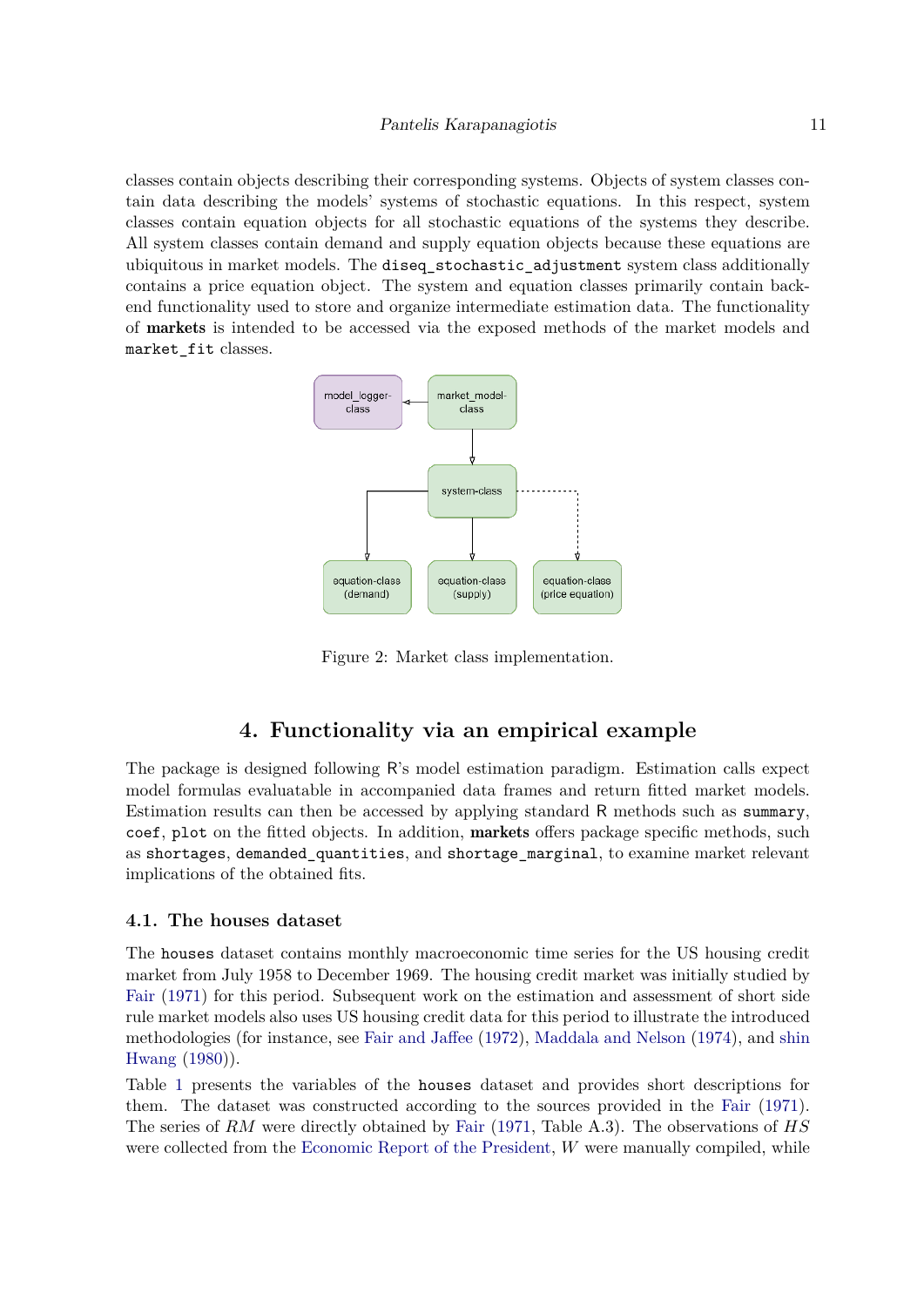*DSLA*, *DMSB*, and *DHLB* were collected from the [Federal Reserve Bulletin.](#page-30-11)

<span id="page-11-0"></span>

| <i>DATE</i> | The date of the record.                                                                        |
|-------------|------------------------------------------------------------------------------------------------|
| H S         | Private non-farm housing starts in thousands of units (not seasonally adjusted).               |
| RM          | FHA Mortgage Rate series on new homes in units of 100 (beginning-of-month data).               |
| DSLA        | Savings capital (deposits) of savings and loan associations in millions of dollars.            |
| DMSB        | Deposits of mutual savings banks in millions of dollars.                                       |
| DHLB        | Advances of the federal home loan bank to savings and loan associations in million of dollars. |
| W           | Number of working days in month.                                                               |
|             |                                                                                                |

Table 1: Variables in the houses dataset.

The examples of this section use the demand and supply equation specifications of [shin Hwang](#page-32-2) [\(1980\)](#page-32-2) and [Maddala and Nelson](#page-31-8) [\(1974\)](#page-31-8) as starting points. In particular, the starting demand equation is given by

$$
D_t = \alpha^d RM_t + \beta_0^d + \beta_1^d t + \beta_2^d W_t + \beta_3^d CSHS_t + \beta_4^d RM_{t-1} + \beta_5^d RM_{t-2} + \sum_{i=2}^{12} \beta_{4+i}^d MONTH_{i,t} + u_t^d,
$$

where *CSHS* is the cumulative sum of past housing starts and *MONTH<sub>i</sub>* are monthly indicator variables. The variable *CSHS* is used as a proxy of the stock of available houses, and the monthly indicators are used to capture seasonal demand effects. The starting supply equation is specified as

$$
S_t = \alpha^s RM_t + \beta_0^s + \beta_1^s t + \beta_2^s W_t + \beta_3^s RM_{t-1} + \beta_4^s MA_6(DSF_t) + \beta_5^s MA_3(DHF_t) + \sum_{i=2}^{12} \beta_{4+i}^s MONTH_{i,t} + u_t^s,
$$

where  $MA_6(DSF)$  is the moving average of order 6 of the flow of deposits in savings associations, loan associations, and mutual savings banks, while *MA*3(*DHF*) is the moving average of order 3 of the flow of advances of the federal home loan bank to savings and loan associations. The stochastic terms *ud,t* and *us,t* are jointly, normally distributed. The moving averages and lagged variables of the analysis are constructed from the variables of the houses dataset. The fair houses function of markets automates the construction.

*R> house\_data <- fair\_houses()*

### <span id="page-11-1"></span>**4.2. Model formulas**

The market system is specified in estimation calls by formulas, which contain the quantity and price variables, the subject and time identification variables, and the right-hand sides of the stochastic equations of the system. The back-end implementation of **markets** relies on the functionality of the R package Formula [\(Zeileis and Croissant 2010\)](#page-32-3). Moreover, the format of Formula is adopted for the description of market model systems. Pipe operators separate the various elements of the market model formula. The model formulas standardize the input of estimation calls of different market models to a great extent.

As an example, the formula corresponding to the demand and supply equations of Section [4.1](#page-10-2) is given in Listing [1.](#page-12-0) From left to right, the left-hand side of the expression specifies the quantity, price, subject, and time variables of the house\_data data frame. The right-hand side of the expression specifies from left to right (the right-hand side of) the demand and supply equations.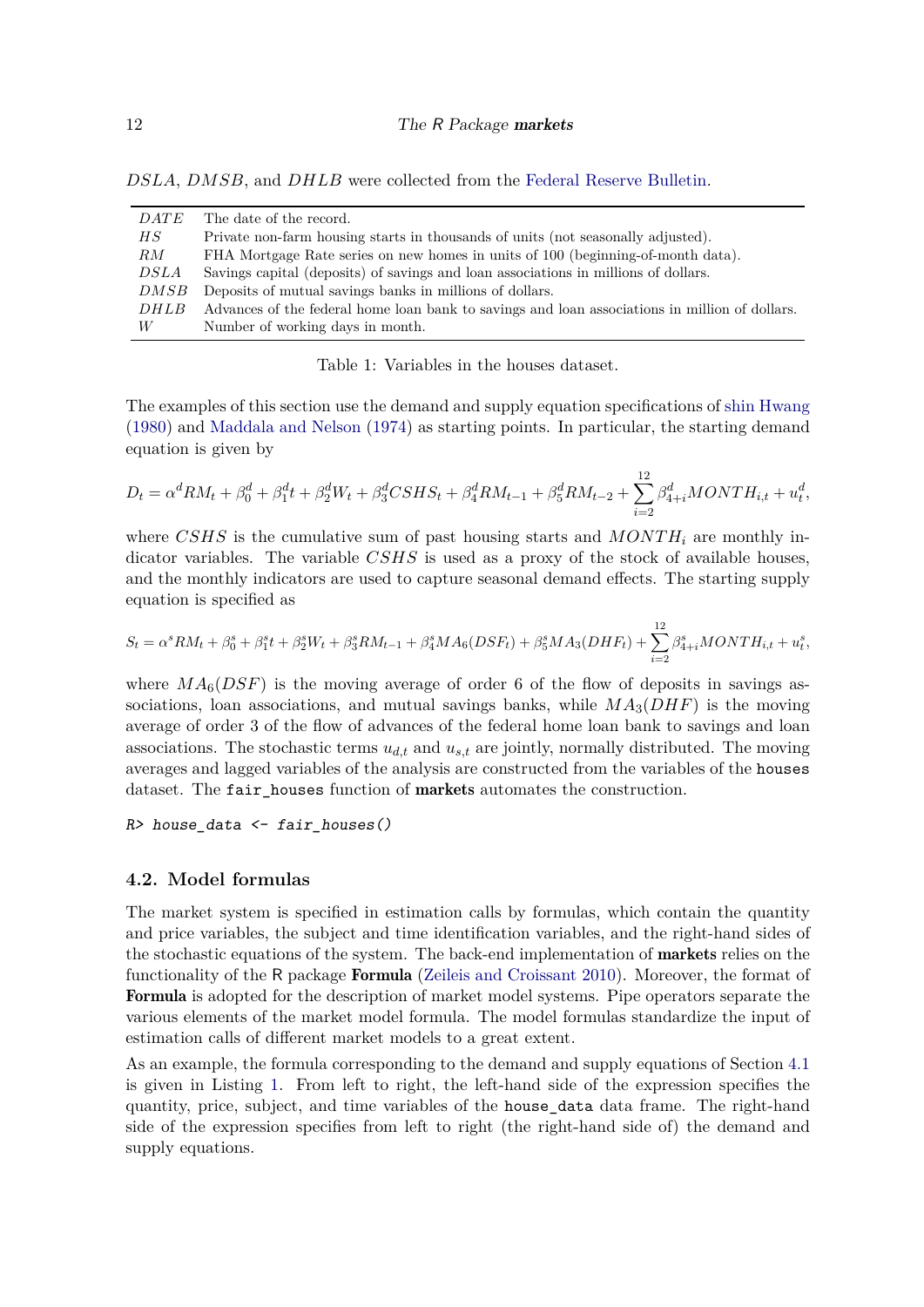```
HS | RM | ID | TREND ~
  RM + TREND + W + CSHS + L1RM + L2RM + MONTH |
  RM + TREND + W + L1RM + MA6DSF + MA3DHF + MONTH
```
<span id="page-12-0"></span>Listing 1: An example of a market model formula.

Each market model combines the quantity variable with the demand and supply specifications according to its identification condition (market clearing or short side rule) and, whenever relevant, its sample separation rule and price dynamics. Further, the dynamic market models use the price, subject, and time variables to calculate price differences, as required in their estimation.

### <span id="page-12-2"></span>**4.3. Estimation**

Models can be initialized and estimated using either a single function call or two separate calls, one for initialization and one for estimation. The first approach is the most convenient one for most use cases. However, there are some use cases in which the second approach can have some advantages depending on the workflow. For example, maximum likelihood estimations with large datasets can be time consuming; thus, it can be convenient to initialize a market model once and then estimate it in parallel using different optimization methods, starting values, and other estimation parameters. More details about the initialization calls (constructors) can be found in Appendix [D.](#page-35-0) The following presentation focuses on the single call estimation approach. All five market models available in markets are estimated using full information maximum likelihood in the following examples.

Listing [2](#page-12-1) estimates the equilibrium model. The first argument specifies the market model formula, and the second the used data frame. The first two input arguments are used during the model's initialization. The third argument is a list with options used in the model's estimation. For instance, the call of Listing [2](#page-12-1) sets the maximum number of iterations in the control argument of the optimization routine equal to 5000.

```
R> eq <- equilibrium_model(
+ HS | RM | ID | TREND ~ RM + TREND + W + CSHS + L1RM + L2RM + MONTH |
+ RM + TREND + W + L1RM + MA6DSF + MA3DHF + MONTH,
+ house_data, estimation_options = list(control = list(maxit = 5000))
+ )
```
### <span id="page-12-1"></span>Listing 2: Estimating the equilibrium model.

Listing [3](#page-13-0) estimates the deterministic adjustment model without modifying the formula used in Listing [2.](#page-12-1) By default, operations of markets display errors and warnings in the standard output. However, it can be helpful to have more information about the performed operations on some occasions (e.g., during development or testing). The default behavior can be overridden by specifying the verbose argument of the estimation call. For instance, the call of Listing [3](#page-13-0) sets the verbosity level to be equal to 2, which besides errors (level 0) and warnings (level 1), displays basic information concerning the performed operations in the standard output. In this case, the diseq\_deterministic\_adjustment call displays three information messages (preceded by Info :) and one warning message (preceded by Warning :). The first information message declares the model, the second gives the number of observations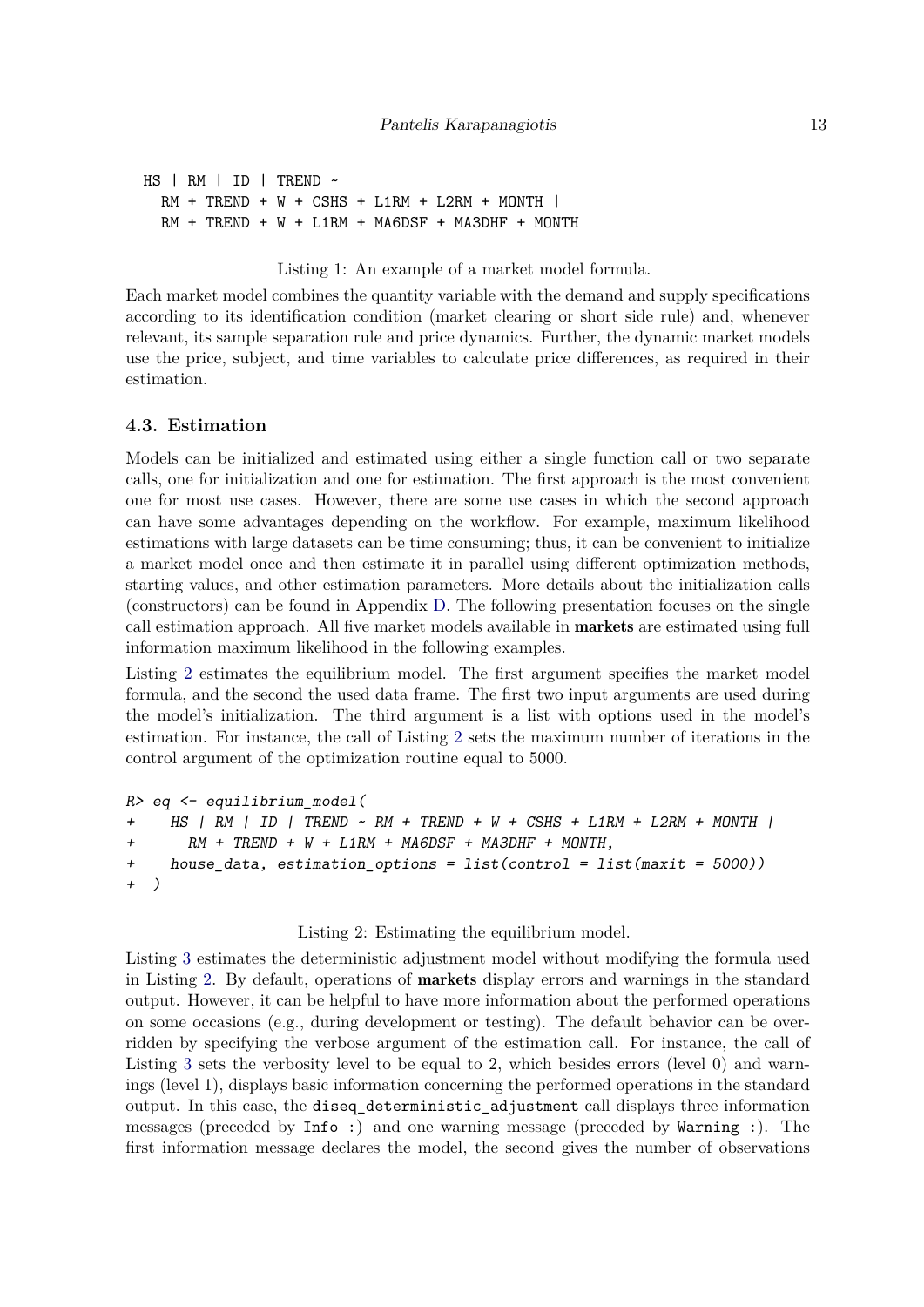dropped due to the calculation of lagged prices, and the third informs the caller about the data subsets created by the model's separation rule.

```
R> da <- diseq_deterministic_adjustment(
+ HS | RM | ID | TREND ~ RM + TREND + W + CSHS + L1RM + L2RM + MONTH |
+ RM + TREND + W + L1RM + MA6DSF + MA3DHF + MONTH,
+ house_data,
+ verbose = 2,
+ estimation_options = list(control = list(maxit = 5000))
+ )
Info: This is Deterministic Adjustment model.
Warning: Dropping 14 rows due to missing values.
Info: Dropping 1 row to generate 'LAGGED_RM'.
Info: Sample separated with 18 rows in excess supply and 111 rows
Info: in excess demand states.
```
<span id="page-13-0"></span>Listing 3: Estimating the deterministic adjustment model.

The default optimization routine used by markets is BFGS with analytically calculated gradient expressions, which is the fastest available optimization option (see Section [5\)](#page-24-0). On rare occasions, numerical stability issues might be less prominent in derivative-free optimization algorithms. Access to alternative optimization routines is provided by setting the method in the estimation\_options list. As an example, Listing [4](#page-13-1) estimates the directional model using the Nelder-Mead algorithm.

```
R> dr <- diseq_directional(
+ HS | RM | ID | TREND ~ TREND + W + CSHS + L1RM + L2RM |
+ RM + TREND + W + MA6DSF + MA3DHF + MONTH,
    + house_data, estimation_options = list(
+ method = "Nelder-Mead", control = list(maxit = 5000)
+ )
+ )
```
#### <span id="page-13-1"></span>Listing 4: Estimating the directional model.

Maximum likelihood estimations in **markets** are initialized by automatically calculated starting values coming from model-specific, linear regressions by default. For instance, the basic model's starting values are obtained by regressing the (observed) traded quantity on the demand and supply right-hand side specifications. The equilibrium model's starting values are obtained by two stage least square estimates of the system. The user can override the default behavior and provide custom starting values. Listing [5](#page-14-0) provides an example of starting value customization. In this case, the estimated coefficients of the equilibrium model are used as starting values for the estimation of the basic model. The underlying optimization routine of optim expects that the length of the initializing vector and the names of its entries correspond to the number and names of model coefficients to be estimated. If this is not true, the initialization of the optimizer fails. This behavior has to be taken into account when passing starting values. For example, Listing [5](#page-14-0) estimates the basic model using independent shocks,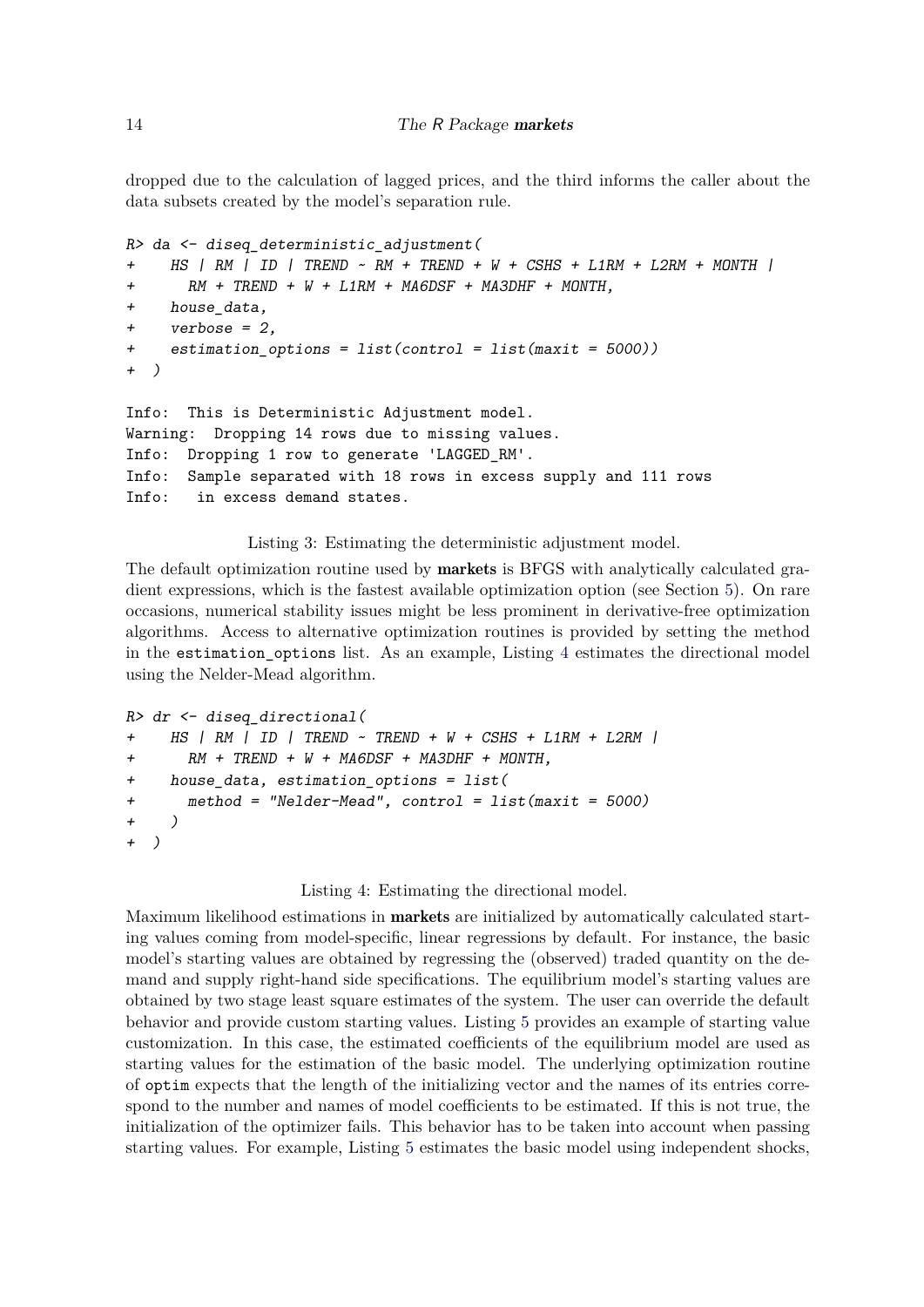which would fail if the correlation coefficient was not removed from the supplied starting values.

```
R> start <- coef(eq)
R> start <- start[names(start) != "RHO"]
R> bs <- diseq_basic(
+ HS | RM | ID | TREND ~ RM + TREND + W + CSHS + L1RM + L2RM + MONTH |
+ RM + TREND + W + L1RM + MA6DSF + MA3DHF + MONTH,
+ house_data, verbose = 2, correlated_shocks = FALSE,
+ estimation_options = list(
+ start = start,
      + control = list(maxit = 5000)
+ )
+ )
Info: This is Basic model.
Warning: Dropping 14 rows due to missing values.
```
<span id="page-14-0"></span>Listing 5: Estimating the basic model.

The last estimation example uses the stochastic adjustment model. The stochastic adjustment model is comprised of three stochastic equations. Thus, the passed model formula should also specify the right-hand side of the stochastic price dynamics (see Equation [8\)](#page-6-1). The model constructor automatically accounts for the shortage term  $(D_t - S_t)$  appearing in Equation [8](#page-6-1) but it is not observed in the data. Thus, the caller needs to provide only the remaining summands. As a concrete example, Listing [6](#page-14-1) estimates the stochastic adjustment model with a price dynamics' specification given by

$$
\Delta RM_t = \frac{1}{\gamma} \left( D_t - S_t \right) + \beta_0^p + \beta_1^p t + \beta_2^p RM_{t-2} + \beta_3^p RM_{t-3} + u_{n,t}^p + u_t^p.
$$

In addition, the call of Listing [6](#page-14-1) instructs the estimation routine to calculate clustered standard errors with respect to the levels of variable *W* (number of working days in a month).

```
R> sa <- diseq_stochastic_adjustment(
+ HS | RM | ID | TREND ~ RM + TREND + W + CSHS + MONTH |
+ RM + TREND + W + L1RM + L2RM + MA6DSF + MA3DHF + MONTH |
+ TREND + L2RM + L3RM,
+ house_data |> dplyr::mutate(L3RM = dplyr::lag(RM, 3)),
+ correlated_shocks = FALSE,
+ estimation_options = list(
+ control = list(maxit = 5000), standard_errors = c("W")
+ )
+ )
```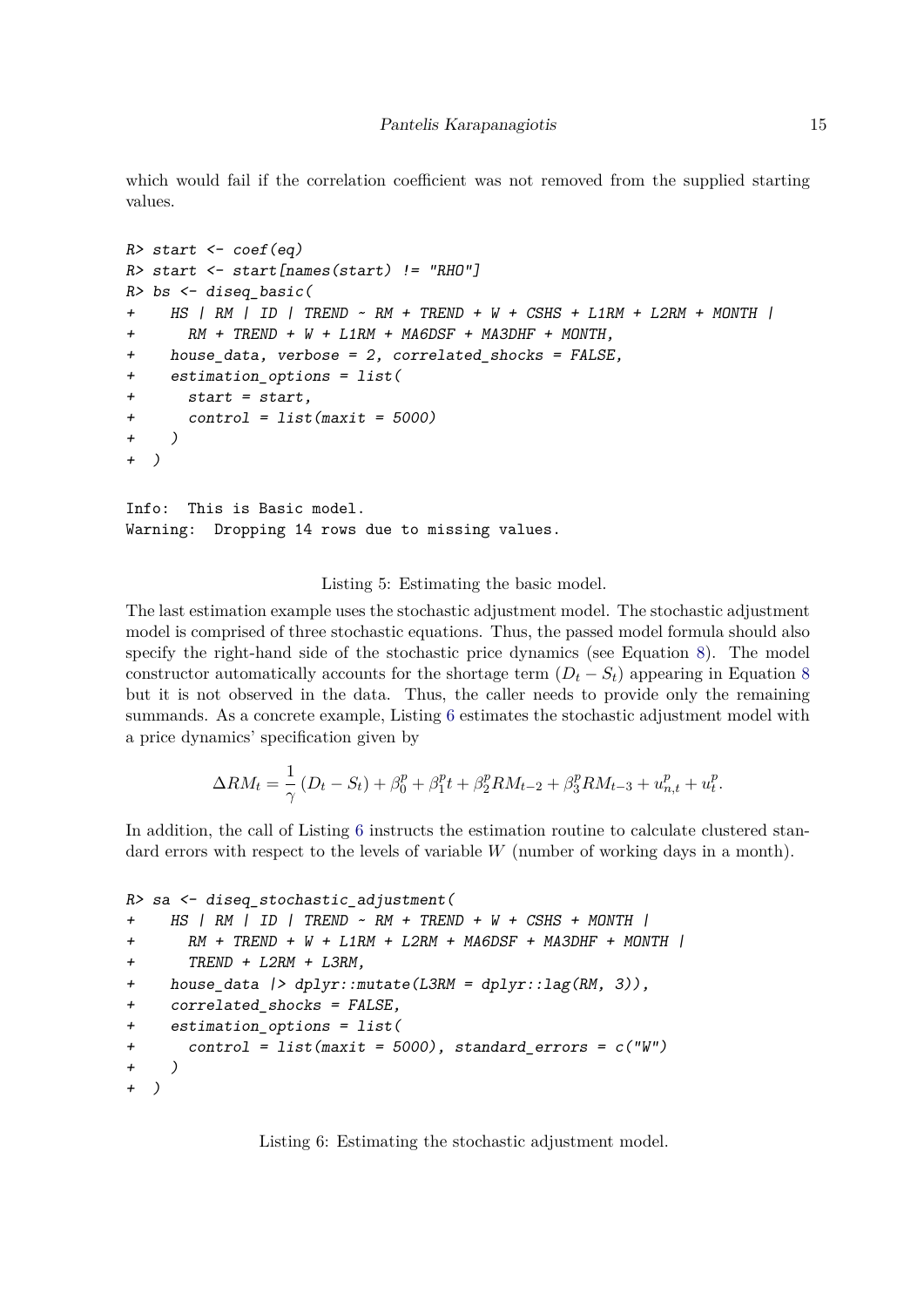<span id="page-15-0"></span>

| Coefficient | Equilibrium      | <b>Basic</b>     | Directional      | Deterministic Adjustment | Stochastic Adjustment |
|-------------|------------------|------------------|------------------|--------------------------|-----------------------|
| D RM        | $-6.1023(0.00)$  | $-8.5775(0.00)$  |                  | $-4.1059(0.00)$          | $-0.7858(0.00)$       |
| D CONST     | 27.8398 (0.00)   | 27.9163(0.00)    | $-9.4997(0.00)$  | 42.0706 (0.00)           | 544.2326 (0.00)       |
| D_TREND     | $-2.6505(0.00)$  | $-40.7558(0.00)$ | 17.6369(0.00)    | $-1.6725(0.00)$          | $-21.0405(0.00)$      |
| D W         | 2.0788(0.11)     | $-34.1589(0.00)$ | 4.2710(0.36)     | 1.3389(0.26)             | 2.0541(0.00)          |
| D CSHS      | 0.0245(0.00)     | 0.2489(0.00)     | $-0.1512(0.00)$  | 0.0162(0.00)             | 0.1936(0.00)          |
| D L1RM      | 8.1887(0.00)     | 14.8501(0.00)    | 0.9166(0.65)     | 5.9190(0.00)             |                       |
| D L2RM      | $-2.0649(0.00)$  | $-2.6789(0.40)$  | $-0.9874(0.62)$  | $-1.7948(0.00)$          |                       |
| S RM        | 1.0922(0.00)     | 0.4105(0.06)     | 0.0738(0.00)     | 0.2990(0.40)             | 0.1312(0.64)          |
| S CONST     | $-58.4268(0.00)$ | $-77.8745(0.00)$ | $-40.1998(0.00)$ | $-35.6561(0.00)$         | $-145.8874(0.00)$     |
| S TREND     | $-0.1834(0.00)$  | $-0.1409(0.00)$  | $-0.1799(0.00)$  | $-0.1324(0.00)$          | $-0.4199(0.00)$       |
| S W         | 2.9547(0.00)     | 3.3174(0.00)     | 2.0319(0.00)     | 2.1560(0.00)             | 4.4480(0.00)          |
| S L1RM      | $-1.0346(0.00)$  | $-0.3358(0.13)$  |                  | $-0.2399(0.50)$          | $-0.1446(0.76)$       |
| S MA6DSF    | 0.0517(0.00)     | 0.0522(0.00)     | 0.0455(0.00)     | 0.0443(0.00)             | 0.0479(0.00)          |
| S_MA3DHF    | 0.0411(0.00)     | 0.0391(0.00)     | 0.0440(0.00)     | 0.0321(0.00)             | 0.0507(0.00)          |
| S L2RM      |                  |                  |                  |                          | 0.2050(0.39)          |
| RM DIFF     |                  |                  |                  | 1.7691(0.00)             | 35.0072 (0.00)        |
| P CONST     |                  |                  |                  |                          | $-25.1006(0.00)$      |
| P TREND     |                  |                  |                  |                          | $-0.0228(0.23)$       |
| P L2RM      |                  |                  |                  |                          | 0.2316(0.00)          |
| P L3RM      |                  |                  |                  |                          | $-0.1887(0.01)$       |
| D VARIANCE  | 871.7024 (0.00)  | 852.2636 (0.00)  | 591.7524 (0.00)  | 748.3891 (0.00)          | 47.9038(0.00)         |
| S VARIANCE  | 122.2970(0.00)   | 100.3229(0.00)   | 89.8593 (0.00)   | 102.3528(0.00)           | 82.1946 (0.00)        |
| P VARIANCE  |                  |                  |                  |                          | 24.1400 (0.00)        |
| <b>RHO</b>  | $-0.0575(0.67)$  |                  | $-0.0810(0.93)$  | 0.1562(0.35)             |                       |

Table 2: Estimation results.

Table [2](#page-15-0) presents the estimated coefficients for all five models. The coefficients of the monthly indicators are omitted for brevity. Parentheses contain the p-values for the estimated coefficients. The *Coefficient* column displays the names of the estimated coefficients used in markets by default. Since variables can be simultaneously included in multiple equations, the coefficient names use distinct prefixes for each equation. Demand coefficient names are prefixed by D\_, supply names are prefixed by S\_, and the names of the price equation are prefixed by P\_. The correlation coefficient of the shocks is by default named RHO, and the estimate of  $\gamma$  (see Equation [7](#page-5-1) or Equation [8\)](#page-6-1) is composed by concatenating the price variable's name with \_DIFF.

In accordance with the usual economic intuition, estimated demand side price coefficients (*D*\_*RM*) are negative, while estimated supply side price coefficients (*S*\_*RM*) are positive. Both the deterministic and stochastic adjustment models suggest that price changes are responsive to shortages and surpluses as their estimated shortage response parameters (*RM*\_*DIF F*) are positive and have very small p-values.

#### **4.4. Summarizing and visualizing market fits**

The estimation examples of Listings [2](#page-12-1) to [6](#page-14-1) return market fit objects. These objects can be used to summarize and visualize the fitted models.

Calling summary with a market\_fit object as an input argument prints basic information about the fit of the model to standard output. The output summary comprises four parts separated by empty lines. The first part contains essential information concerning the model. The second part contains information regarding the estimation method of the model. The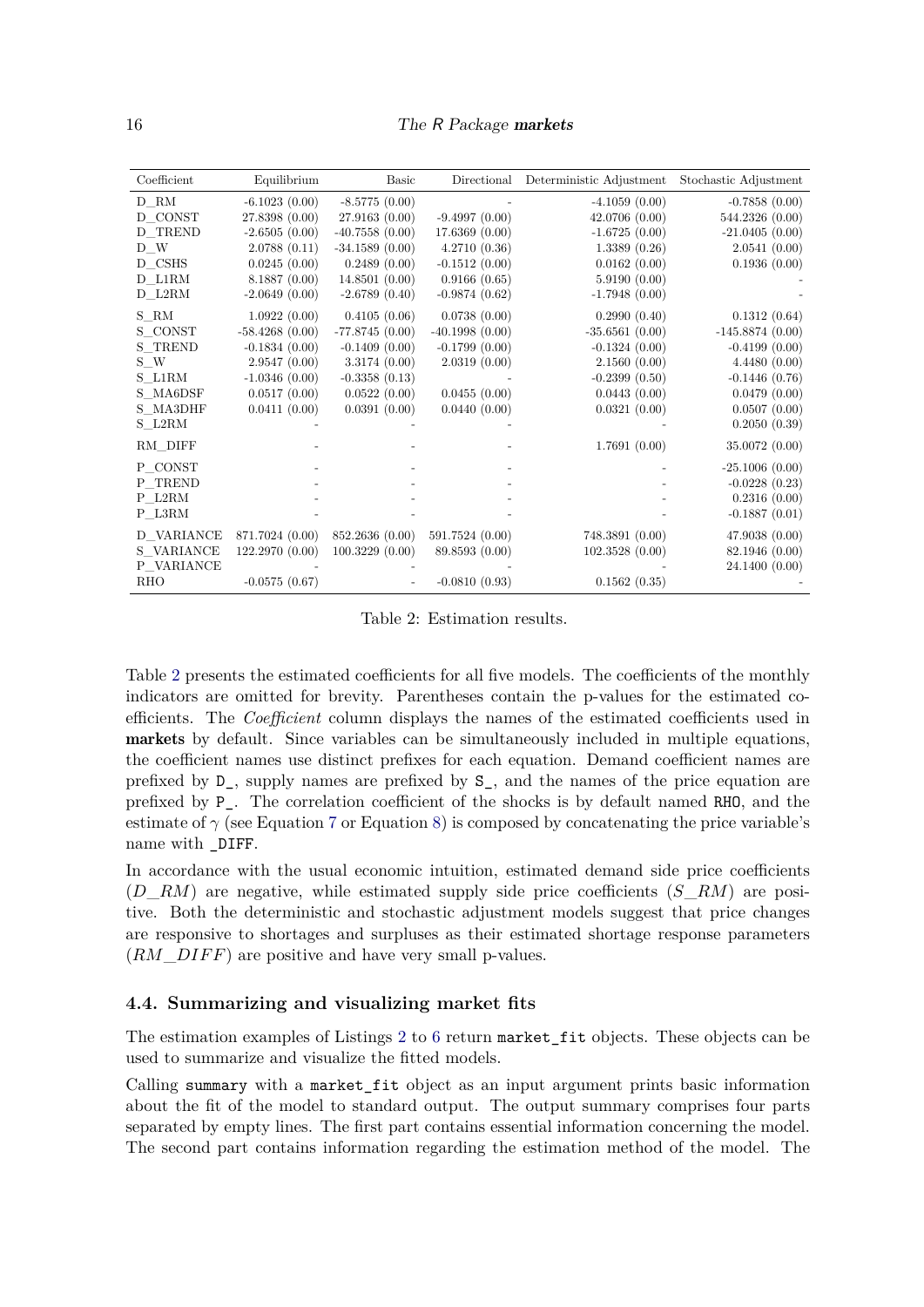third part includes the model's estimated coefficients, their standard errors, z-values, and p-values. Finally, the last part displays information about the model's maximized likelihood. Listing [7](#page-17-0) shows part of the market fit summary for the deterministic adjustment model estimated in Listing [3](#page-13-0) (some rows of the output are truncated for brevity). The first part of the summary informs the user about the estimated model in its unindented heading. Then, it describes the specification of the model's equations and gives basic information about the sample separation and the used variables. The second part of the output of summary starts with the heading 'Maximum likelihood estimation'. It shows the optimization algorithm, convergence status, and used starting values. The third and fourth parts are similar to the estimation summaries of lm and bbmle objects.

```
R> summary(da)
```

```
Deterministic Adjustment Model for Markets in Disequilibrium:
 Demand RHS : D_RM + D_TREND + D_W + D_CSHS + D_L1RN +D_L2RM + D_MONTH
 Supply RHS : S_RM + S_TREND + S_W + S_L1RM + S_MA6DSF +
   S_MA3DHF + S_MONTH
 Short Side Rule : HS = min(D_HS, S_HS)
 Separation Rule : RM_DIFF analogous to (D_HS - S_HS)
 Shocks : Correlated
 Nobs : 129
 Sample Separation : Demand Obs = 18, Supply Obs = 111
 Quantity Var : HS
 Price Var : RM
 Key Var(s) : ID, TREND
 Time Var : TREND
Maximum likelihood estimation:
 Method : BFGS
 Max Iterations : 5000
 Convergence Status : success
 Starting Values :
     D_RM D_CONST D_TREND D_W D_CSHS D_L1RM D_L2RM
7.528e-02 7.462e+01 2.432e+00 2.395e+00 -1.977e-02 1.512e-01 -3.291e-01
...
S_MONTH12 RM_DIFF D_VARIANCE S_VARIANCE RHO
 1.094e+01 -2.368e-15 1.960e+02 1.035e+02 0.000e+00
Coefficients:
          Estimate Std. Error z value Pr(z)D_RM -4.10591 0.640274 -6.4127 1.429e-10
D_CONST 42.07057 0.038850 1082.8885 0.000e+00
D_TREND -1.67249 0.138488 -12.0768 1.401e-33
D_W 1.33892 1.200149 1.1156 2.646e-01
...
RHO 0.15624 0.166790 0.9367 3.489e-01
```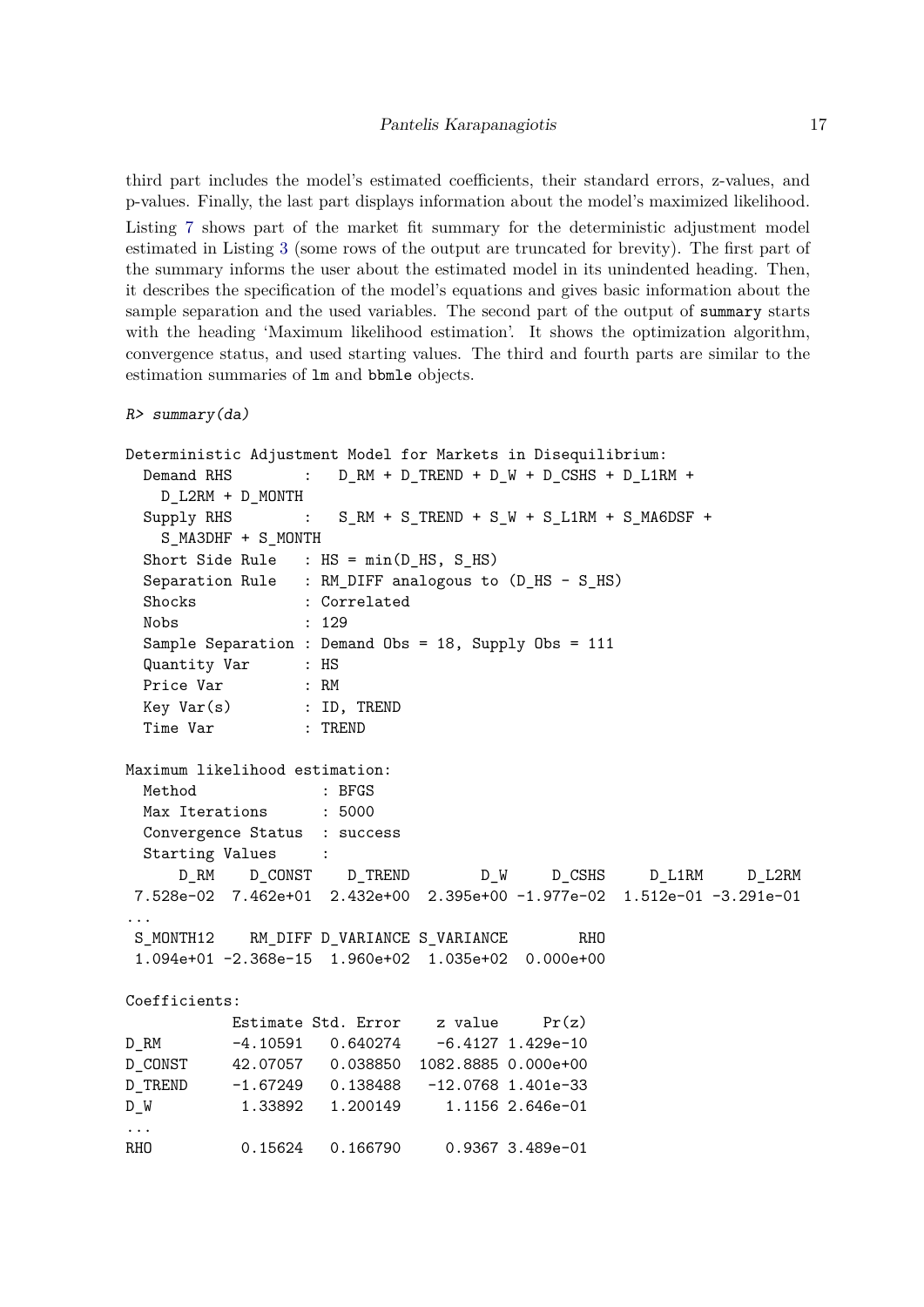-2 log L: 1724.659

#### <span id="page-17-0"></span>Listing 7: Market model fits' summaries.

An alternative way to inspect the market fit is via the plot function. Compared to summary, plot provides a more concise representation of the fit, primarily focusing on the estimated price coefficients. Figure [3](#page-18-0) contains the output of calling plot with input arguments the fits of Listings [2](#page-12-1) to [6](#page-14-1) (e.g., plot(eq), plot(bs), etc.).

The (red) circles in each plot of Figure [3](#page-18-0) correspond to the price-quantity points of the data frame used to estimate the model. The (blue) dotted lines represent the average, estimated demand as a function of price. The lines are obtained by calculating the fitted demanded quantity for each price point of the figure's domain using the sample's average values for the remaining control variables. For example, the demand of the equilibrium model of Figure [3](#page-18-0) is calculated by

$$
D(p) = \hat{\alpha}^d p + \frac{1}{T} \sum_{t=1}^T \left[ \hat{\beta}_0^d + \hat{\beta}_1^d t + \hat{\beta}_2^d W_t + \hat{\beta}_3^d CSHS_t + \hat{\beta}_4^d RM_{t-1} + \hat{\beta}_5^d RM_{t-2} + \sum_{i=2}^{12} \hat{\beta}_{4+i}^d MONTH_{i,t} \right],
$$

where hats are used to denote estimated coefficients. The (orange) dashed lines represent average supplies as functions of prices and are analogously calculated.

The estimated price coefficients are relevant both in policymaking and in business applications. Using the plot function, the user can quickly assess whether the estimated price coefficients have the expected signs. Microeconomic theory suggests that the relationship between demanded quantities and prices is nonpositive<sup>[6](#page-17-1)</sup>, while between supplied quantities and prices is nonnegative.

### **4.5. Fitted quantities and aggregation**

Using the estimated market models, one can obtain fitted values of the (unobserved) demanded and supplied quantities. The package markets automates these calculations with the functions demanded\_quantities and supplied\_quantities. For example, Listing [8](#page-19-0) calculates the fitted values for the stochastic adjustment model estimated in Listing [6.](#page-14-1) Specifically, it calculates

$$
\hat{D}_t = \hat{\alpha}^d RM_t + \hat{\beta}_0^d + \hat{\beta}_1^d t + \hat{\beta}_2^d W_t + \hat{\beta}_3^d CSHS_t + \sum_{i=2}^{12} \hat{\beta}_{4+i}^d MONTH_{i,t}
$$
\n
$$
\hat{S}_t = \hat{\alpha}^s RM_t + \hat{\beta}_0^s + \hat{\beta}_1^s t + \hat{\beta}_2^s W_t + \hat{\beta}_3^s RM_{t-1} + \hat{\beta}_4^s RM_{t-2} + \beta_5^s MA_6 (DSF_t) + \beta_6^s MA_3 (DHF_t) + \sum_{i=2}^{12} \hat{\beta}_{5+i}^s MONTH_{i,t}
$$

for each time point *t* in the house\_data data frame.

```
R> demanded <- demanded_quantities(sa)
R> supplied <- supplied_quantities(sa)
```
<span id="page-17-1"></span> $6$ Many textbooks refer to this relationship as the law of diminishing demand. The characterization of the relationship as a law is meant to indicate that this is the predominantly observed relationship in most market settings. However, there are also documented counterexamples, e.g., Giffen goods.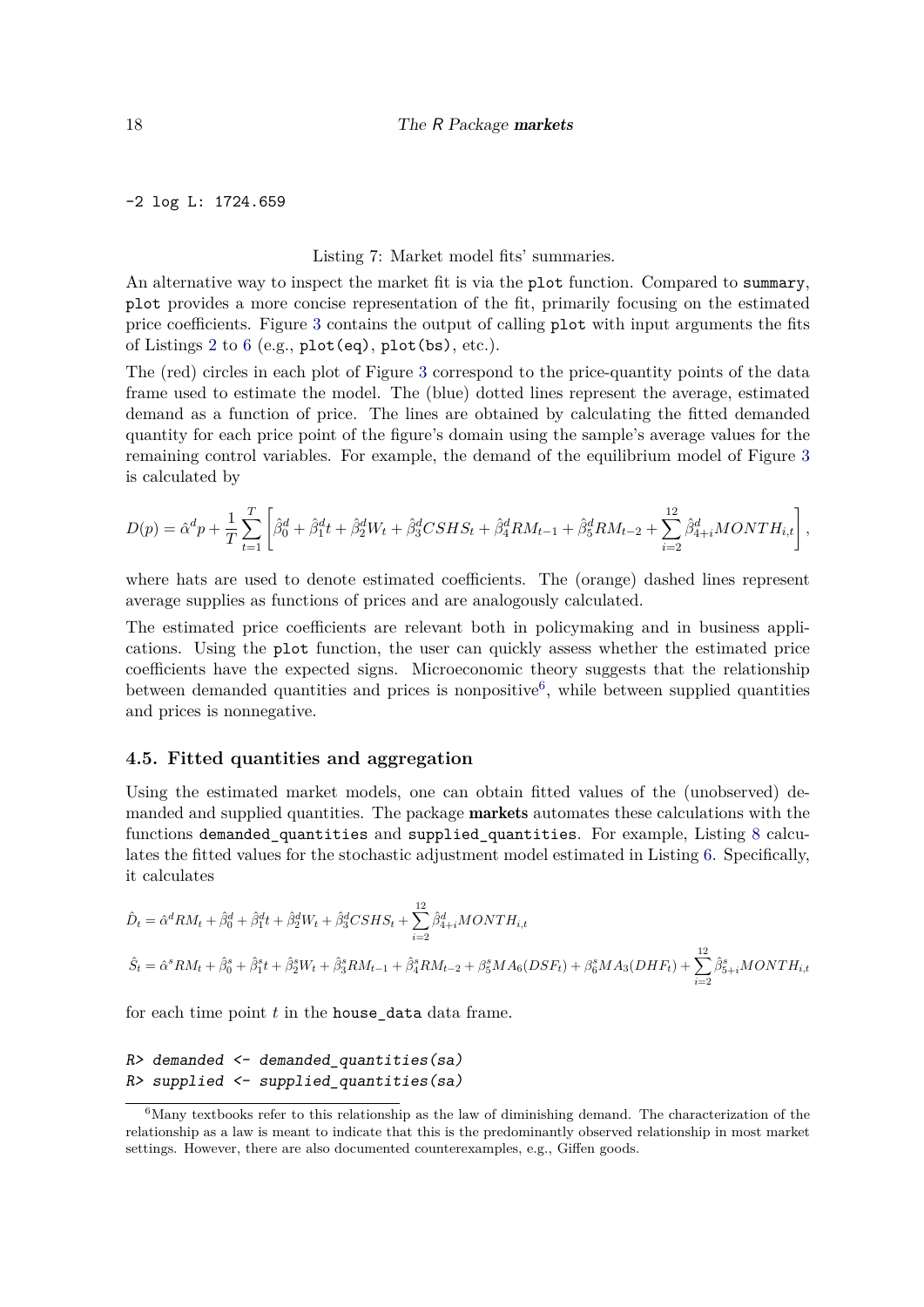<span id="page-18-0"></span>

Figure 3: Market fits' visualizations.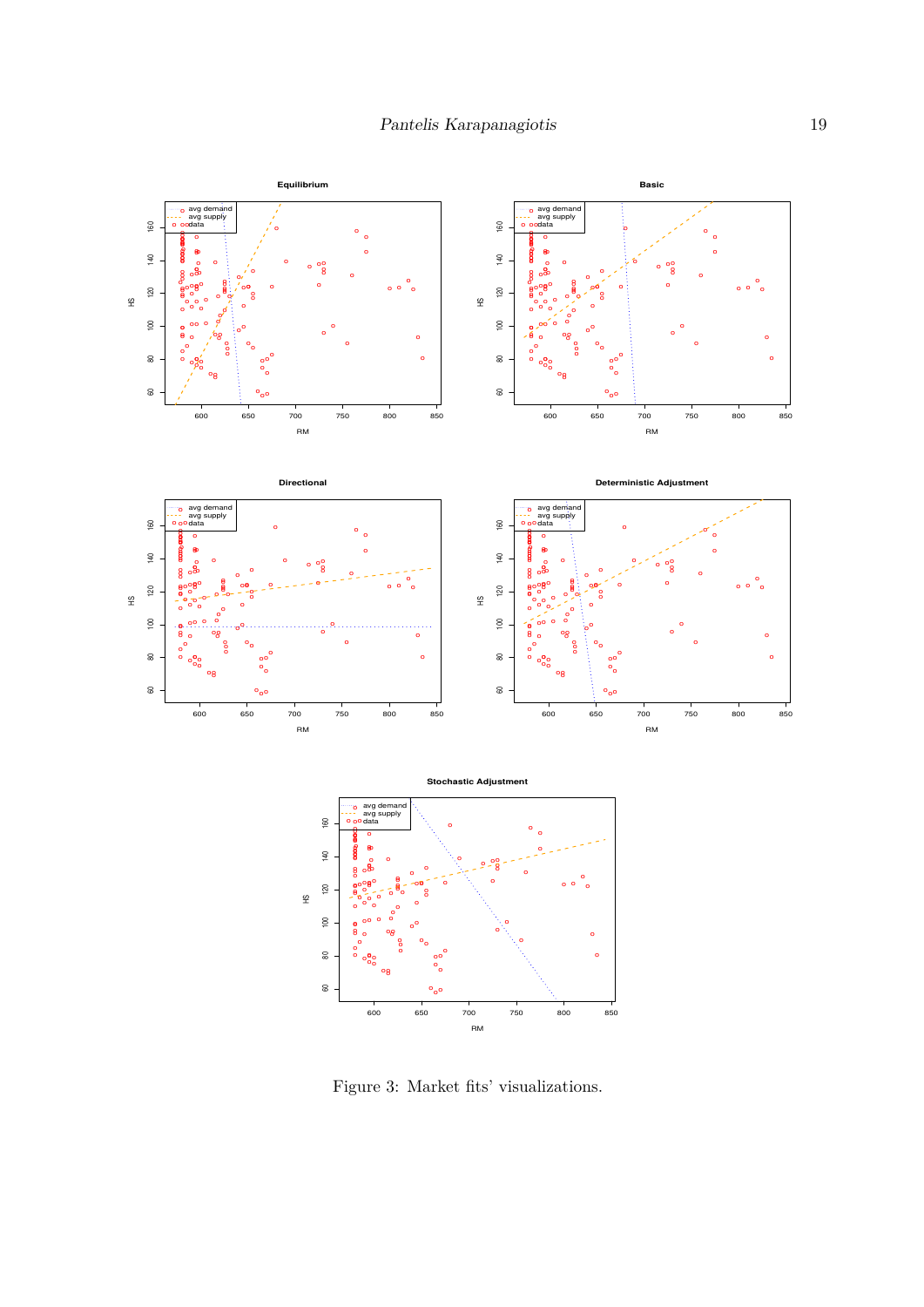<span id="page-19-0"></span>Listing 8: Fitted demanded and supplied quantities.

The functions demanded\_quantities and supplied\_quantities return vectors with a fitted value for each observation in the sample. For example, the fitted values of Listing [8](#page-19-0) are plotted against time in Figure [4.](#page-19-1) In this example, the fitted demanded and supplied quantities are highly seasonal, with the demand side being more volatile than the supply side.

<span id="page-19-1"></span>

Figure 4: Fitted demanded and supplied quantities.

On some occasions, examining the fitted demand and supply at an aggregate market level is more relevant than at an individual observation level. For example, macroeconomic policymakers are primarily interested in aggregate market demand and supply when designing taxation. The functions aggregate\_demand and aggregate\_supply of markets calculate aggregated fitted quantities. The functions have two modes depending on the nature of the data frame used to estimate the passed fitted model. For panel data frames, i.e., for data with more than one entity observation per time point, the aggregation functions return a vector of aggregate fitted quantities per time point. For time series data frames, such as the house\_data data frame of this example, aggregation occurs over all time points.

Listing [9](#page-20-0) exemplifies the aggregation functionality using the equilibrium (first command) and stochastic adjustment (second command) models. As the market clearing identification condition implies, aggregate demand and supply are almost equal for the equilibrium model. For the stochastic adjustment model, the fitted aggregate demand is greater than the fitted aggregate supply, which indicates that the market operated on aggregate in a shortage state.

 $R$  *z c*(demand = aggregate\_demand(eq), supply = aggregate\_supply(eq))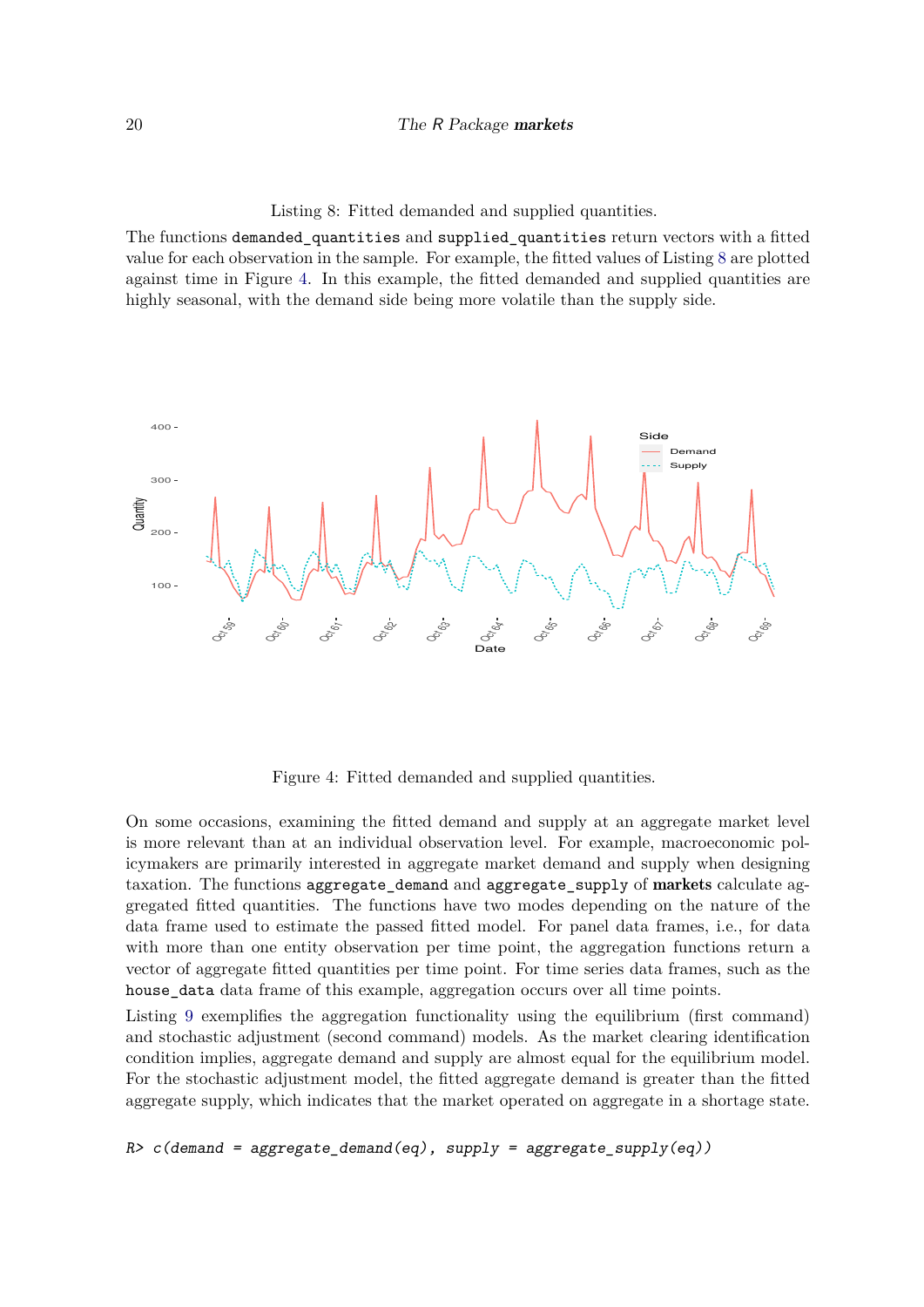```
demand supply
15182.56 15182.75
R > c (demand = aggregate demand(sa), supply = aggregate supply(sa))
 demand supply
22905.93 15723.14
```
<span id="page-20-0"></span>Listing 9: Aggregate fitted quantities.

#### **4.6. Analysis of shortages**

The package provides an extensive range of options regarding the analysis of shortages and surpluses. The fitted shortages  $\hat{G}_{n,t} = \hat{D}_{n,t} - \hat{S}_{n,t}$  are calculated by calling shortages. The function shortages is a convenience function that calculates the differences between demanded\_quantities and supplied\_quantities (for example, compare Figures [4](#page-19-1) and [5\)](#page-20-1). It returns a vector of shortages, one for each observation in the sample.

<span id="page-20-1"></span>Figure [5](#page-20-1) plots the shortages for the stochastic adjustment model fit of Listing [6.](#page-14-1) Values below the zero horizontal line indicate an estimated market surplus for the given date, while values above indicate estimated market shortages.



Figure 5: Fitted shortages.

Based on the estimated shortages, the sample can be separated (post estimation) into subsets of observations exhibiting excess demand and supply. The sample separation for each predicted state can be easily obtained using the shortage\_indicators function, which returns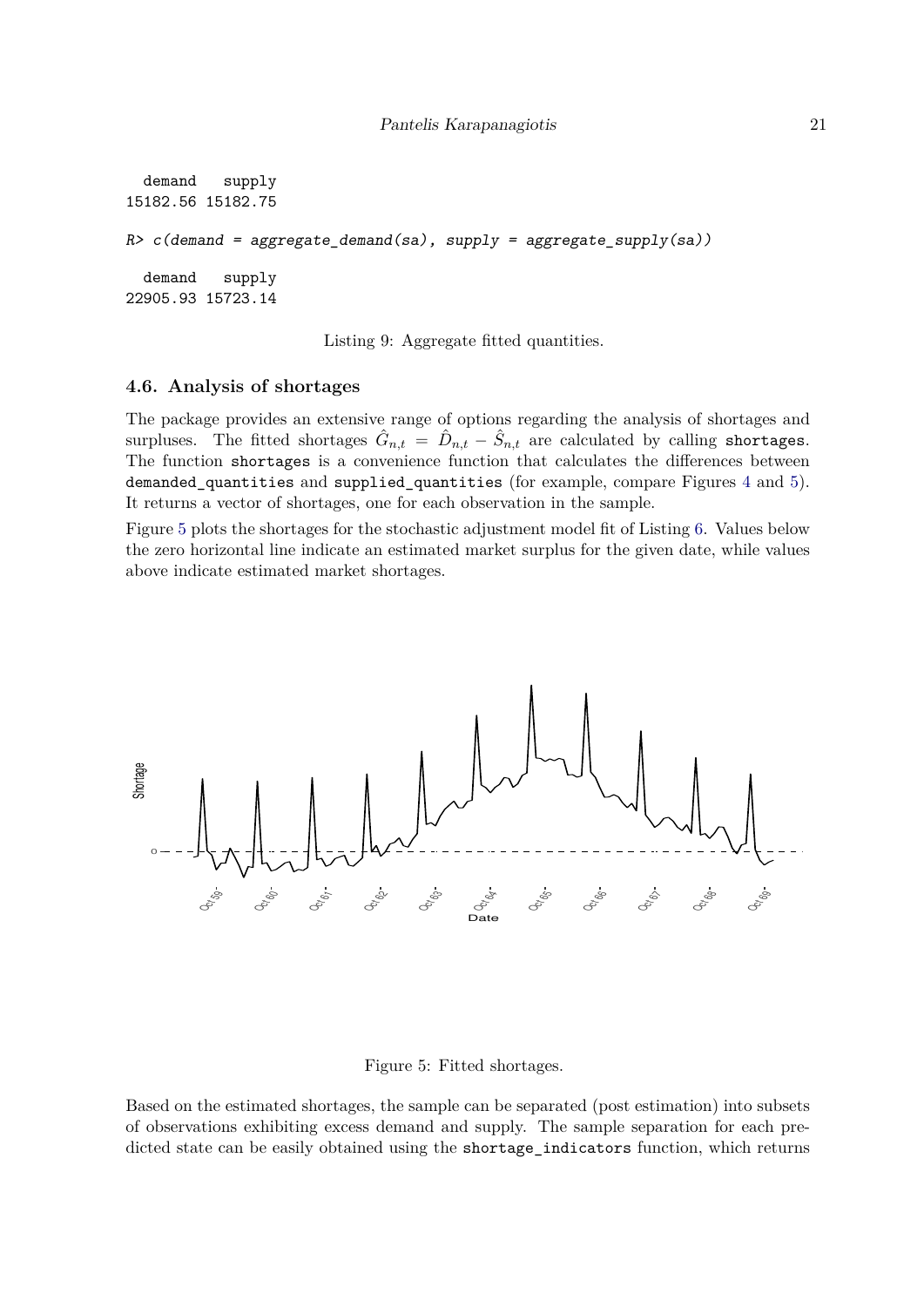a vector of Boolean values indicating whether the corresponding sample observation has a positive fitted shortage. For example, Listing [10](#page-21-0) confirms the visual finding of Figure [5,](#page-20-1) suggesting that most of the sample's observations lie in an excess demand state for the fitted stochastic adjustment model.

```
R> c(no_shortages = sum(shortage_indicators(sa)),
     + no_surpluses = sum(!shortage_indicators(sa)))
```

```
no_shortages no_surpluses
       88 40
```
<span id="page-21-0"></span>Listing 10: Shortage indicators.

Fitted shortages are measured in quantity units, which prevents their comparison across and within samples due to potential scaling differences. For example, a shortage of €10*.*000 housing credit for an observation in which supply is  $\epsilon$ 100.000 is 10% relative to the supplied credit, while  $100\%$  when supply is  $\epsilon$ 10.000. The lack of access to trade credit is more severe in the second case. The markets package provides normalization methods that mitigate comparability problems.

One way to normalize shortages is via the shortage standard deviation. For example, an estimate of the standard deviation of the expected shortage in the deterministic adjustment model can be calculated by

$$
\hat{\sigma}_G = \sqrt{\hat{\sigma}_d^2 + \hat{\sigma}_s^2 - \hat{\rho}\hat{\sigma}_d\hat{\sigma}_s}.
$$

Listing [11](#page-21-1) calculates this estimate by applying shortage\_standard\_deviation on the deterministic adjustment fit of Listing [3.](#page-13-0)

```
R> shortage_standard_deviation(da)
```

```
shortage_standard_deviation
                   27.64522
```
Listing 11: Shortage standard deviation.

Then, normalized shortages can be calculated by

<span id="page-21-1"></span>
$$
\hat{N}_{n,t} = \frac{\hat{G}_{n,t}}{\hat{\sigma}_G}.
$$

In markets, normalized shortaged are obtained by calls to normalized\_shortages. Figure [6a](#page-23-0) depicts the histogram of estimated normalized shortages of the deterministic adjustment fit. The normalization performed by normalized\_shortages is common for all observations in the sample. An altretnative normalization is given by

$$
\hat{R}_{n,t} = \frac{\hat{G}_{n,t}}{\hat{S}_{n,t}},
$$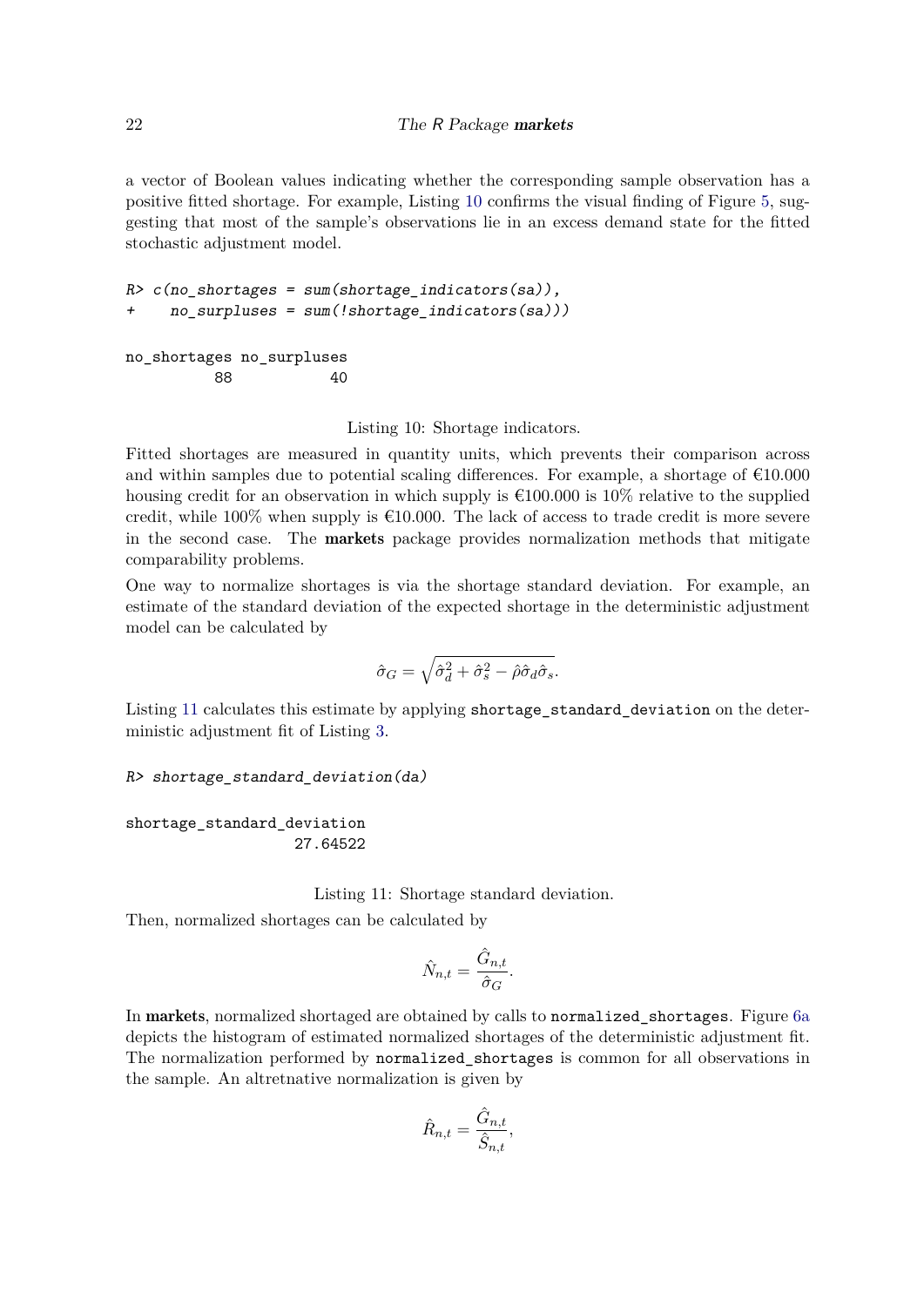which calculates shortages relative to supply. Since estimated supplied quantities are observation specific, the normalization of  $\hat{R}$  is idiosyncratic. Figure [6b](#page-23-0) depicts the histogram of estimated relative shortages of the deterministic adjustment fit obtained by the function relative\_shortages.

The last unit-free way to examine estimated shortages in **markets**, albeit indirectly, is via the shortage\_probabilities function. The function calculates an estimate  $\hat{\pi}_S$  of Equation [5](#page-4-2) based on the normality assumption of the shocks. The histogram of the estimated shortage probabilities for the deterministic adjustment model is depicted in Figure [6c.](#page-23-0)

#### **4.7. Marginal effects**

Marginal effects give estimates of the impact of changes of control variables on market shortages. This can be helpful for variables that simultaneously affect multiple equations of the market model's system. For example, prices affect both demand and supply in the deterministic adjustment specification of Listing [3.](#page-13-0) Thus, a price change affects the system via two channels, one from the demand and one from the supply side. The overall effect of the change can be examined by looking at the partial derivative of the normalized shortage with respect to prices, i.e.,

$$
M_{RM} = \frac{\partial N}{\partial RM} = \frac{\alpha^d - \alpha^s}{\sqrt{\sigma_d^2 + \sigma_s^2 - 2\rho \sigma_d \sigma_s}}.
$$

Had demand or supply been inelastic, only  $\alpha^s$  or correspondingly  $\alpha^d$  would have been present in the numerator of the marginal effect.

Listing [12](#page-22-0) exemplifies the calculation *MRM* in markets. The second command calculates the impact of a marginal price change on the fitted shortages for both the stochastic and deterministic adjustment models using the function shortage\_marginal. The price variable name RM is prefixed by *B* to indicate that price coefficients are present on both the demand and supply sides. Variables that are present on only one market side are prefixed differently. Supply side variables are prefixed with *S*, while demand side variables are prefixed with *D*.

```
R> fits <- c(sa = sa, da = da)
R> sapply(fits, function(m) shortage_marginal(m, "RM"))
```
sa.B\_RM da.B\_RM -0.08039316 -0.15933816

#### <span id="page-22-0"></span>Listing 12: Marginal effects.

The marginal effects of normalized shortages are state-independent because their partial derivative expression involves constant model parameters for all market states. Hence, the marginals of observations with large and small shortages are equal irrespective of the state of the market. In contrast, marginal effects on shortage probabilities are state-dependent. As a result, the marginal effects of observations with large shortages differ from those of observations with small shortages.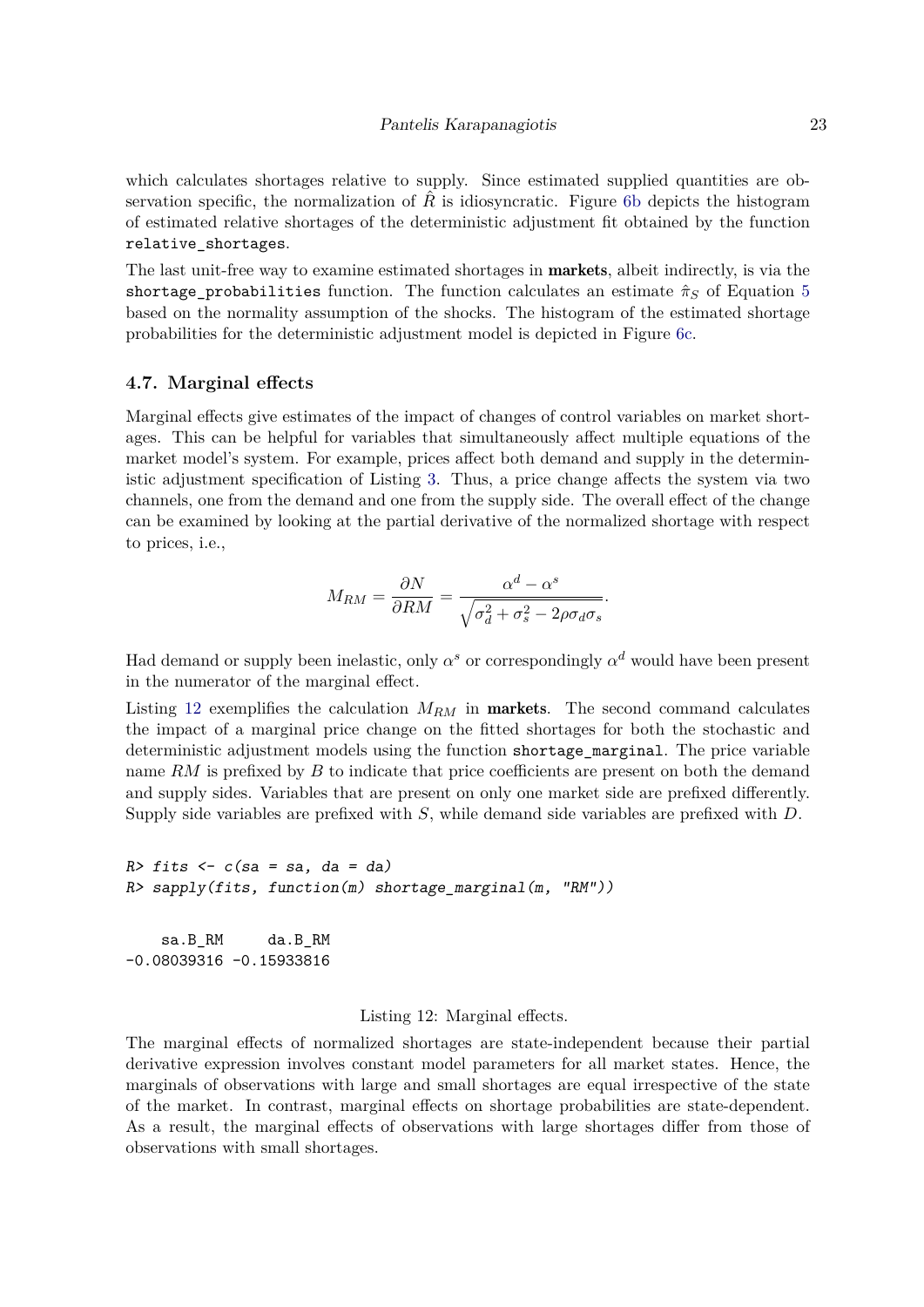<span id="page-23-0"></span>

#### (a) Histogram of normalized shortages.

(b) Histogram of relative shortages.



(c) Histogram of shortage probabilities.

Figure 6: Normalized shortages, relative shortages, and shortage probabilities.

There are many ways to evaluate the market impact of a control change on shortage prob-abilities with state dependencies<sup>[7](#page-23-1)</sup>. One of them is to calculate the average marginal effect,

<span id="page-23-1"></span><sup>&</sup>lt;sup>7</sup>In this respect, the discussion here parallels the evaluation of marginal effects of binary response probability models.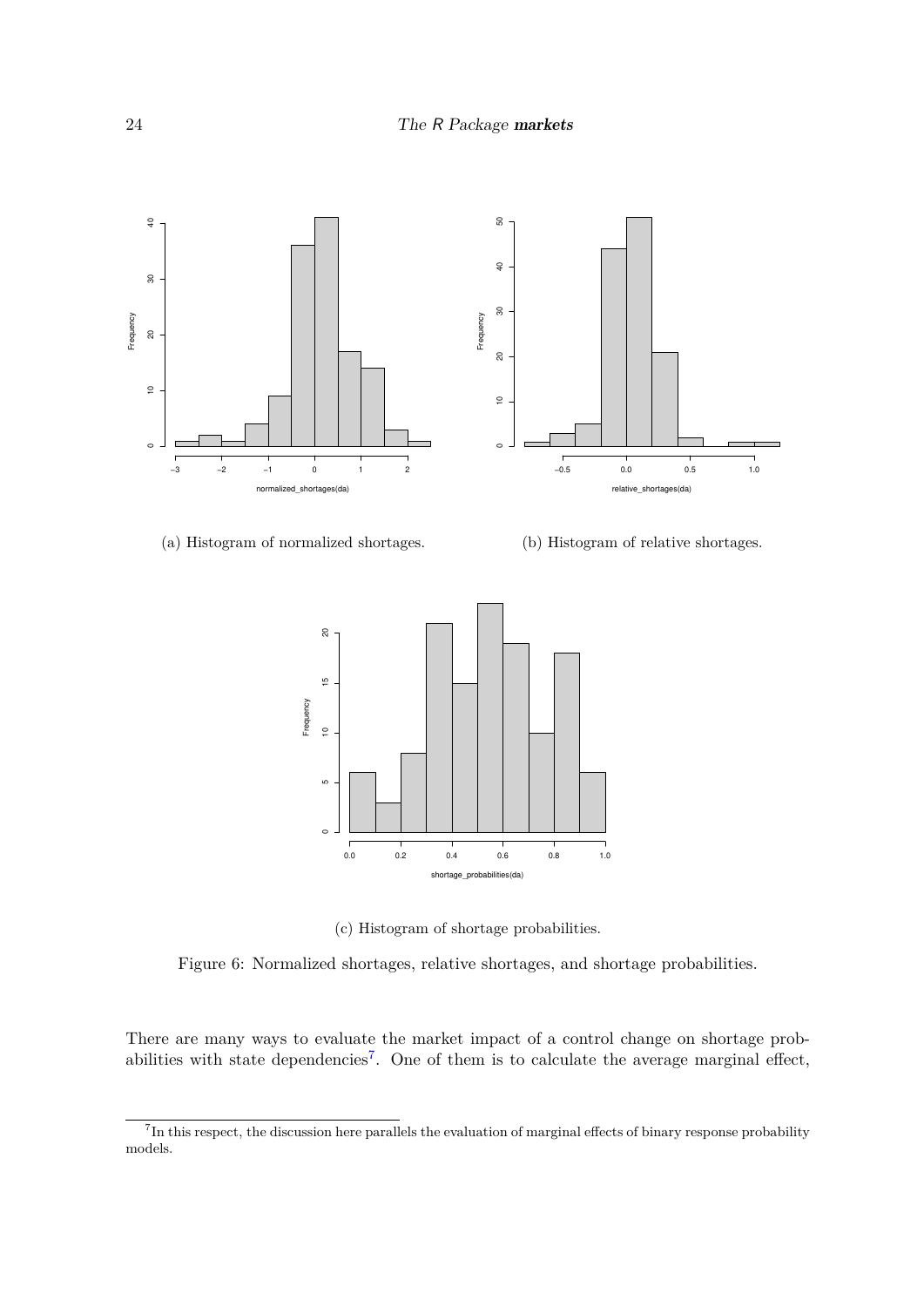i.e.,

$$
\mathbb{E}\frac{\partial \Phi(N)}{\partial RM} = M_{RM} \mathbb{E}\varphi(N),
$$

where  $\varphi$  denotes the normal density of the difference of the shocks  $(u^d - u^s)$  and  $\Phi$  the normal distribution. An alternative evaluation involves calculating the marginal effect at the average shortage, namely

$$
\frac{\partial \Phi(\mathbb{E}N)}{\partial RM} = M_{RM} \varphi(\mathbb{E}N).
$$

Both marginal effects have the same sign with *MRM* because the standard normal density is positive.

Listing [13](#page-24-1) calculates probability marginals for *MA*3(*DHF*) and *CSHS* for the fitted stochastic and deterministic adjustment models. The first command of Listing [13](#page-24-1) calculates the mean marginal effects of  $MA_3(DHF)$ , while the second command calculates marginal effects of *CSHS* at the mean.

```
R> sapply(fits, function(m) shortage_probability_marginal(m, "MA3DHF"))
```

```
sa.S_MA3DHF da.S_MA3DHF
-0.0003175413 -0.0003719703
R> sapply(fits, function(m) {
       + shortage_probability_marginal(m, "CSHS", aggregate = "at_the_mean")
+ })
```

```
sa.D_CSHS da.D_CSHS
3.755919e-08 2.323357e-04
```
<span id="page-24-1"></span>Listing 13: Marginal effects.

# **5. Estimation benchmarks**

<span id="page-24-0"></span>A major difficulty in estimating models for markets in disequilibrium comes from their computational complexity. [Dorsey and Mayer](#page-31-15) [\(1995\)](#page-31-15) classify the estimation of disequilibrium models among the most demanding econometric estimation problems, as the likelihoods of these models have poles and non-unique local maxima. The authors propose a genetic algorithm optimization method for estimating the basic model and compare its computational performance with Nelder-Mead. Instead, the classic estimation approach proposed by [Mad](#page-31-7)[dala](#page-31-7) [\(1986\)](#page-31-7) obtains maximum likelihood estimates using a global, iterative Newton method. [Zilinskas and Bogle](#page-32-4) [\(2006\)](#page-32-4) use random interval arithmetic optimization for locating global maxima. They apply the technique to the basic model with independent shocks using the dataset of [Fair and Jaffee](#page-31-6) [\(1972\)](#page-31-6) to assess its performance experimentally. [Bowden](#page-30-12) [\(1978\)](#page-30-12) considers the deterministic and stochastic adjustment models and proposes a re-parametrization that allows their estimation using more straightforward procedures. Instead, [Quandt and](#page-32-5)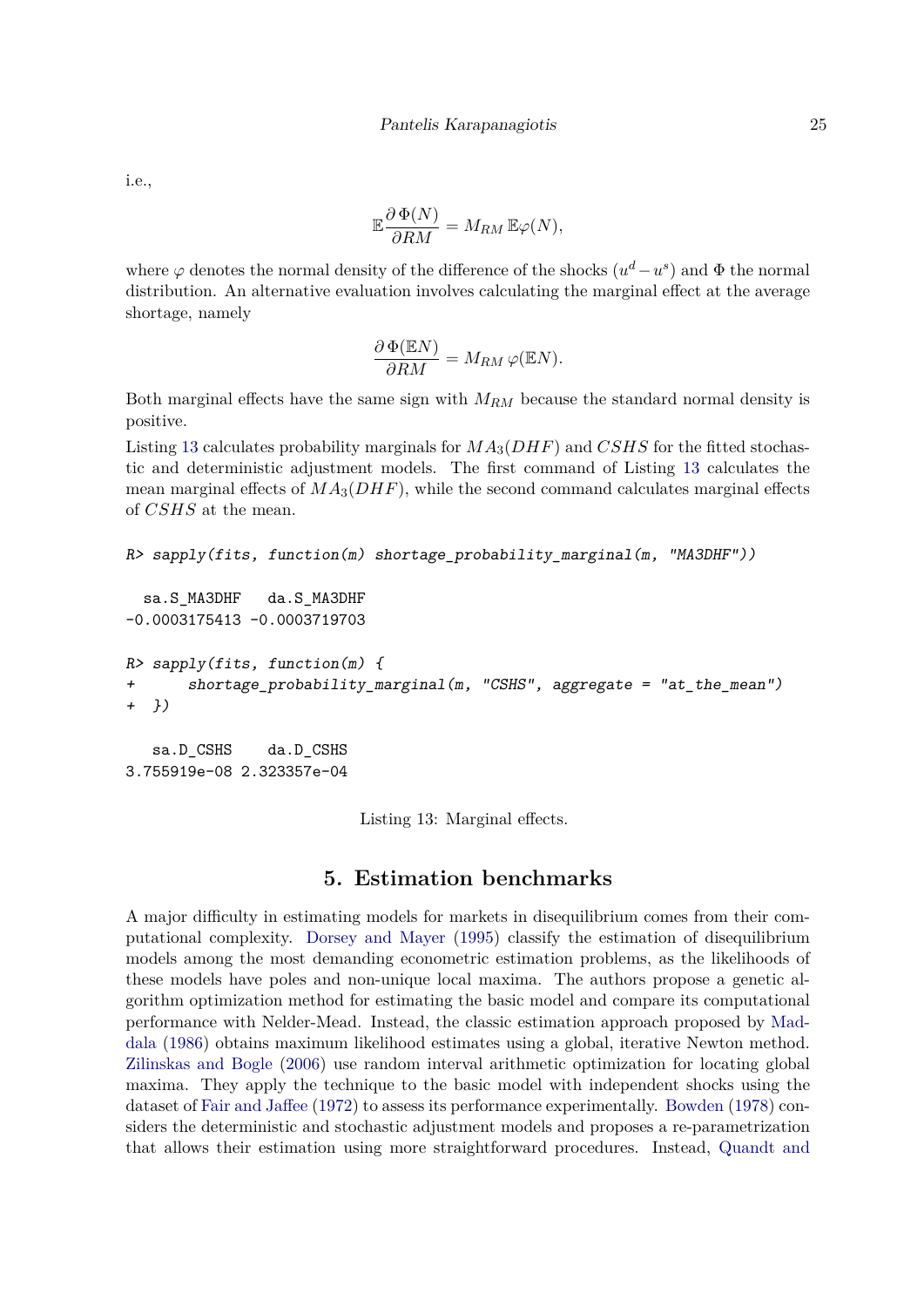[Ramsey](#page-32-5) [\(1978\)](#page-32-5) estimate the stochastic adjustment model with a methodology based on the moment generating function of the likelihood.

The benchmarks of this section compare the computational performance of the maximum likelihood estimation procedure for three of the optimization options that markets provides. Specifically, the analysis compares the mean estimation time of likelihood maximizations via BFGS with analytically calculated gradients, BFGS with numerically approximated gradients, and Nelder-Mead's simplex method. The execution time statistics are calculated using collected measurements from a series of benchmarking simulations performed in the [CSC](https://csc.uni-frankfurt.de/wiki/doku.php?id=public:start) cluster of Goethe University. The benchmark data are collected from one water-cooled computing node with 2 Intel Xeon E5-2670 v2 (Ivy Bridge) CPUs, 10 cores per CPU, and hyper-threading (in total 40 logical processors). One logical processor is left unused to make space for other operations and minimize the scheduling competition between benchmark and system tasks.

The models are simulated using both random coefficients and samples drawn from normal distributions. The sample data are generated using the structural assumptions of each model and the randomly drawn coefficients. Estimating the models using BFGS with numerically approximated gradients is the most error-prone procedure among the three examined algorithms because numerical differentiation can fail nearby likelihood poles. For this reason, an untimed estimation using BFGS with numerically approximated gradients is executed for each simulation to ensure that the collected statistics accurately measure execution times and are not biased by estimation failures. If the estimation succeeds, the simulated data are used in timed executions. If the untimed estimation fails, new coefficients and data are regenerated.

Each model is simulated 100 times for 14 different sample sizes and 14 different numbers of model parameters. The sample sizes grow exponentially according to the mapping  $p \mapsto$  $5(2^{p+1}+10)$  for  $p=1,\ldots,14$ . The number of parameter grow linearly by adding one coefficient in the demand and one in the supply equations. It is ensured that the simulated data are economically well behaved in all simulation cases. If shortages or surpluses represent more than 90% of the sample, the simulated data are discarded, and a new simulation is initiated. Each well-behaved simulated dataset is used to estimate the model with all three optimization options to allow comparing of the resulting statistics. The execution time is saved at the end of each round. The saved time concerns only the estimation of the models and not their simulation or the calculation of standard errors. The estimation tolerance is kept constant for all optimization methods. The processors are warmed up using 2 untimed estimations performed at the beginning of the process.

Appendix [B](#page-33-0) details the data generating process of each model. Markets exposes this simulation functionality via the functions simulate data and simulate model. The results of the benchmarking simulations are depicted in figures [7](#page-26-0) (for the equilibrium model), [8](#page-26-1) (diseq\_basic), [9](#page-27-0) (diseq\_directional), [10](#page-27-1) (diseq\_deterministic\_adjustment), and [11](#page-28-0) (diseq\_stochastic\_adjustment). The vertical axes of the figures measure the estimation times of each optimization option. The horizontal axes of Figures [7a,](#page-26-0) [8a,](#page-26-1) [9a,](#page-27-0) [10a](#page-27-1) and [11a](#page-28-0) measure the number of observations of the simulated sample for a constant number of simulated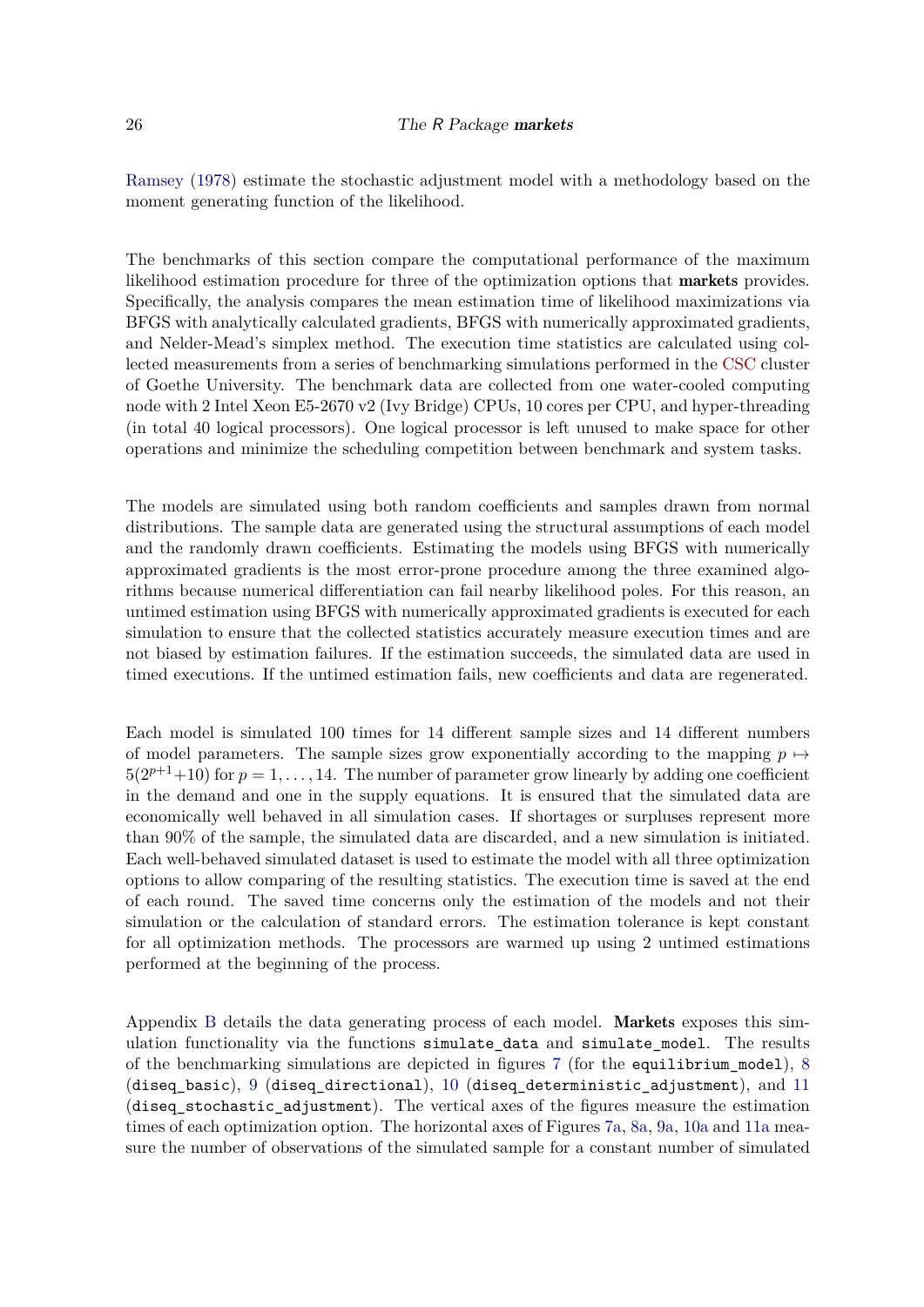<span id="page-26-0"></span>

(a) Over observations.

(b) Over parameters.



<span id="page-26-1"></span>

Figure 8: Basic model estimation time benchmarks.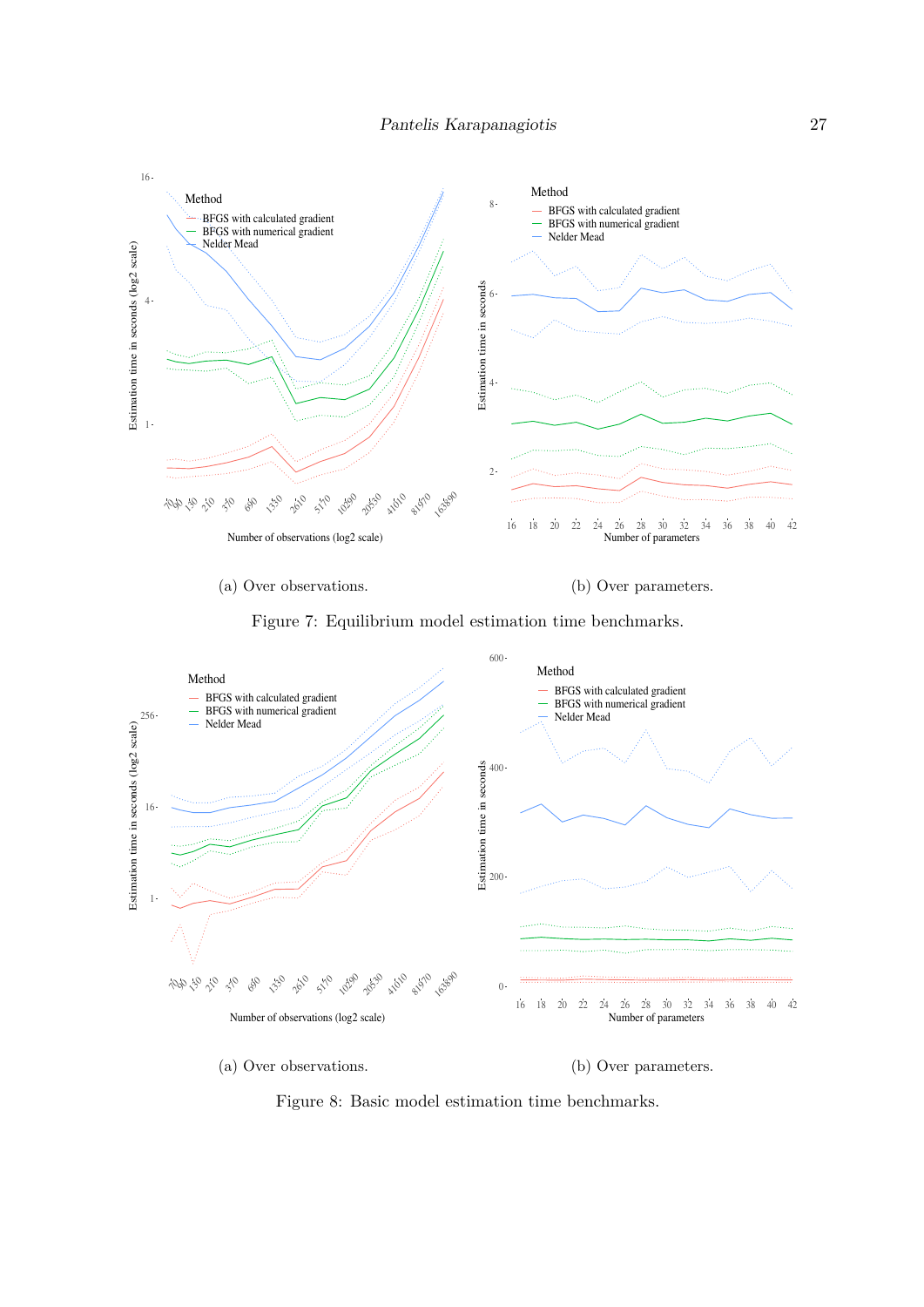<span id="page-27-0"></span>

(a) Over observations.

(b) Over parameters.

Figure 9: Directional model estimation time benchmarks.

<span id="page-27-1"></span>

Figure 10: Deterministic adjustment model estimation time benchmarks.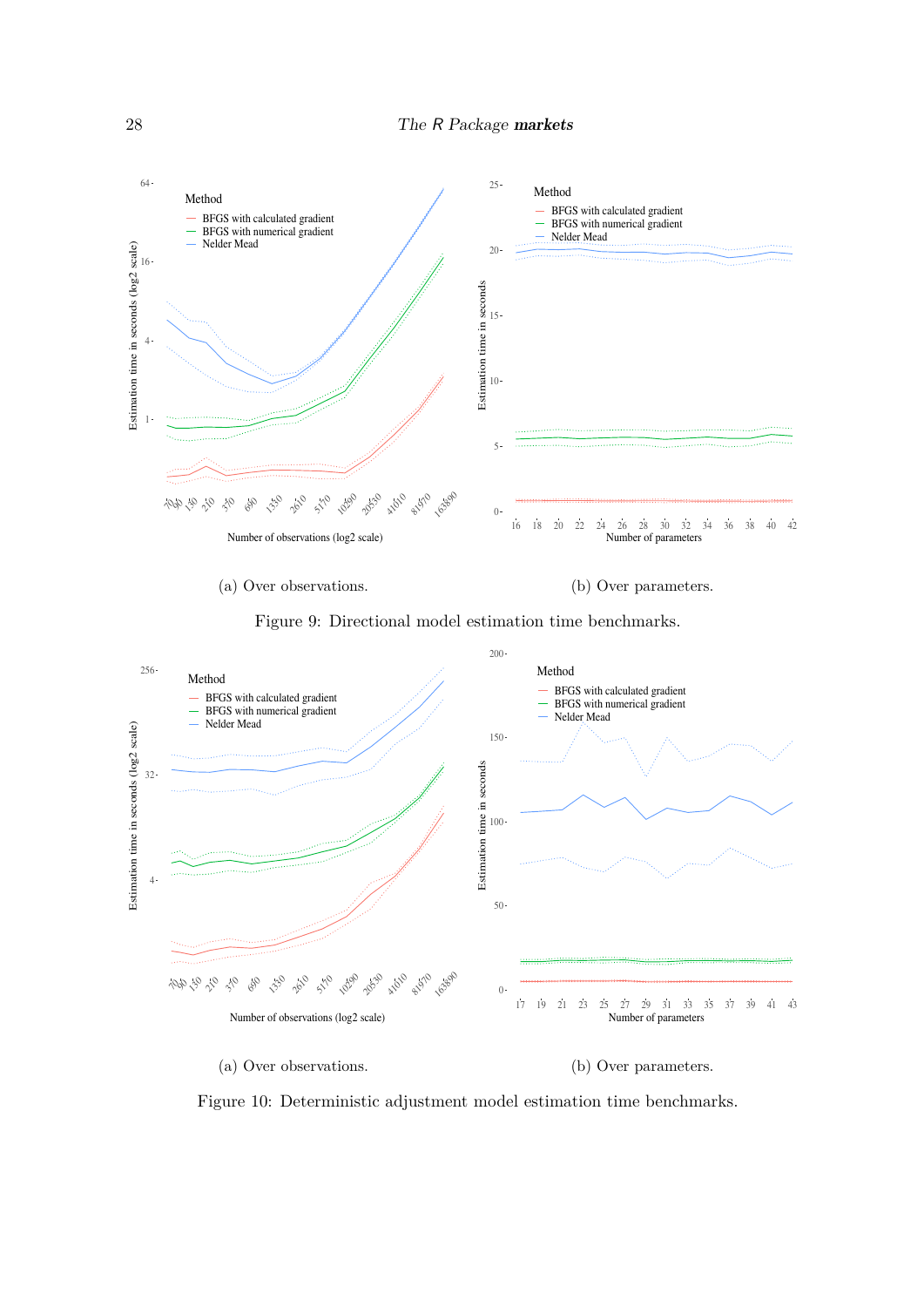<span id="page-28-0"></span>

(a) Over observations.

(b) Over parameters.

Figure 11: Stochastic adjustment model estimation time benchmarks.

parameters<sup>[8](#page-28-1)</sup>. The horizontal axes of Figures [7b,](#page-26-0) [8b,](#page-26-1) [9b,](#page-27-0) [10b](#page-27-1) and [11b](#page-28-0) measure the number of simulated parameters for a constant sample size of 41*,* 010 observations. The points of solid lines represent mean estimation times over 100 estimations, and dotted lines depict one standard deviation intervals from the measured means.

The parameter benchmarks exhibit a similar pattern for all five models. Small changes in the number of estimated parameters do not significantly affect estimation times. Out of the three compared methods, Nelder-Mead results on average to the lengthiest estimation times and the greatest estimation time variability. BFGS with calculated gradients has the shortest estimation time and the least variability. Compared to BFGS with numerically approximated gradients, which offers the fastest alternative, BFGS with calculated gradients executes 1*.*84 times faster for the equilibrium, 7*.*02 the basic, 6*.*82 the directional, 3*.*41 the deterministic adjustment, and 8*.*7 for the stochastic adjustment model.

The ordering of the methods in terms of estimation time is the same for the benchmarks over a growing number of observations. In all cases, BFGS with analytically calculated gradients is the most efficient estimation option among those compared. The estimation times of all methods grow exponentially in the sample size for the basic, deterministic adjustment, and stochastic adjustment models. A different pattern is observed for the equilibrium and

<span id="page-28-1"></span><sup>&</sup>lt;sup>8</sup>The number of parameters depends on the simulated model. The equilibrium and basic models use 14 parameters, namely 6 demand, 5 supply, 2 variances, and 1 correlation parameters. The directional model uses 13 parameters because prices cannot be used on both sides of the market. The deterministic adjustment model uses 15 parameters since it introduces an additional parameter in the price dynamics. Lastly, the stochastic adjustment model uses 20 parameters, 3 of which are introduced in the price dynamics, 1 additional variance, and 2 correlations.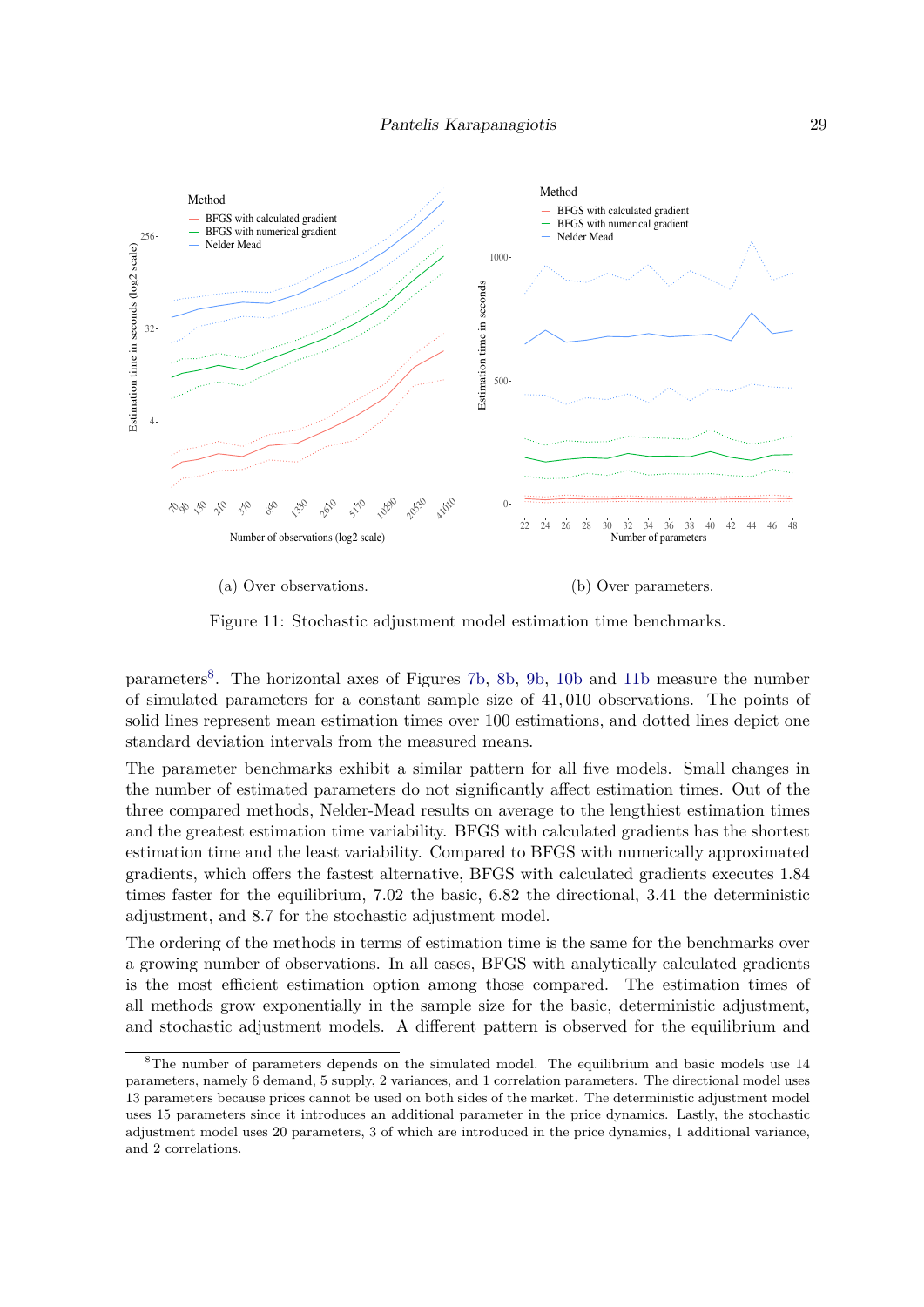directional models and small sample sizes. For sample sizes below 5*,* 170 observations, the estimation times for BFGS optimizations mostly remain constant, while the Nelder-mead estimation times reduce. Eventually, exponential growth is observed for larger sample sizes in the equilibrium and directional models.

# **6. Conclusion**

This article introduces the R package **markets**. The package provides a common interface that unifies the estimation and harmonizes the post-estimation analysis of a diverse set of market models with various structural assumptions. Its methods are used for estimating, simulating, and analyzing five market models; a market clearing model and four short side rule models. In addition, the package provides methods to aggregate, summarize, and visualize the fitted models. Special emphasis is given to the analysis of market shortages.

The article begins by reviewing the equilibrium and disequilibrium econometrics upon which it relies. Then, it dwells into the details of its object-oriented design of the common interface implementation and compares the package's content with its closest software alternatives. Next, the core functionality of the package is exemplified via an empirical example using the classic dataset of [Fair and Jaffee](#page-31-6) [\(1972\)](#page-31-6). Based on this dataset, examples of estimating, visualizing, and summarizing the five market models of the package are presented. Finally, the obtained market fits are further used to illustrate the post estimation functionality capabilities of the package concerning fitted (unobserved) demanded and supplied quantities, as well as predicted shortages.

The estimation functionality of **markets** is based on analytic gradient and Hessian expressions for the likelihoods of the implemented market models. These expressions are not available in other statistical software. This implementation feature attributes to markets a computational edge in terms of estimation time efficiency. The article documents the computational benefits of the package's estimation functionality by presenting a series of estimation time statistics based on data collected from large-scale benchmarking simulations. Compared to the fastest estimation alternative not using the expressions employed by default in markets, the benchmark statistics indicate that one can estimate the models of the package from 1*.*84 (equilibrium model) to 8*.*7 (stochastic adjustment model) times faster.

# **Acknowledgments**

The package was initially named [diseq,](https://CRAN.R-project.org/package=diseq) but eventually grew to include general market estimation functionality following many suggestions of the R community. Additionally, I had a series of motivating discussions regarding the package's functionality with Oivind Nilsen. Alexander Ludwig has given me access to the [CSC](https://csc.uni-frankfurt.de/wiki/doku.php?id=public:start) cluster of Goethe University, which I have used for the computationally intensive parts of the development process. I have also received helpful comments while presenting various applications and results using the functionality of markets from participants of the conference ['Modelling with Big Data and Machine Learning:](https://www.bankofengland.co.uk/events/2020/november/modelling-with-big-data-and-machine-learning-measuring-economic-instability) [Measuring Economic Instability'](https://www.bankofengland.co.uk/events/2020/november/modelling-with-big-data-and-machine-learning-measuring-economic-instability), the Goethe University's Management and Microeconomics Colloquium of 2020, and the Brown Bag seminar of the Leibniz Institute [SAFE.](https://safe-frankfurt.de/) Last but not least, various members of the [CRAN](https://cran.r-project.org/) project helped me to make the package available and subsequently improve it. An earlier version of the package was presented at the [useR!2021](https://user2021.r-project.org/)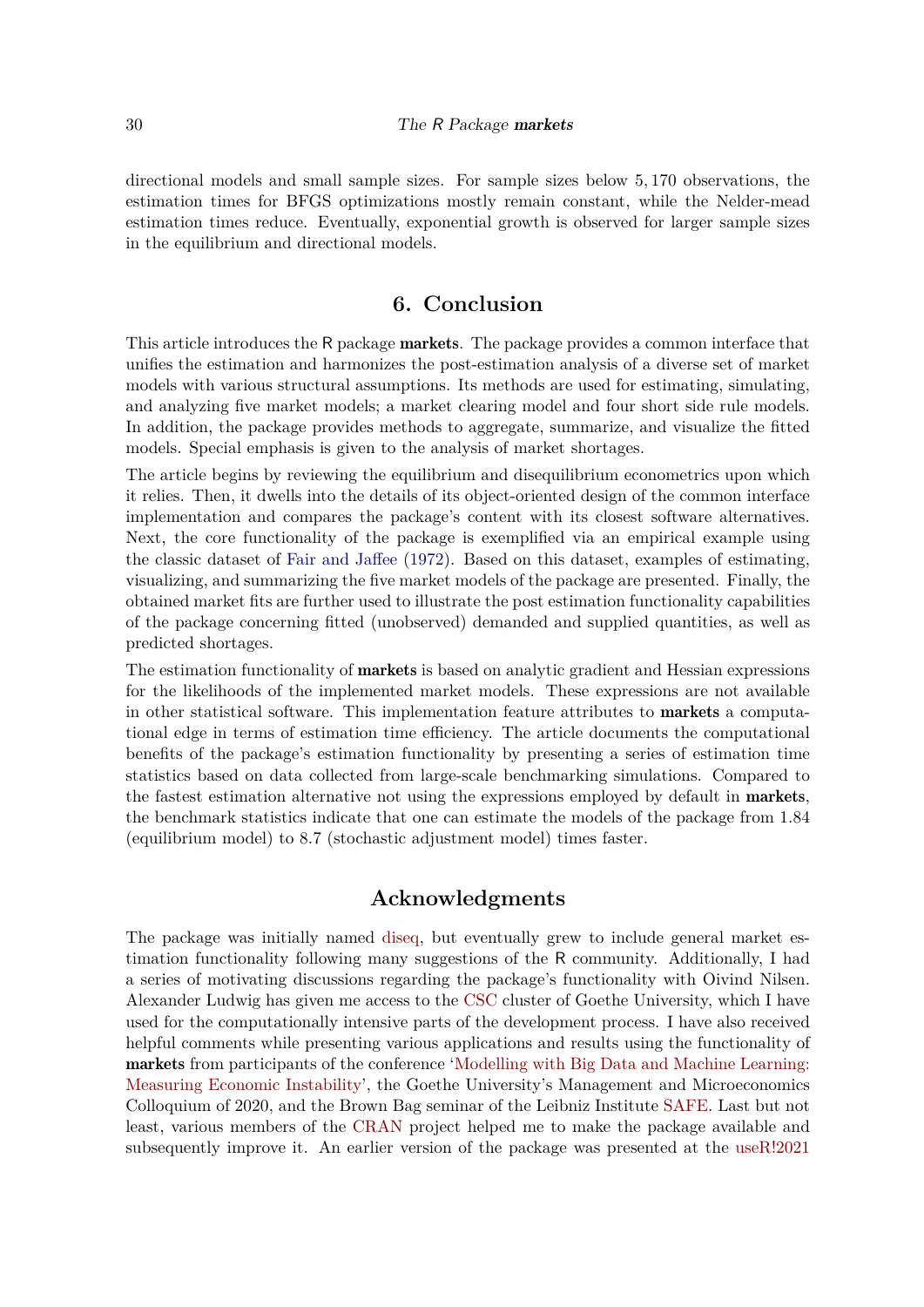conference.

# **References**

- <span id="page-30-11"></span>(1914). "Federal Reserve Bulletin." URL <https://fraser.stlouisfed.org/title/62>.
- <span id="page-30-10"></span>(1947). "Economic Report of the President." URL [https://fraser.stlouisfed.org/title/](https://fraser.stlouisfed.org/title/45) [45](https://fraser.stlouisfed.org/title/45).
- <span id="page-30-4"></span>Baird M, Daugherty L, Kumar K (2019). "Improving Estimation of Labor Market Disequilibrium Using Shortage Indicators, with an Application to the Market for Anesthesiologists." URL <https://ssrn.com/abstract=3390116>.
- <span id="page-30-2"></span>Balestra P, Varadharajan-Krishnakumar J (1987). "Full information estimations of a system of simultaneous equations with error component structure." *Econometric Theory*, **3**, 223– 246. ISSN 14694360. [doi:10.1017/S0266466600010318](https://doi.org/10.1017/S0266466600010318).
- <span id="page-30-7"></span>Berry S, Levinsohn J, Pakes A (1995). "Automobile Prices in Market Equilibrium." *Econometrica*, **63**, 841. ISSN 00129682. [doi:10.2307/2171802](https://doi.org/10.2307/2171802).
- <span id="page-30-9"></span>Bolker B, R Core Team (2022). "bbmle: Tools for General Maximum Likelihood Estimation." R package version 1.0.25, URL <https://cran.r-project.org/package=bbmle>.
- <span id="page-30-12"></span>Bowden RJ (1978). "Specification, Estimation and Inference for Models of Markets in Disequilibrium." *International Economic Review*, **19**, 711. ISSN 00206598. [doi:10.2307/2526335](https://doi.org/10.2307/2526335).
- <span id="page-30-1"></span>Broyden CG (1970). "The Convergence of a Class of Double-rank Minimization Algorithms 1. General Considerations." *IMA Journal of Applied Mathematics*, **6**, 76–90. ISSN 0272-4960. [doi:10.1093/imamat/6.1.76](https://doi.org/10.1093/imamat/6.1.76).
- <span id="page-30-8"></span>Brunner D (2019). "**BLPestimatoR**: Performs a BLP Demand Estimation." R package version 0.3.2, URL <https://CRAN.R-project.org/package=BLPestimatoR>.
- <span id="page-30-5"></span>Bulligan G, Busetti F, Caivano M, Cova P, Fantino D, Locarno A, Rodano ML (2017). "The Bank of Italy Econometric Model: An Update of the Main Equations and Model Elasticities." [doi:10.2139/ssrn.3040651](https://doi.org/10.2139/ssrn.3040651).
- <span id="page-30-3"></span>Carbó-Valverde S, Rodríguez-Fernández F, Udell GF (2009). "Bank market power and SME financing constraints." *Review of Finance*, **13**, 309–340. ISSN 15723097. [doi:10.1093/](https://doi.org/10.1093/rof/rfp003) [rof/rfp003](https://doi.org/10.1093/rof/rfp003).
- <span id="page-30-0"></span>Carbó-Valverde S, Rodríguez-Fernández F, Udell GF (2016). "Trade Credit, the Financial Crisis, and SME Access to Finance." *Journal of Money, Credit and Banking*, **48**, 113–143. ISSN 15384616. [doi:10.1111/jmcb.12292](https://doi.org/10.1111/jmcb.12292).
- <span id="page-30-6"></span>Deaton A, Muellbauer J (1980). "An Almost Ideal Demand System." *The American Economic Review*, **70**, 312–326. ISSN 00028282.
- <span id="page-30-13"></span>Dirk E, Romain F (2022). "ReppGSL: Repp Integration for GNU GSL Vectors and Matrices." R package version 0.3.11, URL <https://cran.r-project.org/package=RcppGSL>.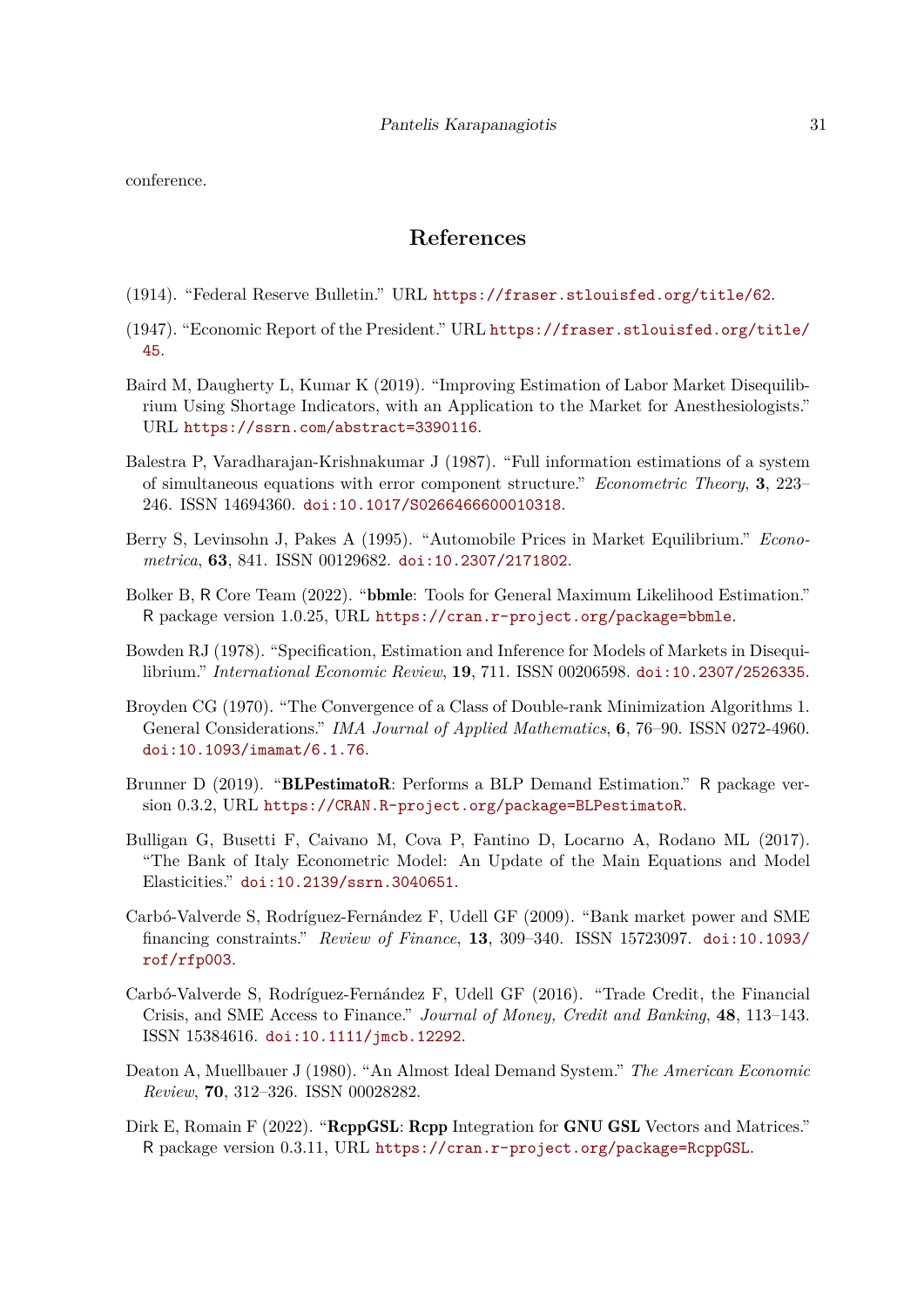- <span id="page-31-15"></span>Dorsey RE, Mayer WJ (1995). "Genetic algorithms for estimation problems with multiple optima, nondifferentiabiiity, and other irregular features." *Journal of Business and Economic Statistics*, **13**, 53–66. ISSN 15372707. [doi:10.1080/07350015.1995.10524579](https://doi.org/10.1080/07350015.1995.10524579).
- <span id="page-31-10"></span>Fair RC (1971). *A short-run forecasting model of the United States economy*. Heath Lexington Books. URL <https://fairmodel.econ.yale.edu/RAYFAIR/pdf/1971EI.PDF>.
- <span id="page-31-6"></span>Fair RC, Jaffee DM (1972). "Methods of Estimation for Markets in Disequilibrium." *Econometrica*, **40**, 497. ISSN 00129682. [doi:10.2307/1913181](https://doi.org/10.2307/1913181).
- <span id="page-31-4"></span>Fletcher R (1970). "A new approach to variable metric algorithms." *The Computer Journal*, **13**, 317–322. ISSN 0010-4620. [doi:10.1093/comjnl/13.3.317](https://doi.org/10.1093/comjnl/13.3.317).
- <span id="page-31-3"></span>Galassi M, Gough B (2009). GNU Scientific Library*: Reference Manual*. 3rd ed. edition. Network Theory. ISBN 9780954612078. URL <http://www.gnu.org/software/gsl>.
- <span id="page-31-5"></span>Goldfarb D (1970). "A Family of Variable-Metric Methods Derived by Variational Means." *Mathematics of Computation*, **24**, 23–26. ISSN 00255718, 10886842.
- <span id="page-31-13"></span>Gould W, Pitblado J, Poi B (2010). *Maximum Likelihood Estimation with* Stata. 4th edition. Stata Press. ISBN 1597180785.
- <span id="page-31-11"></span>Henningsen A (2017). "micEconAids: Demand Analysis with the Almost Ideal Demand System (AIDS)." R package version 0.6-20, URL [https://cran.r-project.org/package=](https://cran.r-project.org/package=micEconAids) [micEconAids](https://cran.r-project.org/package=micEconAids).
- <span id="page-31-12"></span>Henningsen A, Hamann JD (2007). "systemfit: A Package for Estimating Systems of Simultaneous Equations in R." *Journal of Statistical Software*, **23**, 1–40. ISSN 1548-7660. [doi:10.18637/jss.v023.i04](https://doi.org/10.18637/jss.v023.i04). URL <http://www.jstatsoft.org/v23/i04/>.
- <span id="page-31-9"></span>Latshaw N, Guggisberg M (2020). "Disequilibrium: Disequilibrium Models." R package version 1.1, URL <https://CRAN.R-project.org/package=Disequilibrium>.
- <span id="page-31-1"></span>Loberto M, Zollino F (2018). "Housing and Credit Markets in Italy in Times of Crisis." [doi:10.2139/ssrn.2914244](https://doi.org/10.2139/ssrn.2914244).
- <span id="page-31-14"></span>Lokshin M, Sajaia Z (2004). "Maximum likelihood estimation of endogenous switching regression models." Stata *Journal*, **4**, 282–289(8). URL [www.stata-journal.com/article.](www.stata-journal.com/article.html?article=st0071) [html?article=st0071](www.stata-journal.com/article.html?article=st0071).
- <span id="page-31-7"></span>Maddala GS (1986). "Disequilibrium, self-selection, and switching models." [doi:https:](https://doi.org/https://doi.org/10.1016/S1573-4412(86)03008-8) [//doi.org/10.1016/S1573-4412\(86\)03008-8](https://doi.org/https://doi.org/10.1016/S1573-4412(86)03008-8).
- <span id="page-31-8"></span>Maddala GS, Nelson FD (1974). "Maximum Likelihood Methods for Models of Markets in Disequilibrium." *Econometrica*, **42**, 1013. ISSN 00129682. [doi:10.2307/1914215](https://doi.org/10.2307/1914215).
- <span id="page-31-0"></span>R Core Team (2017). "R: A Language and Environment for Statistical Computing." URL <https://www.r-project.org/>.
- <span id="page-31-2"></span>R Core Team (2022). "The R Stats Package." R package version 4.3.0, URL [https://stat.](https://stat.ethz.ch/R-manual/R-devel/library/stats/html/00Index.html) [ethz.ch/R-manual/R-devel/library/stats/html/00Index.html](https://stat.ethz.ch/R-manual/R-devel/library/stats/html/00Index.html).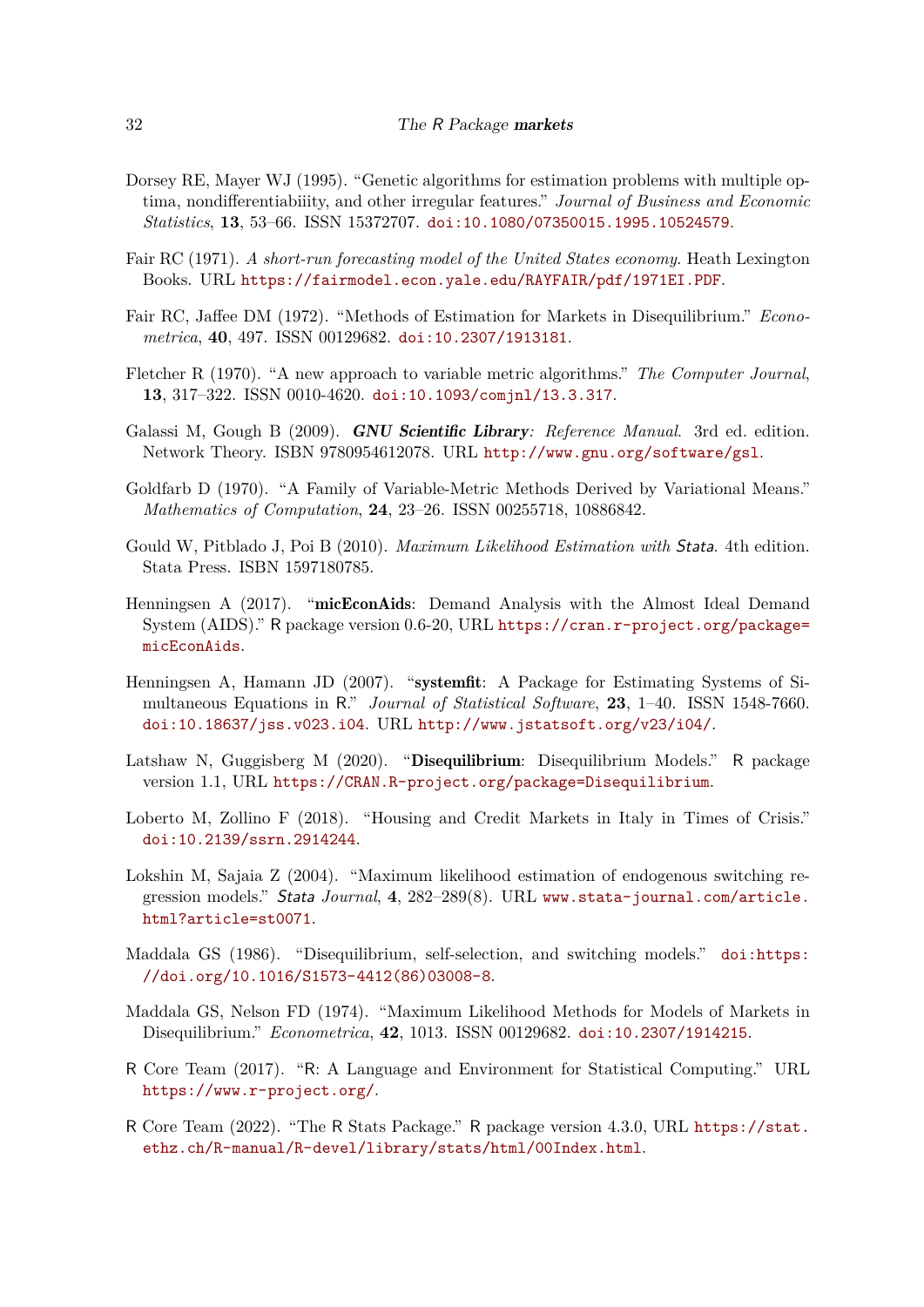- <span id="page-32-5"></span>Quandt RE, Ramsey JB (1978). "Estimating mixtures of normal distributions and switching regressions." *Journal of the American Statistical Association*, **73**, 730–738. ISSN 1537274X. [doi:10.1080/01621459.1978.10480085](https://doi.org/10.1080/01621459.1978.10480085).
- <span id="page-32-0"></span>Shanno D (1970). "Conditioning of Quasi-Newton Methods for Function Minimization." *Mathematics of Computation*, **24**, 647–656. ISSN 00255718, 10886842.
- <span id="page-32-2"></span>shin Hwang H (1980). "A test of a disequilibrium model." *Journal of Econometrics*, **12**, 319–333. ISSN 03044076. [doi:10.1016/0304-4076\(80\)90059-7](https://doi.org/10.1016/0304-4076(80)90059-7).
- <span id="page-32-3"></span>Zeileis A, Croissant Y (2010). "Extended Model Formulas in R: Multiple Parts and Multiple Responses." *Journal of Statistical Software*, **34**, 1–13. [doi:10.18637/jss.v034.i01](https://doi.org/10.18637/jss.v034.i01). URL <https://www.jstatsoft.org/index.php/jss/article/view/v034i01>.
- <span id="page-32-1"></span>Zellner A, Theil H (1962). "Three-Stage Least Squares: Simultaneous Estimation of Simultaneous Equations." *Econometrica*, **30**, 54. ISSN 00129682. [doi:10.2307/1911287](https://doi.org/10.2307/1911287).
- <span id="page-32-4"></span>Zilinskas J, Bogle IDL (2006). "Balanced random interval arithmetic in market model estimation." *European Journal of Operational Research*, **175**, 1367–1378. ISSN 03772217. [doi:10.1016/j.ejor.2005.02.013](https://doi.org/10.1016/j.ejor.2005.02.013).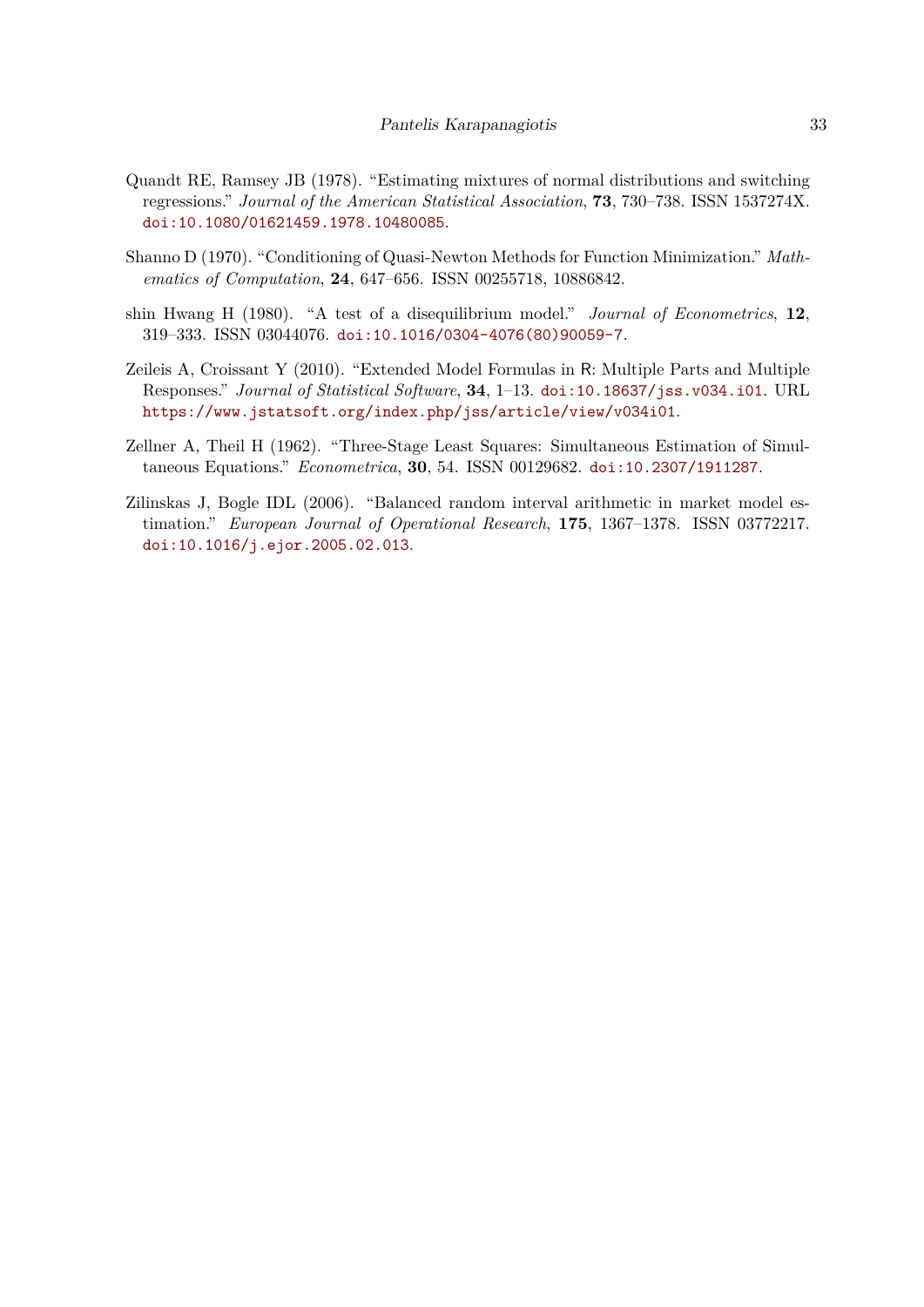#### 34 The R Package markets

# **A. Installation**

When building **markets** from its source code, parts of the package's native functionality are enabled or disabled based on the availability of two shared libraries in the target machine. Specifically, the package attempts to locate the GSL and the threading building blocks library (tbb), which are used in the native likelihood maximization routine for the equilibrium model. Native sources are compiled with the macros \_MARKETS\_HAS\_GSL\_ and \_MARKETS\_HAS\_EXECUTION\_POLICIES\_ defined, if correspondingly gsl and tbb are located.

The function maximize\_log\_likelihood relies on the gsl\_multimin.h header. If gsl is not located in the target system,  $maximize_log\_likelihood$  becomes vacuous. The function is still exported by the package, but calling it results to void execution. This scenario cannot occur in builds for which the **RcppGSL** package [\(Dirk and Romain 2022\)](#page-30-13) is installed. When installing from CRAN using install.packages, RcppGSL is also installed among other dependencies, and the GSL functionality is enabled by default.

The dependency on tbb comes from the GCC implementation of the par\_unseq execution policy of the C++17 standard. At the moment of writing, the par\_unseq feature is supported by two C++ compilers, namely GCC (version 9 and above) and MSVC (version 19.28 and above). The GCC implementation of par\_unseq requires linking to the tbb library. Thus, markets examines whether par\_unseq is available in the system during configuration. If this is the case, it enables the -std=c++17 compilation flag, links to tbb when building with GCC, and enables some parallelization optimizations in the gradient calculations of maximize\_log\_likelihood. If tbb is not located, versions of the native sources with serialized gradient calculations are compiled.

# **B. Simulation details**

<span id="page-33-0"></span>Two simulation options are available for each market model provided by **markets**. The user can generate a dataset based on the stochastic process implied by a market model (*i*) with and (*ii*) without initializing a model object. Option (*i*) accommodates situations when the data is intended to be used with a single setup, while (*ii*) when used with multiple setups. These two options are accessed by correspondingly calling the methods simulate\_model and simulate\_data. The first method is a wrapper of the second method combined with a constructor call. The simulation functionality is employed by the unit tests of markets, some of its documentation examples and vignettes, and the benchmarking exercises of this article.

All simulation functions follow the baseline specifications for demand and supply equations given by Equations [1](#page-3-1) and [2.](#page-3-2) In equilibrium model simulations, prices are not simulated. Instead, they are calculated so that the market clears, i.e.,

$$
P_{n,t} = \frac{\sum_{j=1}^{k} \left(\eta_j^s - \eta_j^d\right) X_{n,t}^j + \beta_0^s - \beta_0^d + \sum_{j=1}^{k_s} \beta_j^s X_{n,t}^{j,s} - \sum_{j=1}^{k_d} \beta_j^d X_{n,t}^{j,d} + u_{n,t}^s - u_{n,t}^d}{\alpha^d - \alpha^s}.
$$

In basic model's simulations, prices are simulated similarly to the remaining control variables. The demanded and supplied quantities are subsequently calculated, and the observed quantity is determined by the short side rule (Equation [4\)](#page-4-1). In the directional model, prices are also simulated similarly to the remaining controls. Then, price differences are calculated, and the quantities are set according to the separation rule of the sample. If the condition  $\Delta P_{n,t} \geq$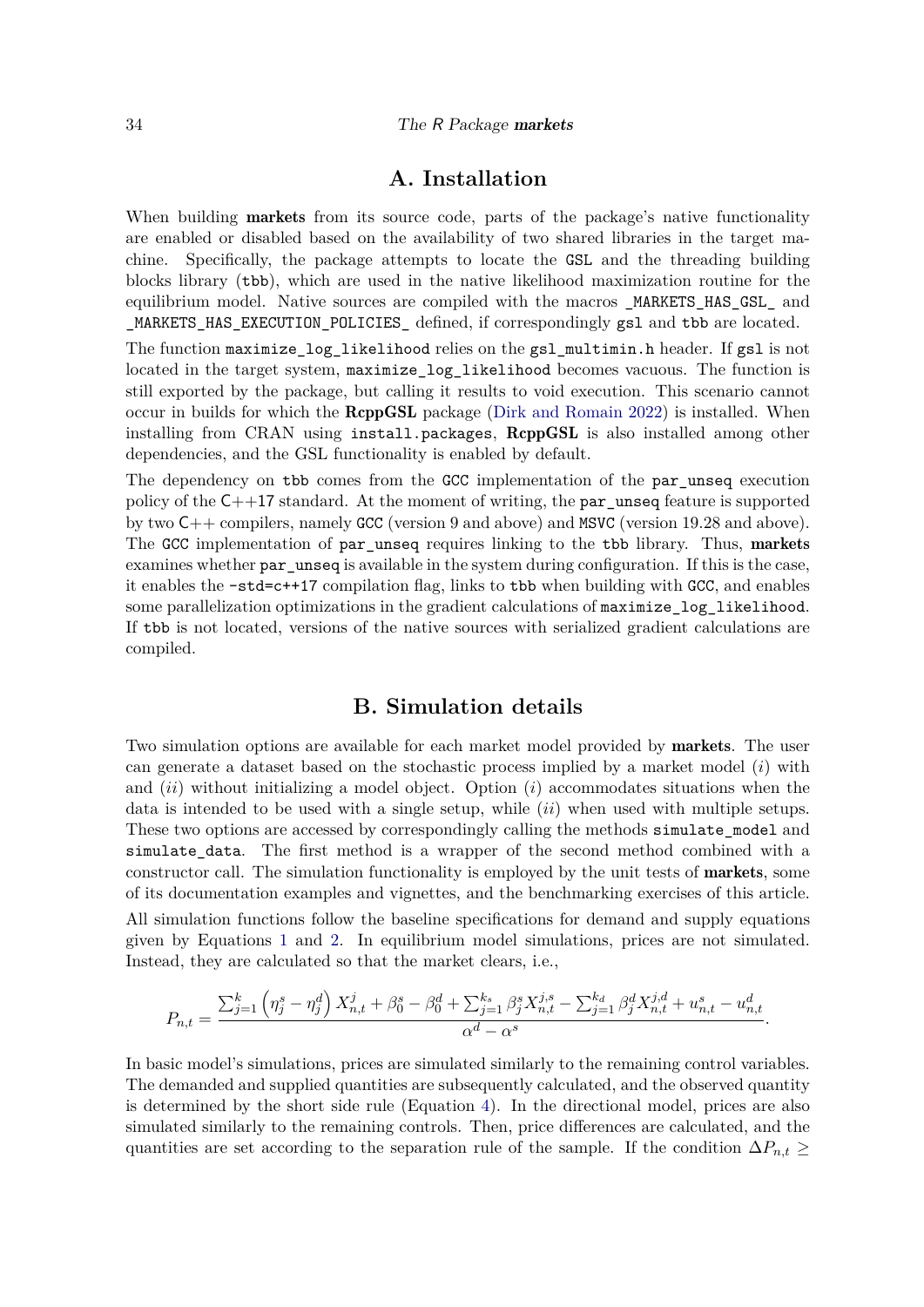$0 \implies D_{n,t} \geq S_{n,t}$  is satisfied, the traded quantity is calculated using the supply equation. If not, it is calculated by the demand equation. An out-of-sample initial price value is drawn for the deterministic adjustment model, and the remaining prices are then sequentially generated by the rule

$$
P_{n,t} = \frac{\sum_{j=1}^{k} \left( \eta_j^s - \eta_j^d \right) X_{n,t}^j + \beta_0^s - \beta_0^d + \sum_{j=1}^{k_s} \beta_j^s X_{n,t}^{j,s} - \sum_{j=1}^{k_d} \beta_j^d X_{n,t}^{j,d} - \gamma P_{n,t-1} + u_{n,t}^s - u_{n,t}^d}{\alpha^d - \alpha^s - \gamma}.
$$

The procedure for the stochastic adjustment is similar to that of the deterministic adjustment model. The price generation rule with stochastic dynamics is given by

$$
P_{n,t} = \frac{\left(\eta_j^s - \eta_j^d\right)X_{n,t}^j + \beta_0^s - \beta_0^d + \beta_j^s X_{n,t}^{j,s} - \beta_j^d X_{n,t}^{j,d} - \gamma P_{n,t-1} + \gamma \beta_0^p + \gamma \beta_j^p X_{n,t}^{j,p} + u_{n,t}^s - u_{n,t}^d + \gamma u_{n,t}^p}{\alpha^d - \alpha^s - \gamma},
$$

where Einstein summation notation over *j* is used to save some space. The simulation methods perform various validity checks in the generated data and instruct the user to reparametrize the model if any of them fails. For instance, it is ensured that simulated samples of disequilibrium models do not exclusively contain demand or supply observations.

A call to simulate\_data requires specifying the model that is to be simulated by passing the corresponding model string used in initialization calls as the first argument. The number of observations is set by the product of the arguments nobs (number of subjects) and tobs (number of time points). The model parameters are specified by alpha\_d, beta\_d0, beta\_d, eta\_d, alpha\_s, beta\_s0, beta\_s, eta\_s, gamma, beta\_p0, beta\_p, sigma\_d, sigma\_s, sigma\_p, rho\_ds, rho\_dp, rho\_sp. The argument names follow the notation of this article, and correspond to the symbols of Equations [1,](#page-3-1) [2,](#page-3-2) [4,](#page-4-1) [7](#page-5-1) and [8.](#page-6-1) The default value of all variances is one, and the correlations is zero. The caller can optionally pass values for the seed, verbose, price\_generator, and control\_generator arguments. The last two options expect a function callback that is given an integer *n* and returns *n* randomly generated values. The default generators return standard normally distributed values.

The simulate\_model call extends the calling convention of simulate\_data. The given parameter and generator arguments passed down to simulate\_data are specified as a list through the simulation parameters input argument. Values for the optional arguments seed and the verbose can be specified separately from the simulation parameters list. Any additional arguments given to simulate\_model are passed down to the specified model's construction call.

# **C. Comparison of equilibrium estimates**

<span id="page-34-0"></span>The equilibrium model can be estimated using different methods and tools having distinct characteristics. The two stage least square method is recommended because it is the least computationally intensive method. Maximum likelihood estimation can still be helpful when comparing equilibrium and disequilibrium models via information criteria. In most systems, there are either no, or negligible gains from resorting to the native optimization option that the package offers. For estimation exercises with large datasets, native optimization functionality can be faster in systems with many processors, such as computing clusters. Nevertheless, all approaches give similar results.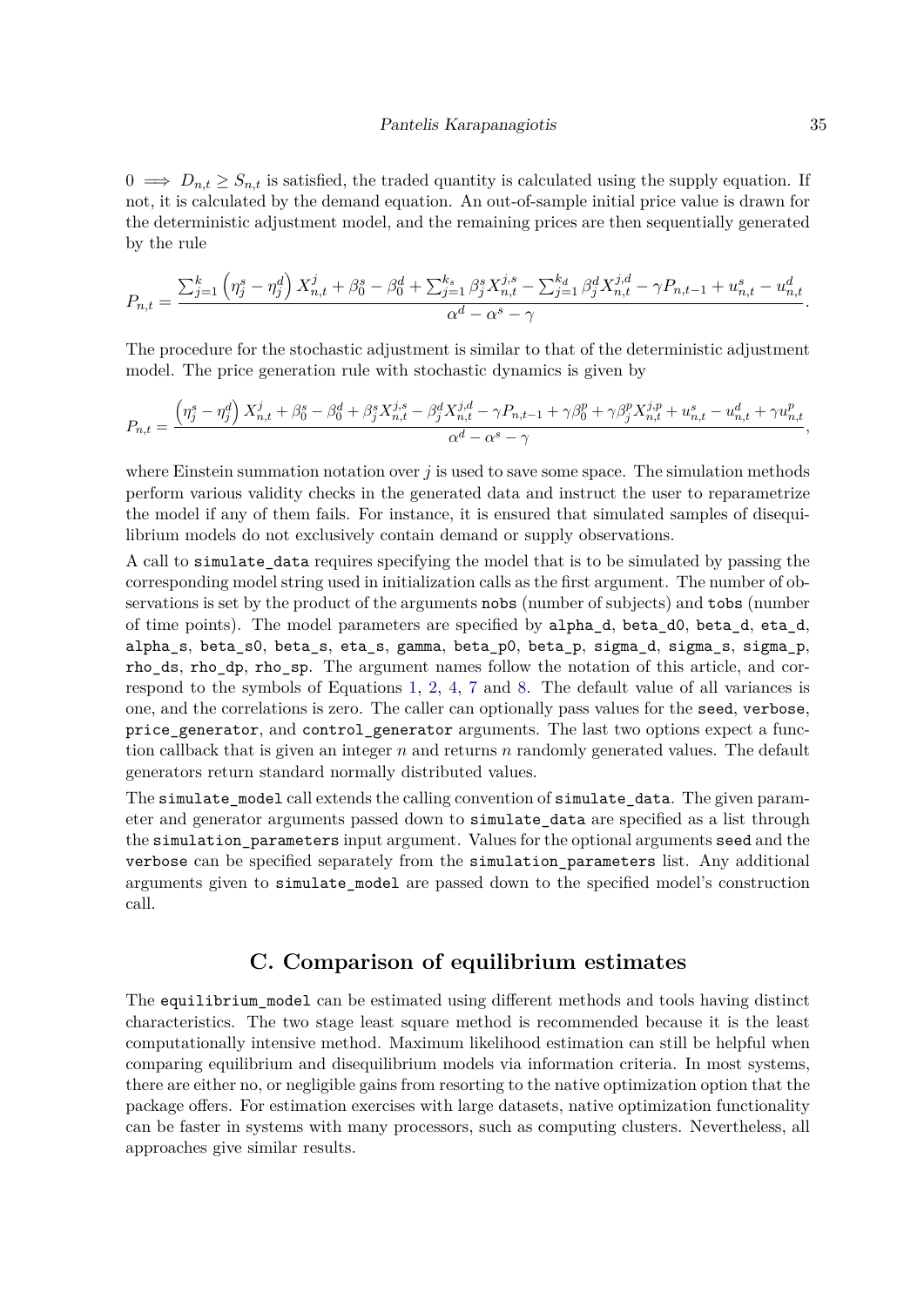The exercise of this appendix exemplifies the above claim by comparing the estimates obtained by fitting the equilibrium model using different tools and methods for a simulated dataset with 20*,* 000 observations. The simulated equilibrium model has, besides prices and a constant, two demand covariates  $(X_1^d \text{ and } X_2^d)$ , one supply covariate  $(X_1^s)$ , and two market-wide covariates  $(X_1 \text{ and } X_2)$ . Moreover, it allows for temporal correlation between demand and supply shocks  $(\rho)$ . Listing [14](#page-35-1) uses simulate model to simulate the model (see Appendix [B](#page-33-0) for details on simulation functionality).

```
R> seed <- 25
R> parameters <- list(
    + nobs = 4000, tobs = 10,
+ alpha_d = -1.7, beta_d0 = 14.9, beta_d = c(2.3, -1.2),
       + eta_d = c(-1.3, -1.1),
    alpha_s = 1.6, beta_s = 10.2, beta_s = c(-1.3), eta_s = c(2.5, 2.2),
+ sigma_d = 2.1, sigma_s = 2.5, rho_ds = -0.1
+ )
R> mdl <- simulate_model("equilibrium_model", parameters, seed, verbose = 2)
```

```
Info: This is Equilibrium model.
```
### <span id="page-35-1"></span>Listing 14: Equilibrium model simulation.

Listing [15](#page-35-2) uses the available options in markets to estimate the simulated model. The function maximize\_log\_likelihood wraps GSL calls to estimate the equilibrium model using gsl\_multimin\_fdfminimizer\_vector\_bfgs2. The arguments objective\_tolerance and gradient\_tolerance control the accuracy of the optimization. The step argument sets the first trial step size that the minimizer uses<sup>[9](#page-35-3)</sup>.

```
R> optim_fit <- estimate(mdl)
R> gsl_fit <- maximize_log_likelihood(
    + mdl,
+ step = 1e+0, max_it = 1e+4,
+ objective_tolerance = 1e-2, gradient_tolerance = 1e-2
+ )
R> ls_fit <- estimate(mdl, method = "2SLS")
```
<span id="page-35-2"></span>Listing 15: Equilibrium model estimation.

Table [3](#page-36-0) summarizes the results. Parentheses report absolute differences between the estimated and simulated parameters. The last row calculates the average mean absolute error for each estimation option.

# **D. Model initialization**

<span id="page-35-3"></span><span id="page-35-0"></span><sup>&</sup>lt;sup>9</sup>See the [GSL documentation](https://www.gnu.org/software/gsl/doc/html/multimin.html) for more information about the used multidimensional minimization routines.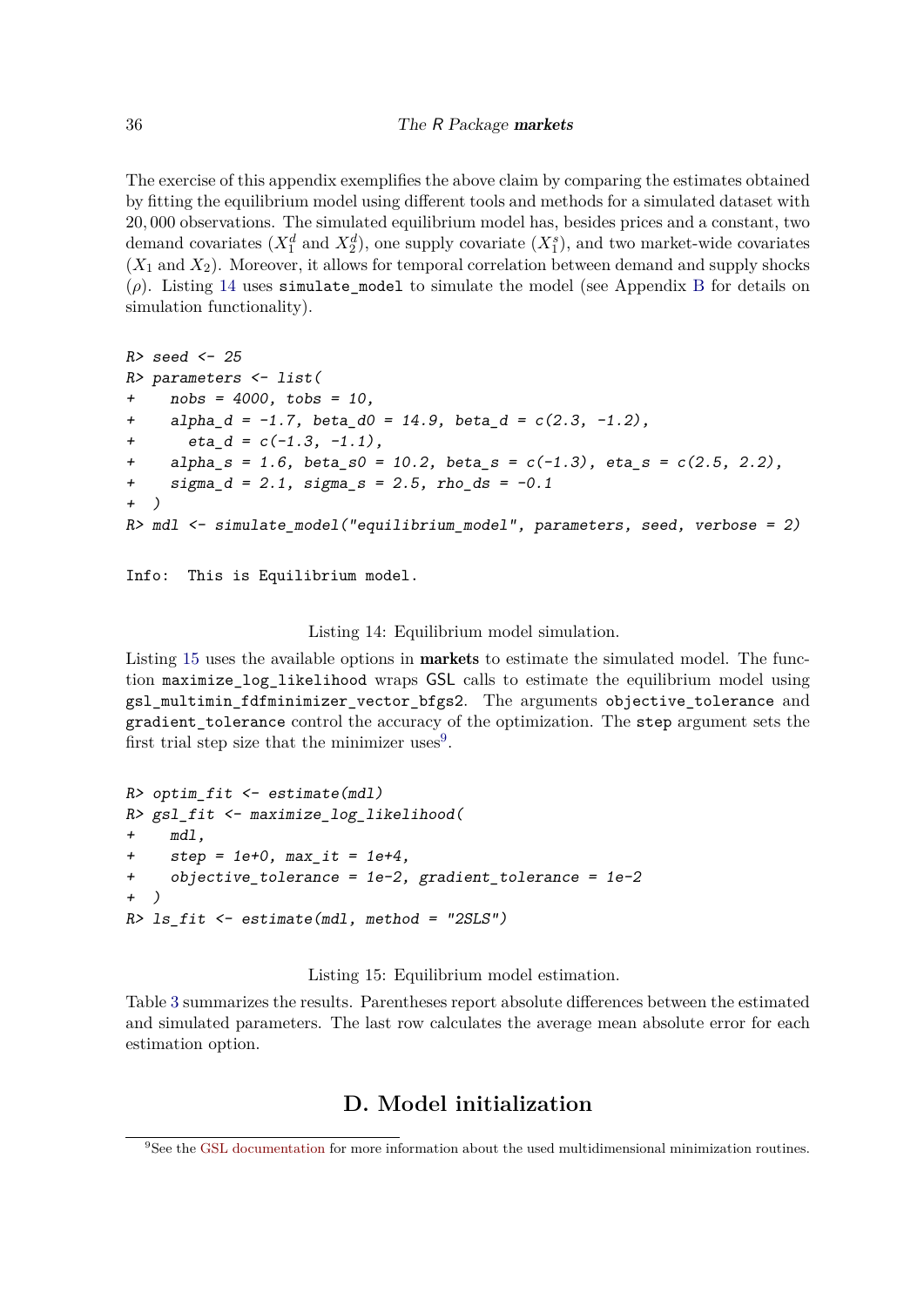Pantelis Karapanagiotis 37

<span id="page-36-0"></span>

| coef         | sim                      | gsl               | $\lg$             | optim             |
|--------------|--------------------------|-------------------|-------------------|-------------------|
| D P          | $-1.70$                  | $-1.7422(0.0422)$ | $-1.7421(0.0421)$ | $-1.7421(0.0421)$ |
| D CONST      | 14.90                    | 14.9590 (0.0590)  | 14.9590 (0.0590)  | 14.9590 (0.0590)  |
| D Xd1        | 2.30                     | 2.3250(0.0250)    | 2.3250(0.0250)    | 2.3250(0.0250)    |
| D Xd2        | $-1.20$                  | $-1.2130(0.0130)$ | $-1.2130(0.0130)$ | $-1.2130(0.0130)$ |
| D X1         | $-1.30$                  | $-1.3582(0.0582)$ | $-1.3582(0.0582)$ | $-1.3582(0.0582)$ |
| $D_{X2}$     | $-1.10$                  | $-1.1556(0.0556)$ | $-1.1556(0.0556)$ | $-1.1556(0.0556)$ |
| S P          | 1.60                     | 1.5990(0.0010)    | 1.5990(0.0010)    | 1.5990(0.0010)    |
| S CONST      | 10.20                    | 10.2091(0.0091)   | 10.2091(0.0091)   | 10.2091(0.0091)   |
| S Xs1        | $-1.30$                  | $-1.2922(0.0078)$ | $-1.2922(0.0078)$ | $-1.2922(0.0078)$ |
| $S$ $X1$     | 2.50                     | 2.5055(0.0055)    | 2.5055(0.0055)    | 2.5055(0.0055)    |
| $S$ $X2$     | 2.20                     | 2.2197(0.0197)    | 2.2197(0.0197)    | 2.2197(0.0197)    |
| D VARIANCE   | 4.41                     | 4.5677(0.1577)    | 4.5682(0.1582)    | 4.5682(0.1582)    |
| S VARIANCE   | 6.25                     | 6.1993(0.0507)    | 6.2001(0.0499)    | 6.2001(0.0499)    |
| RHO          | $-0.10$                  | $-0.1090(0.0090)$ | $-0.1090(0.0090)$ | $-0.1090(0.0090)$ |
| MEAN ABS ERR | $\overline{\phantom{a}}$ | 0.0367            | 0.0366            | 0.0366            |

Table 3: Comparison of equilibrium estimation methods and tools.

Section [4](#page-10-0) uses the equilibrium model, dise basic, dise deterministic adjustment, dise directional, and, dise stochastic adjustment to initialize and estimate the corresponding market models in a single call. Package **markets** provides methods to separate these two steps, which can be convenient in some workflows. Market models can be constructed without being estimated using the new function. Subsequently, the market fit objects can be obtained by calling estimate with a previously constructed model object as an argument.

# **D.1. Initialization**

The initialization arguments of the constructors for all models mostly coincide. Each model initialization requires specifying the model class, the used data frame, the identifiers of the dataset, the quantity and price variables, and the demand and supply right-hand side specifications. The construction operation for the stochastic adjustment model, which involves nontrivial price dynamics, additionally requires specifying the price equation. Furthermore, one can choose whether the initialized model should allow the shocks of the stochastic equations to be correlated and the verbosity level with which the operations of the constructed object should emit messages to the user.

Listing [16](#page-37-0) constructs objects for each model using the corresponding initialization options of Listings [2](#page-12-1) to [6](#page-14-1) of Section [4.](#page-10-0) The constructors create model formulas (see Section [4.2\)](#page-11-1) using the quantity, price, subject, time (left-hand side of formula), demand, supply, and, if present, price\_dynamics arguments (right-hand side of formula). These variables quantity, price, subject, and time are expected to be of type language and the variable demand, supply, and price\_dynamics are expected to follow the syntax of formula. Indicator variables for factor type columns included in the market equations are automatically created by the constructors.

*R> eq <- new("equilibrium\_model",*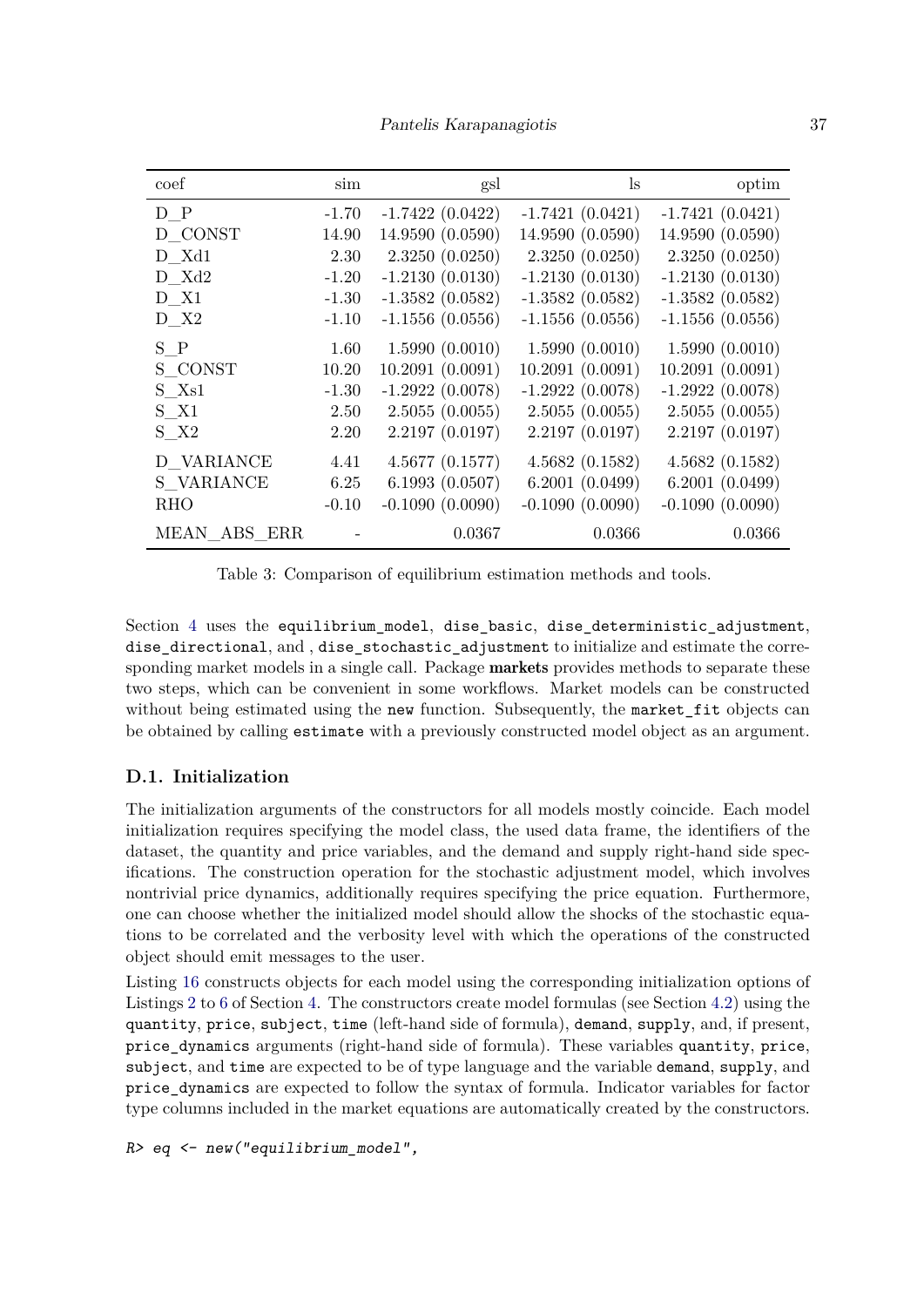```
+ quantity = HS, price = RM, subject = ID, time = TREND,
+ demand = RM + TREND + W + CSHS + L1RM + L2RM + MONTH,
    supply = RM + TREND + W + L1RM + MAGDSF + MASDHF + MONTH,+ house_data
+ )
R> da <- new("diseq_deterministic_adjustment",
+ quantity = HS, price = RM, subject = ID, time = TREND,
+ demand = RM + TREND + W + CSHS + L1RM + L2RM + MONTH,
    supply = RM + TREND + W + L1RM + MAGDSF + MASDHF + MONTH,
+ house_data, verbose = 2
+ )
Info: This is Deterministic Adjustment model.
Warning: Dropping 14 rows due to missing values.
Info: Dropping 1 row to generate 'LAGGED_RM'.
Info: Sample separated with 18 rows in excess supply and 111 rows
Info: in excess demand states.
R> dr <- new("diseq_directional",
+ quantity = HS, price = RM, subject = ID, time = TREND,
+ demand = TREND + W + CSHS + L1RM + L2RM,
+ supply = RM + TREND + W + MA6DSF + MA3DHF + MONTH,
+ house_data
+ )
R> bs <- new("diseq_basic",
+ quantity = HS, price = RM, subject = ID, time = TREND,
    + demand = RM + TREND + W + CSHS + L1RM + L2RM + MONTH,
+ supply = RM + TREND + W + L1RM + MA6DSF + MA3DHF + MONTH,
+ house_data, verbose = 2, correlated_shocks = FALSE
+ )
Info: This is Basic model.
Warning: Dropping 14 rows due to missing values.
R> sa <- new("diseq_stochastic_adjustment",
    + quantity = HS, price = RM, subject = ID, time = TREND,
+ demand = RM + TREND + W + CSHS + MONTH,
+ supply = RM + TREND + W + L1RM + L2RM + MA6DSF + MA3DHF + MONTH,
+ price_dynamics = TREND + L2RM + L3RM,
    + house_data |> dplyr::mutate(L3RM = dplyr::lag(RM, 3)),
+ correlated_shocks = FALSE
+ )
```
<span id="page-37-0"></span>Listing 16: Model initialization.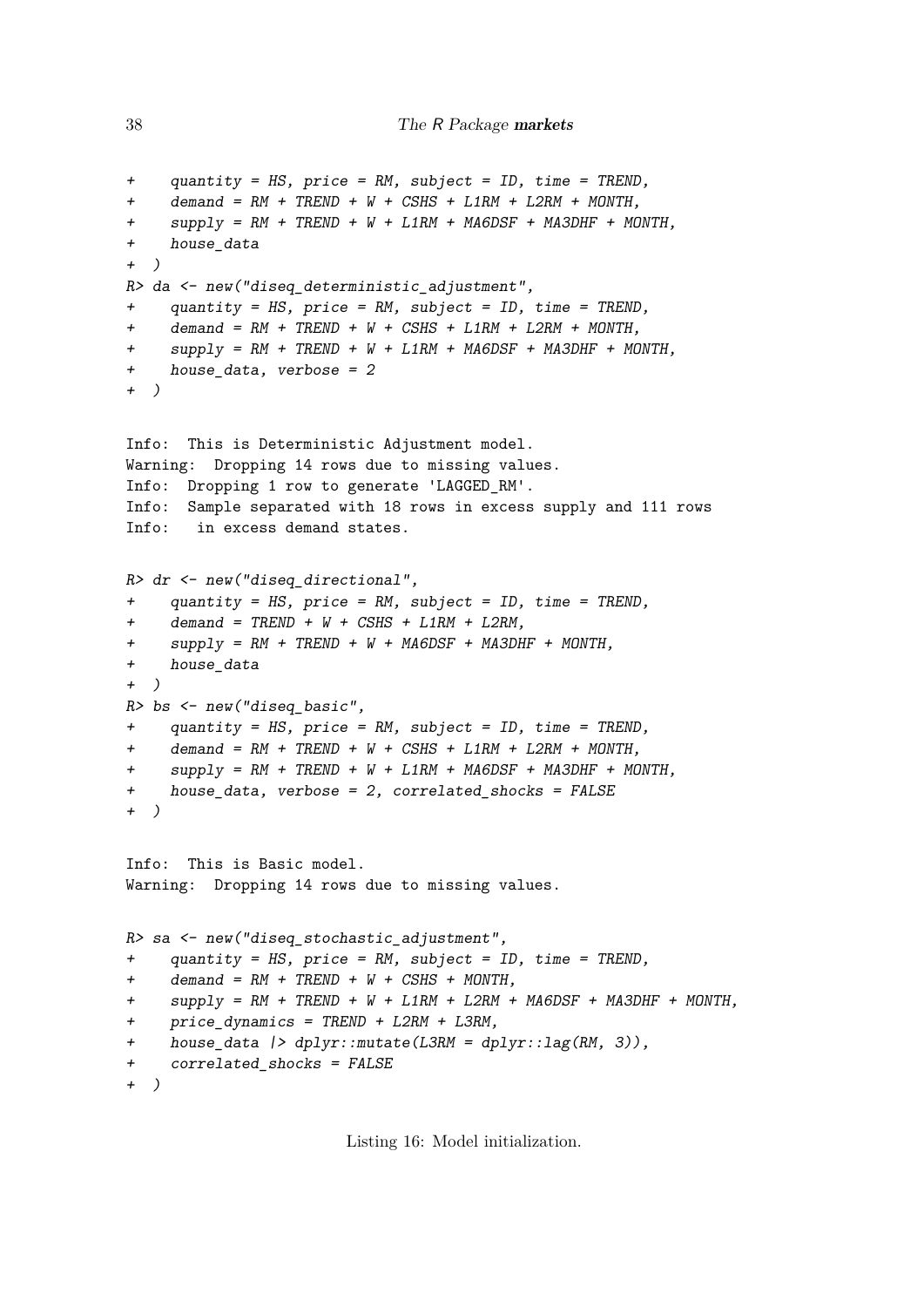### **D.2. Model summaries**

The show and summary functions display short and more extended information about constructed model objects in the standard output. Listing [17](#page-38-0) gives an example of the displayed information. The output of these two commands is also displayed at the beginning of market\_fit object summaries (see Listing [7\)](#page-17-0).

*R> show(dr)*

```
Directional Model for Markets in Disequilibrium:
 Demand RHS : D_TREND + D_W + D_CSHS + D_L1RM + D_L2RM
 Supply RHS : S_RM + S_TREND + S_W + S_MA6DSF + S_MA3DHF +
   S_MONTH
 Short Side Rule : HS = min(DHS, SHS)Separation Rule : RM_DIFF >= 0 then D_HS >= S HS
 Shocks : Correlated
R> summary(sa)
Stochastic Adjustment Model for Markets in Disequilibrium:
 Demand RHS : D_RM + D_TREND + D_W + D_CSHS + D_MONTHSupply RHS : S_RM + S_TREND + S_W + S_L1RM + S_L2RM +S_MA6DSF + S_MA3DHF + S_MONTH
 Price Dynamics RHS: I(D_HS - S_HS) + TREND + L2RM + L3RM
 Short Side Rule : HS = min(D_HS, S_HS)
 Shocks : Independent
 Nobs : 128
 Sample Separation : Not Separated
 Quantity Var : HS
 Price Var : RM
 Key Var(s) : ID, TREND
 Time Var : TREND
```
<span id="page-38-0"></span>Listing 17: Model objects' output operations.

### **D.3. Estimation**

Model objects are estimated by calling estimate. For completeness, Listing [18](#page-39-0) replicates the estimations of Section [4.3.](#page-12-2) Essentially, the elements of the list estimation\_options in the calls of Listings [2](#page-12-1) to [6](#page-14-1) are directly passed as input arguments when calling estimate.

```
R> eq <- estimate(eq, control = list(maxit = 5e3))
R>
R> da <- estimate(da, control = list(maxit = 5e3))
R>
R> dr <- estimate(dr, method = "Nelder-Mead", control = list(maxit = 5e3))
R>
```